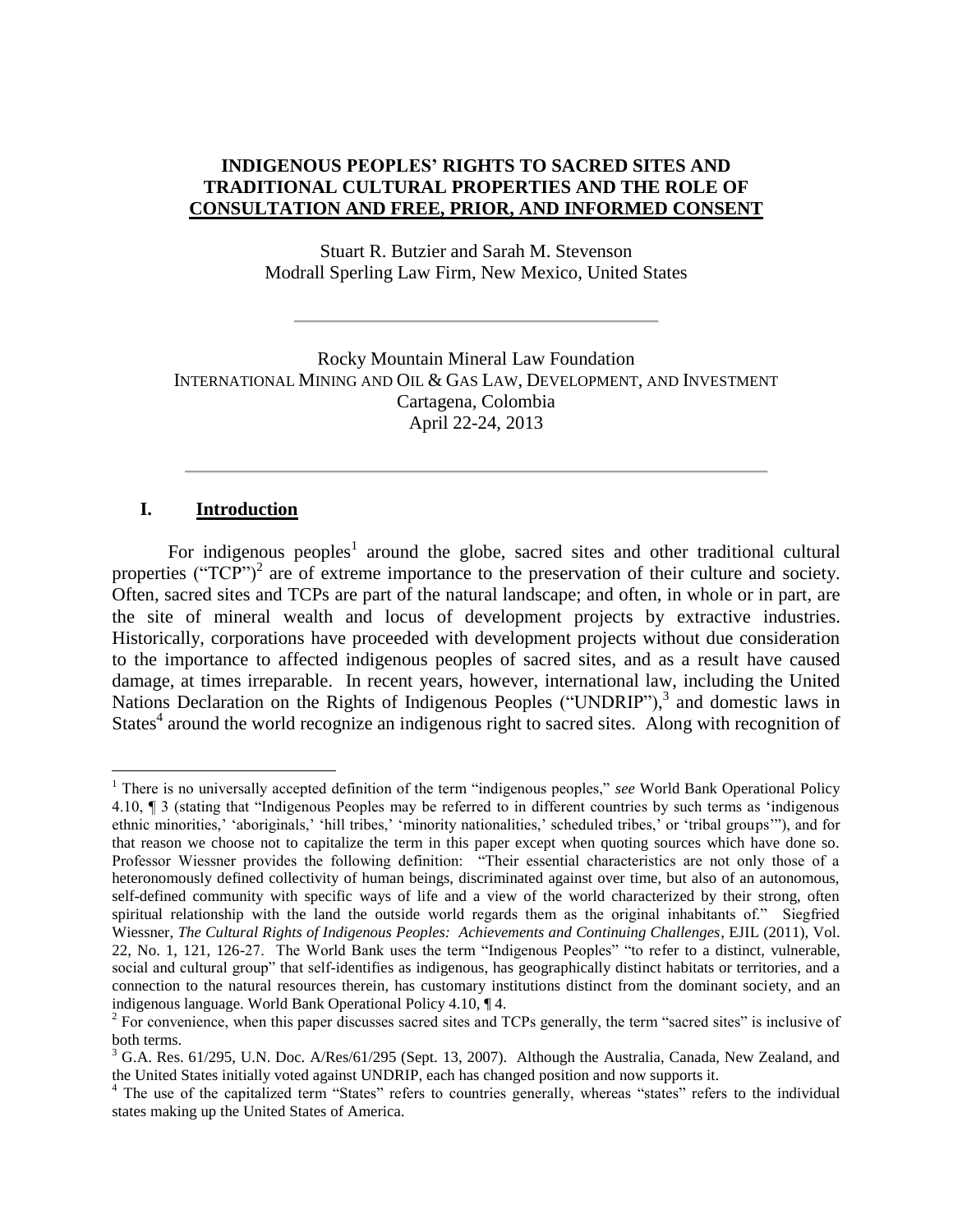that right has come sources, including industry standards, requiring States and corporations<sup>5</sup> to conduct consultation or obtain the free, prior, and informed consent ("FPIC") of affected indigenous peoples prior to commencement of and during development projects that affect sacred sites or TCPs. While the care and diligence prompted by these developments pose economic and operational challenges, respecting and reasonably protecting sacred sites and cultural resources, in cooperation with indigenous peoples and regardless of governmental involvement, should result in decreased uncertainties and litigation costs, improved global image and reputation, better community relations, and preservation of sacred sites for the benefit of indigenous peoples concerned and humankind.

Indigenous peoples' rights to sacred sites and TCPs, like indigenous peoples rights generally, are considered part of international human rights law. Indigenous rights, however, may be considered *sui generis* because they are based in the customs and traditions of the peoples concerned, rather than an established corpus of positive law.<sup>6</sup> As *sui generis* rights, the duties and responsibilities on States and non-State actors to protect and respect those rights must be considered in the specific context of the rights involved. "Protect, respect, remedy" is the United Nations' current framework concerning business and human rights, and provides a useful shorthand description of the outlook corporations should take with regard to sacred sites.<sup>7</sup> While international human rights law primarily imposes duties on States, an increasing number of international legal norms are being imposed on individuals and corporations, including those in the extractive industries whose business affects indigenous sacred sites. Corporations may be sued in civil lawsuits for violation of indigenous rights, and face barriers to doing business, including license or contract revocations, as well as reputation-based challenges, $\delta$  when they do not ensure compliance with indigenous rights.

This paper focuses on the rights of indigenous peoples to sacred sites and TCPs, and how the duty imposed by international and domestic law, as well as other sources, of States and corporations to consult and to seek FPIC is used to protect those rights. $9$  Part II of this paper provides an overview of the right to sacred sites established in international law, the law of the United States, and examples from laws of other countries. Part III reviews legal requirements or voluntary standards to conduct consultation or seek FPIC when rights to sacred sites are concerned. Part IV discusses the various forums in which indigenous peoples may seek to protect their rights to sacred sites when those rights have been violated without consultation or FPIC. In Part V we summarize the difficulties presented by requirements to conduct

<sup>&</sup>lt;sup>5</sup> This paper refers to business entities to whom the responsibilities discussed herein apply as "corporations" or multinational enterprises ("MNE").

<sup>6</sup> *See Cal v. Attorney General*, Claim Nos. 171 & 172 of 2007, ¶ 101 (Supreme Court, Belize).

<sup>7</sup> Adopted by the Human Rights Council, A/HRC/RES/17/4 (July 6, 2011).

<sup>&</sup>lt;sup>8</sup> In a recent forum convened in Tucson, Arizona, United States, by S. James Anaya, the United Nations' Special Rapporteur on the Rights of Indigenous Peoples, some participants advocated that governmental decision makers favor companies with a track record of respecting indigenous rights over those without such record, in the granting of mining concessions, leases, and licenses. Mining and Indigenous Peoples: A Dialogue to Advance Common Understanding of Indigenous Peoples' Rights in the Context of Mining (Nov. 13, 2012).

<sup>&</sup>lt;sup>9</sup> Although the rights of indigenous peoples have only been formally recognized by international law in the last decade, they have quickly become the subject of much litigation, scholarship, and industry and non-governmental organization ("NGO") standards. This paper does not purport to be an exhaustive review, but, particularly in conjunction with other papers presented at this conference, is part of an ongoing conversation regarding the relationship between indigenous peoples and MNEs in the extractive industries.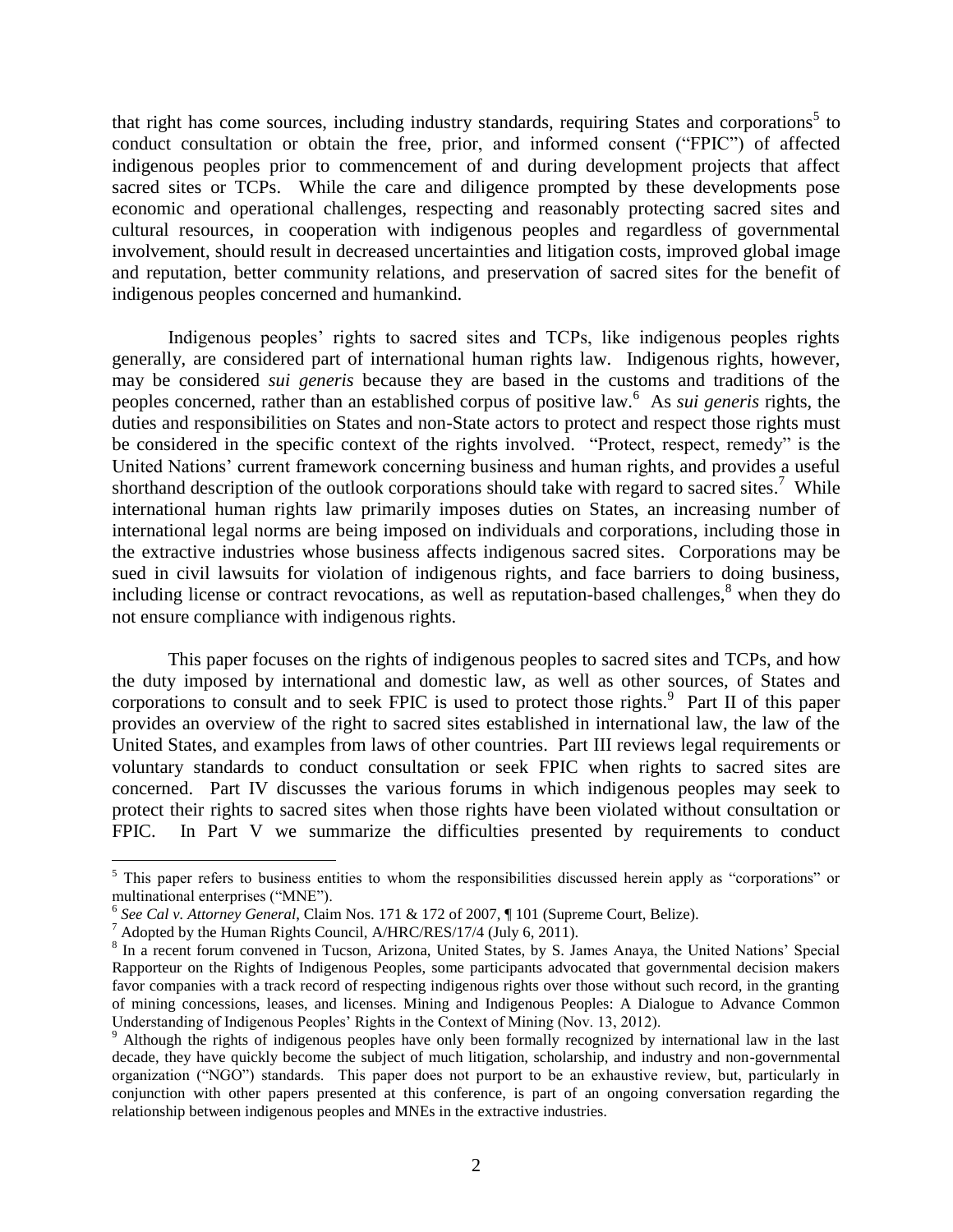consultation and seek FPIC when land considered a sacred site or TCP is targeted for development, and offers ideas for successfully analyzing, negotiating, and working with indigenous populations who will be affected by extractive industries development projects.

## **II. The Rights of Indigenous Peoples to Access, Use, and Protect Their Sacred Sites**

This section discusses the rights of indigenous peoples to their sacred sites, reviewing a non-exhaustive body of international covenants and treaties, non-binding international declarations, State laws, and various non-binding guidelines. This discussion necessarily includes mention of indigenous rights to land or territory, as sacred sites often are associated with what may be termed a "cultural landscape."

# A. What is a sacred site or traditional cultural property?

International law does not precisely define "sacred site" or "TCP." Both may be identified as cultural resources or cultural heritage, which may be tangible or intangible, and may include geographic locations. Their legal recognition and protection is related to the right of indigenous peoples to self-determination.<sup>10</sup> Certain global instruments attempt to define sacred site. The Akwé: Kon Guidelines for the conduct of cultural, environmental and social impact assessments regarding developments proposed to take place on, or which are likely to impact, sacred sites and on lands and waters traditionally occupied or used by indigenous and local communities ("Akwé: Kon Guidelines"), promulgated under the Convention for Biological Diversity, states "sacred site" "may refer to a site, object, structure, area or natural feature or area, held by national Governments or indigenous communities to be of particular importance in accordance with the customs of an indigenous or local community because of its religious and/or spiritual significance."<sup>11</sup> The International Union for Conservation of Nature defines "sacred site" as "[a]n area of special spiritual significance to peoples and communities."<sup>12</sup> The World Bank defines "physical cultural resources" as "movable or immovable objects, sites, structures, groups of structures, and natural features and landscapes that have archaeological, paleontological, historical, architectural, religious, aesthetic, or other cultural significance."<sup>13</sup>

The term "traditional cultural property" is related, and is primarily used in U.S. law. A TCP is defined as a property "eligible for inclusion in the National Register because of its association with cultural practices or beliefs of a living community that (a) are rooted in that community's history and (b) are important in maintaining the continuing cultural identity of the community." 14

 $\overline{a}$ <sup>10</sup> Valentina S. Vadi, *When Cultures Collide: Foreign Direct Investment, Natural Resources, and Indigenous Heritage in International Investment Law*, 42 Colum. Hum. Rts. L. Rev. 797, 818 (2011).

<sup>&</sup>lt;sup>11</sup> Secretariat of the Convention on Biological Diversity, Akwé: Kon Guidelines  $\sqrt[6]{(g)}$  (2004).

<sup>12</sup> Wild, R. and McLeod, C. (Eds.), *Sacred Natural Sites: Guidelines for Protected Area Managers* (Gland, Switzerland: IUCN, 2008).

<sup>&</sup>lt;sup>13</sup> The World Bank, Operational Manual, OP  $4.11$ ,  $\P$  1 (July 2006).

<sup>&</sup>lt;sup>14</sup> See National Park Service, National Register Bulletin 38, Guidelines for Evaluating and Documenting Traditional Cultural Properties 1 (1990). A concise reference to TCP in 1992 amendments to the National Historic Preservation Act refers explicitly to "properties of traditional religious and cultural importance to [Native American Tribes]. *See* Sandra B. Zellmer, *Cultural and Historic Resources Sacred Sites, and Land Management in the West*, Sp. Inst. on Pub. L., Reg. and Mgt., Paper No. 3, p. 3-4 (Rocky Mt. Min. L. Inst. 2003).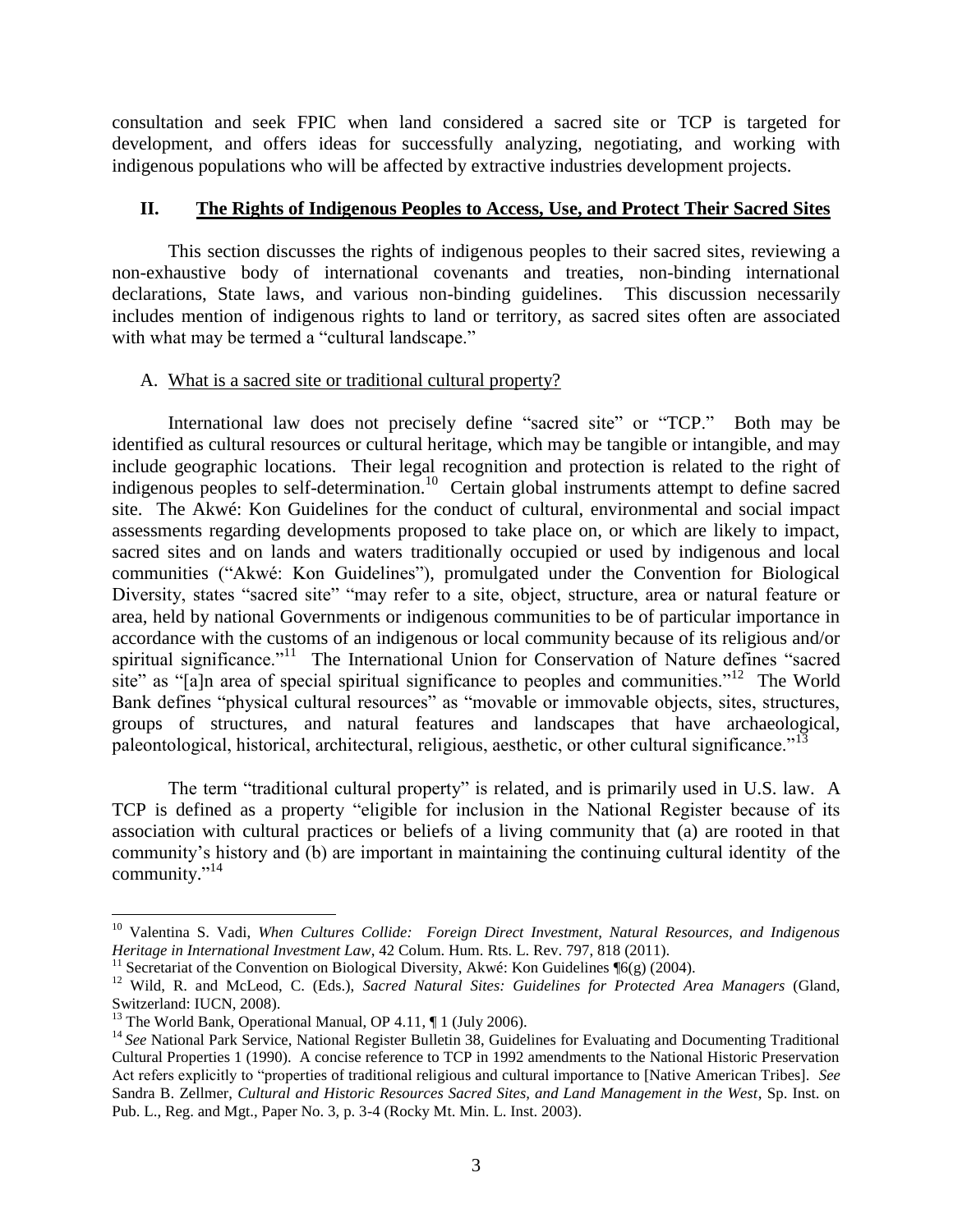Implicit in each of these definitions is the acknowledgment that a corporation or State cannot unilaterally define an indigenous community's sacred site. Of utmost importance in determining whether a site is sacred, or a resource is significantly important to a peoples' culture, is consultation and conversation with the indigenous peoples who may, or may not, have a relationship with specific land or territory, including specific sites or a landscape. It is difficult if not impossible to identify a sacred site without consulting the peoples who may consider a site sacred; even then, the site may be so sacred that it cannot be specifically identified. Additionally, it is important to consider that sacred sites may have certain restrictions on access, or specific protocols that must be followed.

### B. International Law

In binding international conventions, non-binding declarations, and guidelines, international law recognizes the right of indigenous peoples to protection of and access to their sacred sites. Documents developed by the United Nations provide the broadest support for this right. The Universal Declaration of Human Rights ("UDHR"), a founding document of human rights law, requires universal respect for human rights.<sup>15</sup> Although the UDHR does not expressly protect sacred sites, its protection of property rights, Art. 17, religion, Art. 18, and community culture, Art. 27, lay the groundwork for recognition of an indigenous right to sacred sites. Two United Nations covenants provide indirect protection for sacred sites based primarily on the right to self-determination. The International Covenant on Civil and Political Rights ("ICCPR")<sup>16</sup> and the International Covenant on Economic, Social, and Cultural Rights ("ICESCR")<sup>17</sup> share Article 1, providing that "[a]ll peoples have the right of self-determination" and the right to "freely dispose of their natural wealth and resources." The ICCPR, which enjoys much greater State adherence, protects freedom of religion, Art. 18, and the rights of minorities "to enjoy their own culture, to profess and practise their own religion, or to use their own language," Art. 27. Article 27 may be violated by State permission of development on indigenous peoples land.<sup>18</sup> The International Convention on the Elimination of All Forms of Racial Discrimination prohibits discrimination based on race, $19$  and the UNESCO Convention for the Safeguarding of the Intangible Cultural Heritage protects cultural knowledge and practices that may be associated with particular landscapes.<sup>20</sup>

UNDRIP, a non-binding declaration, $^{21}$  most strongly asserts and protects the rights of indigenous peoples to their traditional lands and sacred sites. Cultural traditions and customs,

<sup>&</sup>lt;sup>15</sup> G.A. Res. 217A (III), U.N. Doc. A/810 (1948) (prologue requires "every organ of society" to respect and work towards the realization of human rights).

<sup>16</sup> *Opened for signature* Dec. 19, 1966, 999 U.N.T.S. 171, 6 I.L.M. 368.

<sup>17</sup> *Opened for signature* Dec. 19, 1966, 993 U.N.T.S. 3, 6 I.L.M. 360.

<sup>18</sup> *See Lubicon Lake Band v. Canada*, U.N. Human Rights Committee Comm. No. 167/1984 (1990); *Länsman v. Finland*, U.N. Human Rights Committee Comm. No. 511-1992 (1994).

<sup>19</sup> *Opened for signature* Dec. 21, 1965, 660 UNTS 195.

<sup>20</sup> *Opened for signature* Oct. 17, 2003, Art. 1.

<sup>&</sup>lt;sup>21</sup> The United Nations Special Rapporteur on the rights of indigenous peoples, James Anaya, describes UNDRIP thusly: "Although not a treaty, the Declaration represents an authoritative common understanding, at the global level, of the minimum content of the rights of indigenous peoples, upon a foundation of various sources of international human rights law." Report, A/HRC/21/47 (6 July 2012).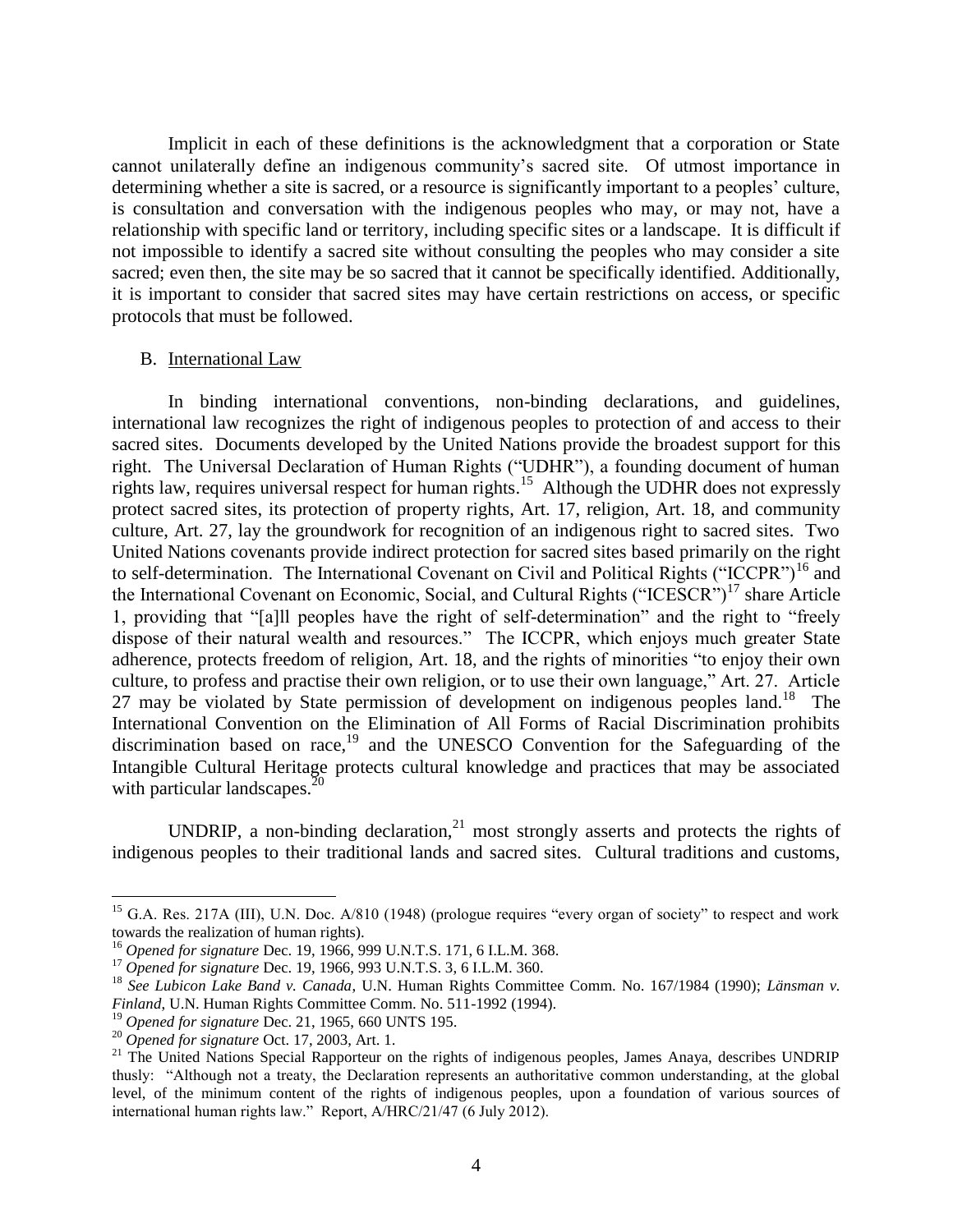including archeological and historical sites, are protected in Article 11(1). Article 12(1) protects spiritual and religious rights, including "the right to maintain, protect, and have access in privacy to their religious and cultural sites." Article 24(1) protects the conservation of traditional medicinal sources. Article 25 provides the right "to maintain and strengthen their distinctive spiritual relationship with their traditionally owned or otherwise occupied and used lands, territories, waters and coastal seas and other resources." Article 26 recognizes rights to lands traditionally used or occupied. Article 29(1) recites the right to "the conservation and protection of the environment and the productive capacity of their lands or territories and resources." Article 32(1) provides the right "to determine and develop priorities and strategies for the development or use of their lands or territories or other resources."

The International Labor Organization's Indigenous and Tribal Peoples Convention 169 ("ILO 169"),<sup>22</sup> is legally binding on its ratifying countries. Article 13(1) requires governments to respect "the special importance for the cultures and spiritual values of the peoples concerned of their relationship with the lands or territories . . . which they occupy or otherwise use, and in particular the collective aspects of this relationship." Article 14(1) requires States to protect the right of indigenous peoples to access lands they have traditionally used.

Regional governmental organizations provide protection for sacred sites in their human rights documents. The European Convention for the Protection of Human Rights and Fundamental Freedoms<sup>23</sup> includes protection of private and family life, Art. 8, protection of religion, Art. 9, and guarantee of non-discrimination, Art. 14. The African (Banjul) Charter on Human and Peoples Rights<sup>24</sup> protects the free practice of religion, Art. 8, the right to property, Art. 14, the right to cultural life, Art. 17.2, the right to "freely dispose of . . . wealth and natural resources," Art. 21.1, and the right to "economic, social and cultural development," Art. 22.1. These rights, however, are limited by the rights of others, and the rights of the States to engage in development. The Asian Human Rights Charter<sup>25</sup> protects the environment and requires development to be sustainable, "in a manner consistent with our obligation to future generations," Art. 2.9. Article 6 protects rights to cultural identity and to religion. Article 15.2b states "[t]he promotion and enforcement of rights is the responsibility of all groups in society, although the primary responsibility is that of the state."

The American Convention on Human Rights ("American Convention") is ratified by the majority of countries in the Organization of American States ("OAS")<sup>26</sup> (but not the United States or Canada). Article 21(1) provides for "the right to the use and enjoyment of property" that may be overcome by the exercise of other rights. Article 21(2) prohibits depriving individuals of their property "except upon payment of just compensation, for reasons of public utility or social interest, and in the cases and according to the forms established by law." The Inter-American Court of Human Rights, in *Kichiwa Indigenous People of Sarayaku v. Ecuador* ("*Sarayaku*"), interpreted Article 21 of the American Convention, in conjunction with other

 $22$  International Labour Organisation, Convention Concerning Indigenous and Tribal Peoples in Independent Countries, June 27, 1989, ILO Official Bull. 59 (entered into force Sept. 5, 1991).

<sup>23</sup> *Opened for signature* Apr. 11, 1950, 213 U.N.T.S. 221, E.T.S. No. 5.

<sup>&</sup>lt;sup>24</sup> June 27, 1981, 1520 U.N.T.S.217, 21 I.L.M. 58,

<sup>&</sup>lt;sup>25</sup> May 17, 1998, available at: http://www.unhcr.org/refworld/docid/452678304.html.

<sup>26</sup> Nov. 22, 1969, 1144 U.N.T.S. 123, 9 I.L.M. 673.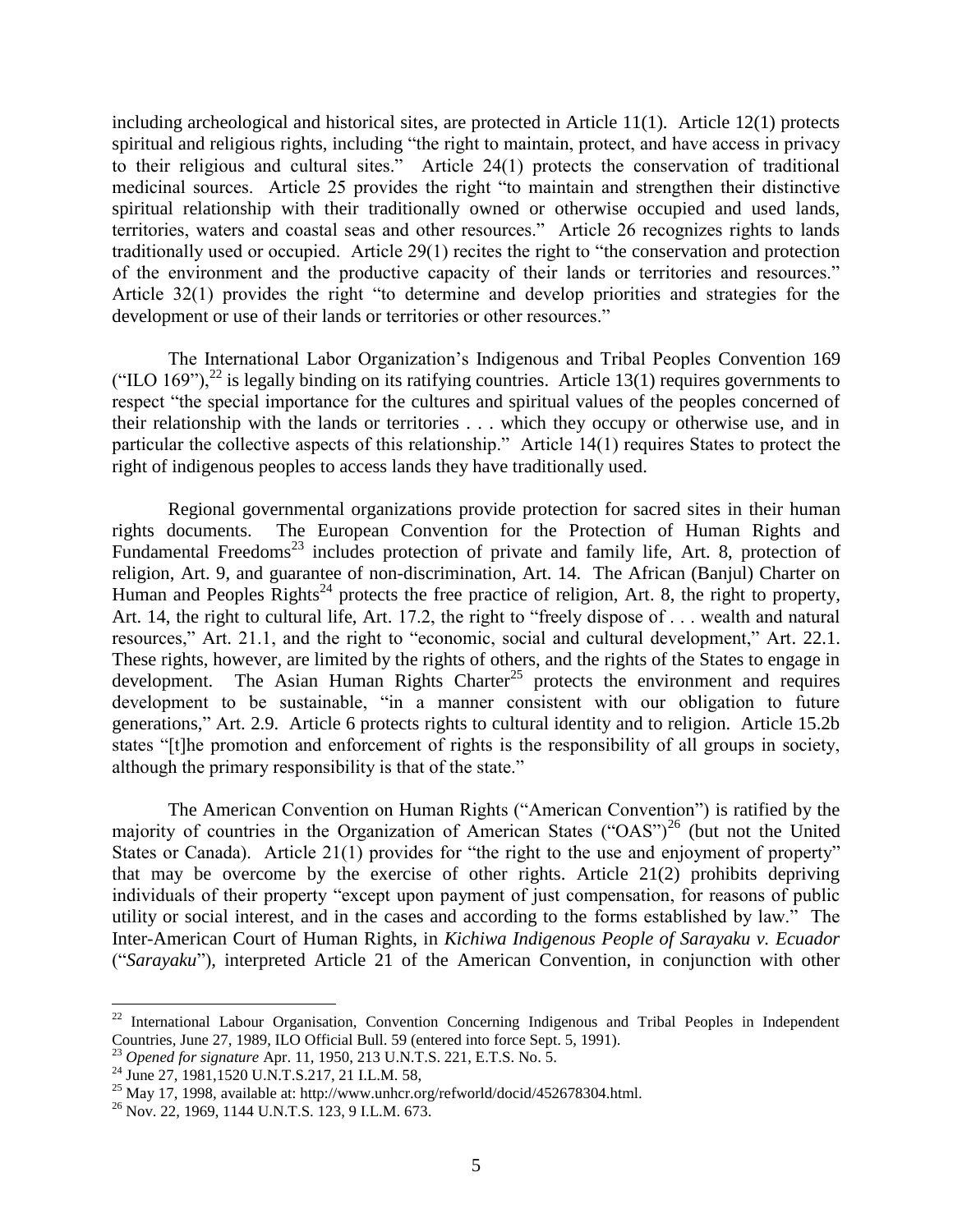human rights, to provide that "[u]nder international law, indigenous people cannot be denied the right to enjoy their own culture, which consists of way of life strongly associated with the land and the use of its natural resources."<sup>27</sup> Additionally, the OAS is negotiating a Draft American Declaration on the Rights of Indigenous Peoples,<sup>28</sup> proposed language of which would provide strong protection of indigenous rights to sacred sites. It would recognize the right of indigenous peoples to control their land, territory, and natural resources, Art.VI(2); to cultural identity and heritage, Art. XII(1); to spirituality, including sacred sites, Art. XV; access to sacred and ceremonial sites, Art. XIX(2); right to spiritual, cultural, and material relationship to lands, Art. XXIV; right to cultural heritage and intellectual property, Art. XXVIII.

## C. United States Laws

 $\overline{a}$ 

U. S. laws on sacred sites and TCPs discussed in this section are relatively robust and therefore may be instructive on issues encountered by other States, or in the ongoing development of international law in this area. The authors do not intend to suggest that the U.S. provides the best substantive or procedural protections of indigenous rights, nor even that its laws fully comport with international law.

# 1. Background Considerations

Before discussing the numerous laws, regulations, and policies in the United States ("U.S.") on the subject of sacred sites and traditional cultural properties, a few contextual points are worth briefly highlighting. Including these points serves the dual purpose of providing context, as well as briefly introducing food for thought relative to certain interdepartmental working groups that have been formed under a March 5, 2013 Action Plan implementing a December 2012 Memorandum of Understanding on sacred sites among the U.S. Departments of the Interior, Agriculture, Energy and Defense.

# a. Federalism in the United States

As a nation of independently sovereign states, but with a centralized federal government, "federalism" denotes a complex, constitutionally mandated system of laws, some interrelated and some not, that largely derive from the U.S. Congress and the representative legislatures of each state. The laws are in addition to the Constitutions of the U.S. and each state; and pursuant to the U.S. Constitution, federal law is superior to the law of the several states Further, the executive branch of each federal and state jurisdiction is, or at least can be, an important source of legal rules and policies through their rulemakings, executive orders, guidance documents, agency manuals and inter-agency memoranda of understanding (MOUs) or similar materials. Finally, the judiciaries of each federal and state jurisdiction also are an important source of law and legal precedent through their case decisions and important statutory interpretations.<sup>29</sup>

<sup>27</sup> Inter-Am. Ct. H.R. (June 27, 2012) ¶ 171; *see also Mayagna (Sumo) Awas Tingni Community v. Nicaragua*, Inter-Am. Court H.R. (Ser. C) No. 79 (Aug. 31, 2001),  $\P$  164 (indigenous right to territory includes right to "delimination, demarcation, and titling of the property of indigenous communities, in accordance with their customary law, values, customs and mores").

<sup>&</sup>lt;sup>28</sup> Jan. 20, 2011 working version available at http://www.oas.org/DIL/GT-DADIN-doc\_334-08\_rev6\_eng.pdf.

<sup>&</sup>lt;sup>29</sup> In addition to the various sources of federal and state authority mentioned, local jurisdictions such as counties and municipalities vested with certain authority from the states in which they are located, can play an influential role in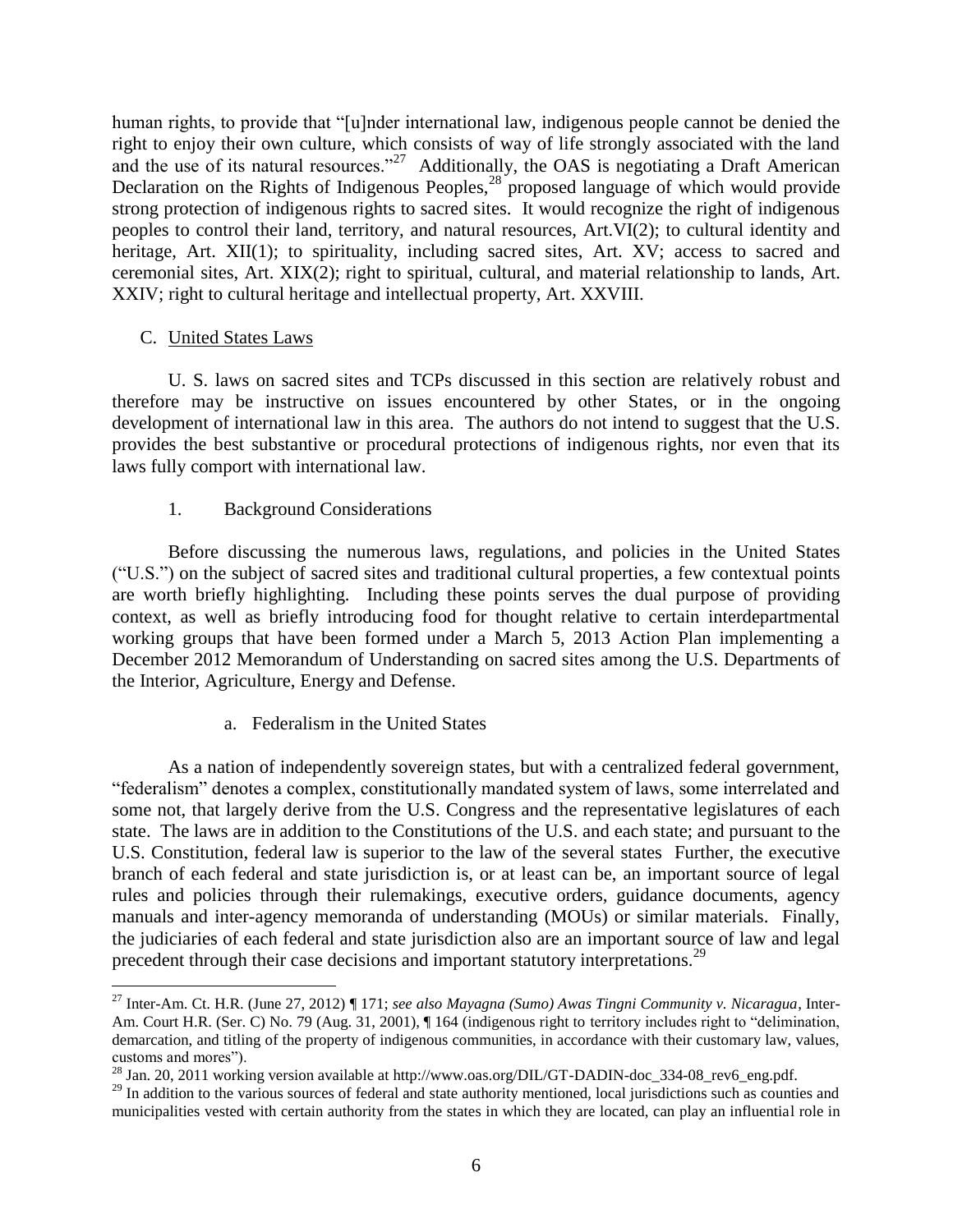#### b. Status of Tribes in the United States

Native American tribes in the U.S., of which as many as 566 are federally recognized,  $30$ are considered to be sovereign nations. Under U.S. Supreme Court cases interpreting and applying the Supremacy Clause of the U.S. Constitution, however, the U.S. Congress is deemed to have plenary control over Native American affairs, to the exclusion of states and other nations.<sup>31</sup> Congress, in turn, has delegated expansive authority to the Executive Branch, and in particular the President and the Secretary of Interior.<sup>32</sup> Several decisions from the U.S. Supreme Court have deemed federal agencies to have a guardian-ward relationship, or so-called Trust responsibility, with, Native American tribes.<sup>33</sup> Pursuant to authorities that are beyond the scope of this paper, and subject to specific exceptions, tribal governments have jurisdiction over many activities within "Indian Country," a term of art in Native American law that includes reservations, "dependent Indian communities," and other areas associated with tribes. Over the course of U.S. history, however, great amounts of traditional tribal lands have become federally owned subject to the multiple use and mineral development preferences of a large number of public land statutes that must be administered by land management agencies.

#### c. Property Rights in the United States

 $\overline{a}$ 

The manner and means by which individuals and companies with development projects in the U.S. acquire and hold constitutionally protected property interests in general, and mineral interests in particular, are exceptionally variable. Property interests in the U.S. devolve from a private and public lands history that often has engendered—particularly in the western U.S.—a patchwork of private lands; federal or state public lands available (or not) for entry or lease; special category or withdrawn federal or state lands; and reservation, allotted, executive order, native corporation and Indian country lands, among others.

The real property patchwork, moreover, often exists not only in a two-dimensional geographical sense, but also in a third, essentially vertical, dimension involving split-estate lands in its simplest form, and minerals-based or formation-based delineations (and divided interest scenarios) in the context of multiple mineral or multiple horizon holdings or development.

how land may or may not be used within their territorial, and in some cases "extra-territorial" jurisdictions. Although the ordinances of local jurisdictions cannot be overlooked by those seeking to gain a complete understanding of particular development scenarios, and although there are examples of local authorities entering into land use planning-related MOUs with federal officials such as the Bureau of Land Management within the United States Department of Interior (as in the case of Maricopa County in Arizona), to date local jurisdictions generally are not commonly viewed as significant sources of protections for sacred sites and cultural resources.

<sup>30</sup> *See* Matthew L.M. Fletcher, *Tribal Consent*, 8 Stan. J. Civ. Rts. & Civ. Liberties 45, 64 (April 2012). When a tribe is "federally recognized," the United States officially recognizes a legal and political relationship between the United States and the tribe. *See Cohen's Handbook of Federal Indian Law* § 3.02[4], at 140 (2005 ed.).

<sup>31</sup> *See generally* Sarah H. Cleveland, *Powers Inherent in Sovereignty: Indians, Aliens, Territories, and Nineteenth Century Origins of Plenary Power Over Foreign Affairs*, 81 Tex. L. Rev. 1, 25-80 (2002). The plenary authority of Congress over Indian Affairs is clear in the case of "external Indian affairs," but debated insofar as concerns "internal Indian affairs, including the authority of Indian tribes to govern themselves." *See* Fletcher, *supra*, at 76.  $32$  25 U.S.C. § 2, 9 (2005).

<sup>33</sup> *See generally* Robert McCarthy, *The Bureau of Indian Affairs and the Federal Trust Obligation to American Indians*, 19 BYU J. Pub. L. 1 (2004).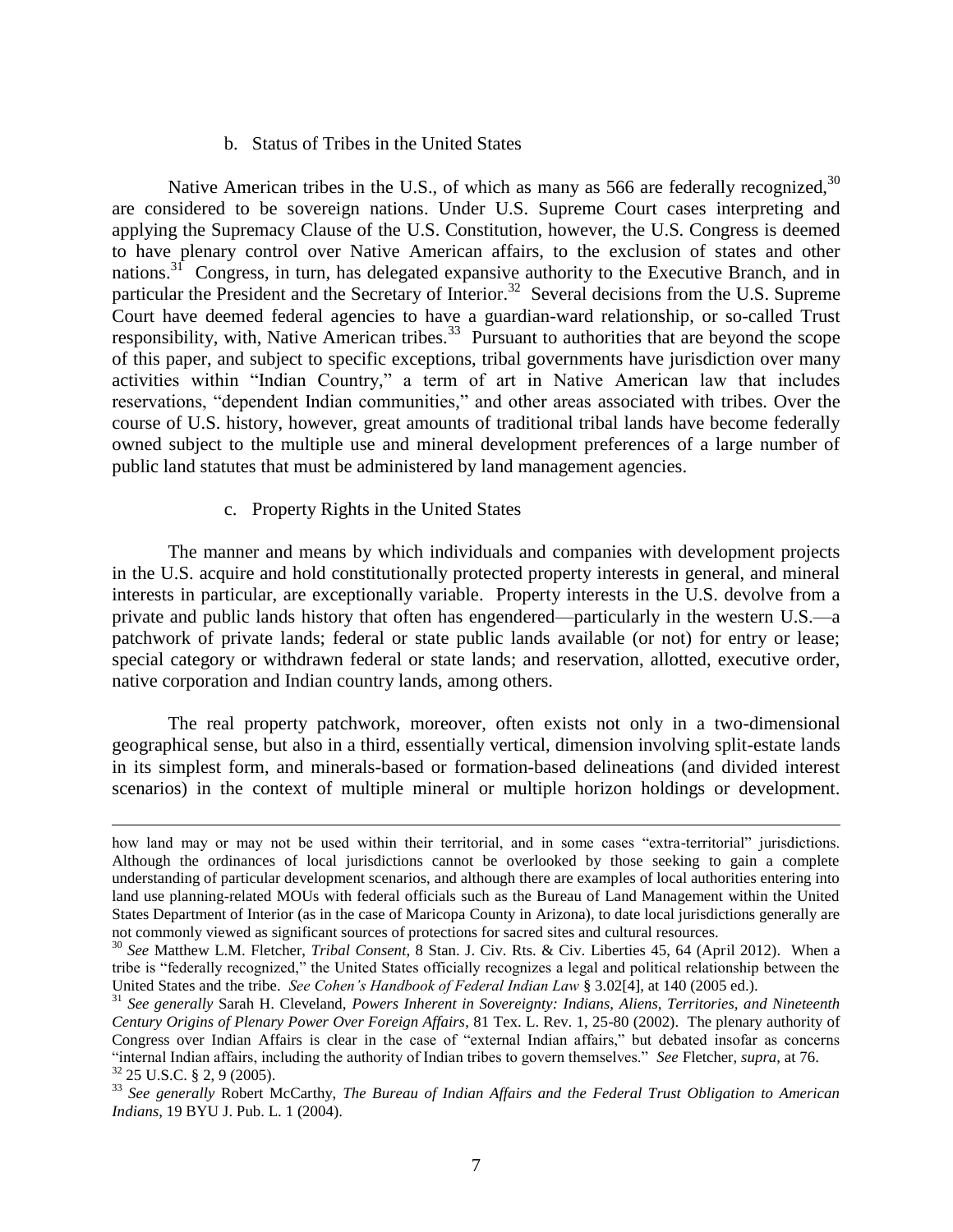Further, among important doctrines in U.S. property laws that complicate consultation processes on issues of sacred sites and cultural properties, one stands out as particularly problematic. Specifically, case law from federal and state jurisdictions generally recognize the dominance of the mineral estate in relation to the surface state. As discussed herein, that doctrine, combined with a New Mexico court's recognition of mineral interests as property interests protected by due process of law, proved to be significant in the court's decision striking down a state agency's listing of an over 700 square mile landscape known as Mt. Taylor and its surrounding mesas, as a "traditional cultural property" under a state cultural property statute.

The necessary preoccupation of U.S. law with the manner and means of acquiring and holding property interests, together with the hallowed position of property rights as fundamental rights constitutionally protected by due process of law, and the status of mineral estates as dominant, pose distinct challenges in achieving the goal of accommodation with indigenous peoples' rights to sacred sites and TCPs they do not themselves currently own. Under U.S. law, that challenge is perhaps manageable if good faith, meaningful consultation and reasonable accommodation is what is required under UNDRIP. If, however, UNDRIP's FPIC language were to be interpreted as granting indigenous peoples an absolute right to withhold consent to a project, the current real property regime likely would be an insurmountable impediment to meeting that goal, or at the very least could spawn substantial claims for just compensation resulting from "takings" under the U.S. Constitution.<sup>34</sup>

## 2. United States Authorities on Sacred Sites and Traditional Cultural Properties

The legal sources that have been relied upon in the efforts to protect sacred sites and TCPs in the U.S. are numerous and varied. Many, though not all, of them are federal authorities, including the U.S. Constitution, statutes from Congress, Presidential Executive Orders, regulations from federal agencies, inter-agency MOUs and guidance documents. As will be seen, state statutes and regulations also can be significant, as in the notable example from the state of New Mexico involving five tribes' nomination of Mt. Taylor and its surrounding mesas for listing on the New Mexico state registry as a "traditional cultural property."

a. First Amendment

The First Amendment of the U.S. Constitution provides that "Congress shall make no law respecting an establishment of religion, or prohibiting the free exercise thereof;  $\dots$  ..."<sup>35</sup> This provision essentially prevents the government from two types of religious persecution, by saying that government can neither impose a religion on people nor prevent people from having their own religion. It also contains somewhat divided sentiments about religion, between protecting the freedom of religion, on one hand, and ensuring that religion is disentangled from the workings of government, on the other, and that provides a source of tension in sacred sites and traditional cultural properties law in the U.S., as will be seen.

 $\overline{a}$ <sup>34</sup> U.S. Const. amend. V.

<sup>35</sup> U.S. Const. amend. I.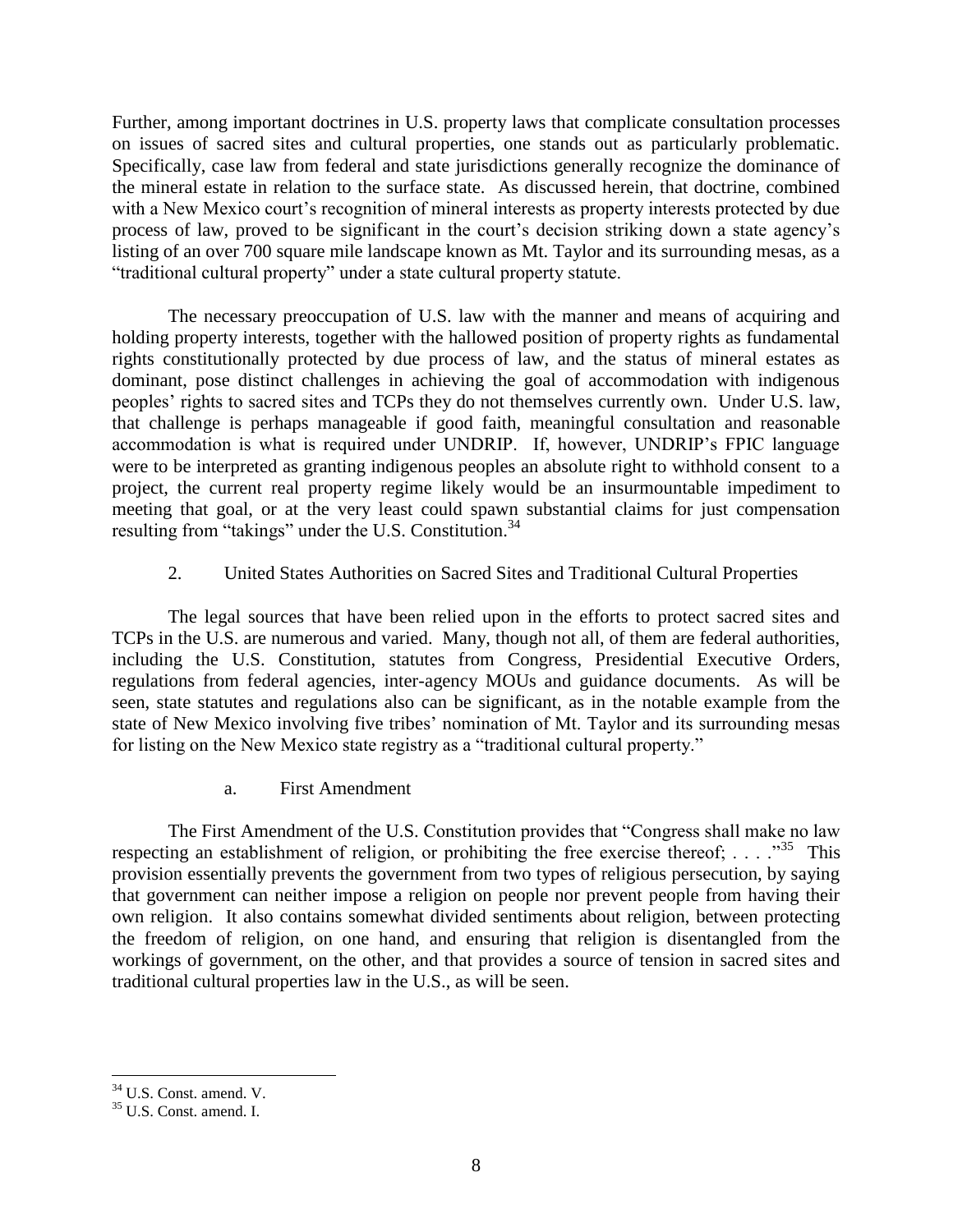The first part of the First Amendment, known as the Establishment Clause, provides "Congress shall make no law respecting an establishment of religion."<sup>36</sup> The most significant attempts to use this clause in relation to sacred sites are arguments that government agencies have afforded protections to religious practices in violation of the Establishment Clause's goal of disentangling religion from affairs of the State. In general, the attempts have come up short. Judicial decisions in this area reflect a tendency to downplay as problematic tribal religion-based justifications for agency action, in favor of scouring factual circumstances to identify secular purposes that courts perceive to pass muster under the Supreme Court's three-pronged "*Lemon*" test.<sup>37</sup> The most notable recent example involved an Establishment Clause challenge to an action taken by the Forest Service prohibiting rock climbing at Cave Rock in an area sacred to the Washoe Tribe on National Forest lands.<sup>38</sup> In two earlier cases, federal courts had implied that federal agency action imposing outright bans on particular uses of public lands in order to accommodate religious traditions might violate the Establishment Clause.<sup>39</sup> In the case involving Cave Rock, however, the Ninth Circuit Court of Appeals distinguished the rationale of those earlier cases as involving exclusively religious goals, and held that the Forest Service's prohibitions on rock climbing at Cave Rock did not violate the Establishment Clause as the action was found to be sufficiently motivated by secular purposes of protecting Cave Rock's cultural, historical, and archeological attributes.<sup>40</sup>

Evaluating Establishment Clause cases purely from the perspective of international norms reflecting a goal of protecting the rights of indigenous peoples to their religious traditions and cultural identities, one might conclude that the clause as currently interpreted poses an impediment to aligning with those norms. Thus far, however, the results in the cases seemingly have shielded the U.S. from substantial criticism, though recent federal administrative developments expressly promoting protections for sacred sites may serve to bring the potential tension between the Establishment Clause and trends in international indigenous rights law to a head.

The second part of the First Amendment, known as the Free Exercise Clause, was advanced as a basis to protect lands sacred to the religions and ongoing religious practices of three tribes in northern California from the U.S. Forest Service's construction of a paved log road on federal public lands within the Six Rivers National Forest.<sup>41</sup> The area had been listed as the Helkau historic district on the National Registry pursuant to the National Historic Preservation Act. Although the tribes prevailed in the lower federal courts, which held there was no "compelling governmental interest" in burdening the tribes' religions with the log road, the Supreme Court reversed. Rather than apply the standard "compelling governmental interest"

<sup>36</sup> U.S. Const. amend. I.

<sup>37</sup> *See Lemon v. Kurtzman*, 403 U.S. 602, 612 (1971) (agency action survives the Establishment Clause if it (1) has a secular purpose, (2) does not have the principal or primary effect of advancing religion, and (3) does not foster an excessive entanglement between the government and religion).

<sup>38</sup> *Access Fund v. U.S. Dept. of Agriculture*, 499 F.3d 1036 (9th Cir. 2007).

<sup>39</sup> *See Natural Arch and Bridge Society v. Alston*, 209 F.Supp.2d 1207, 1223-1225 (D. Utah 2002), *aff'd*, 98 Fed. Appx. 711 (9th Cir. 2004), *cert. denied sub. nom*., *DeWall v. Alston*, 543 U.S. 1145 (2005); *Bear Lodge Multiple Use Assn*., 2 F.Supp.2d 1448, 1450 (D. Wyo. 1998), *aff'd*, 175 F.3d 814 (10th Cir. 1999), *cert. denied*, 529 U.S. 1037 (2000).

<sup>40</sup> *Access Fund*, 499 F.3d at 1042-1046.

<sup>41</sup> *Lyng v. Northwest Indian Cemetary Protective Association*, 485 U.S. 439 (1988).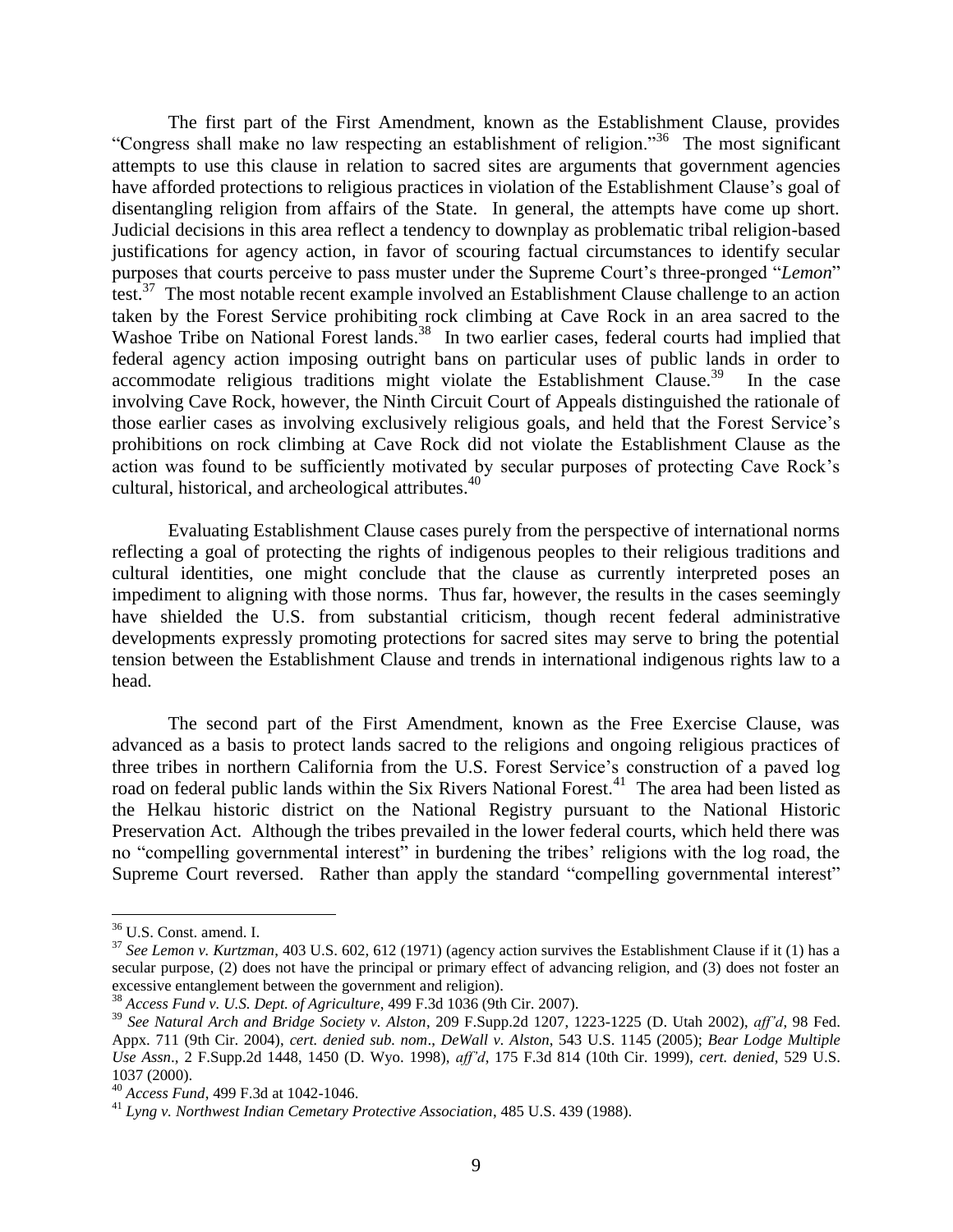test, the Court reasoned that the Free Exercise Clause could not be used to divest the government of its right to use its land.<sup>42</sup>

Later cases likewise have rejected the "compelling governmental interest" test, have found that laws of general applicability are not invalid merely for infringing on the free exercise of religion, and have relegated the Free Exercise Clause to serving as a basis for judicial relief only where a government's action specifically targets religious practices or impedes more than the right of free exercise of religion. 43 The line of cases is viewed as having "rendered the Free Exercise Clause of little relevance for protecting tribal sacred places located on federal lands."<sup>44</sup> As discussed later in this paper, however, Congress has sought to breathe new life into protections for the free exercise of religion by its adoption of the Religious Freedom Restoration Act ("RFRA"), an act the effectiveness of which remains to be seen. What also remains to be seen is whether the pressures of international norms that are evolving to protect indigenous peoples' rights such as core religious identity and cultural survival might begin to have some influence on U.S. jurisprudence under the Free Exercise Clause<sup>45</sup> and RFRA.

### b. National Historic Preservation Act

The National Historic Preservation Act ("NHPA") "represents the cornerstone of federal historic and cultural preservation policy."<sup>46</sup> Passed by Congress in 1966, NHPA is a comprehensive program to identify, evaluate and preserve historic properties through the procedural vehicle of listings, or determinations of eligibility for listings, of properties on the National Register of Historic Properties.<sup>47</sup> The statute was amended in 1992 to provide that "[p]roperties of traditional religious and cultural importance to an Indian tribe or Native Hawaiian organization may be determined to be eligible for inclusion on the National Register."<sup>48</sup> Under NHPA Section 106, federal agencies having direct or indirect jurisdiction over a proposed "undertaking" are required, before granting a license or permit, to "take into account the effect of the undertaking on any district, site, building, structure or object that is included in or eligible for inclusion in the National Registry."<sup>49</sup> The Advisory Council on Historic Preservation, which is the agency charged with implementing the Section 106 process, has adopted regulations addressing tribal consultation processes that are discussed later in this paper.

 $42$  485 U.S. at 453.

<sup>43</sup> *See Church of the Lukumi Babalu Aye., Inc. v. City of Hialeah*, 508 U.S. 520 (1993); *Employment Division, Dept. of Human Resources of Oregon v. Smith*, 494 U.S. 872 (1990).

<sup>44</sup> *See* Dean B. Suagee and Jack F. Trope, Protection of Native American Sacred Places on Federal Land, Rocky Mt. Min. L. Fdn. Inst. Proceedings, Sec. 12.02[1][a], at p. 12-5 (Vol. 54 2008); *see also* Walter E. Stern, Cultural Resources Management-Tribal Rights, Roles, Consultation, and Other Interests (A Developer's Perspective), Sp. Inst. On Red Reg. of Cultural Res., Wildlife and Waters of the U.S., Paper No. 3, p. 12 ( Rocky Mt. Min L. Inst. 2012). ("After *Lyng*, any claim to restrict federally authorized use of public lands to accommodate Indian religious uses appears untenable.").

 $45$  The subject of the ability or inability of jurisprudence under the U.S. constitution—fundamentally a human rightsdriven instrument, but often ensnared within an "original intent" milieu—to evolve with and/or meet developing international human rights norms in general, and indigenous rights in particular, is not covered here.

<sup>46</sup> Stern, *supra*, at. 5.

 $^{47}$  16 U.S.C.  $\S$ § 470w(5).

 $48$  16 U.S.C. § 470a(d)(6).

<sup>49</sup> 16 U.S.C. § 470f.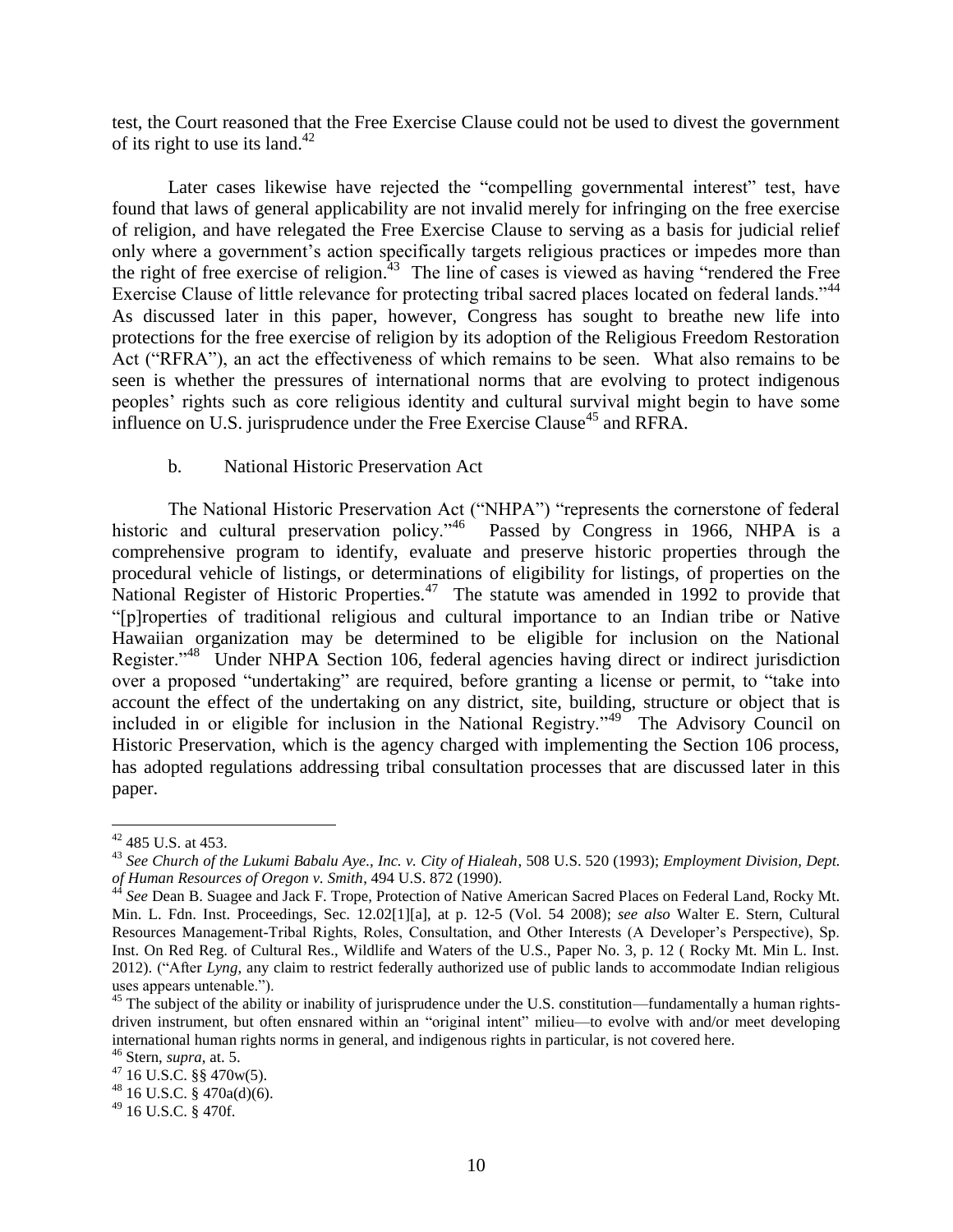A key document guiding agencies in carrying out the "reasonable and good faith effort" required in the Section 106 consultation process is *National Register Bulletin 38*, which categorizes properties of traditional importance to tribes as "traditional cultural properties" ("TCPs").<sup>50</sup> Even before the 1992 amendments to NHP and the earlier issuance of *Bulletin 38*, the use of TCPs were part of a "long-standing federal policy of treating places that hold religious or cultural importance to Indian tribes as potentially eligible for the National Register.<sup>51</sup> Bulletin *38*, which allows for documenting of TCPs even based on oral traditions, makes a TCP eligible for listing "because of its association with cultural practices or beliefs of a living community that (a) are rooted in that community's history, and (b) are important in maintaining the continuing cultural identity of the community." Although not a regulation, *per se*, a failure to follow the guidance of *Bulletin 38* after being told TCPs existed in the area of an undertaking was deemed a violation of the "reasonable and good faith effort" standard by the U.S. Forest Service, one of the United States' agencies (along with the Bureau of Land Management, among others) managing federal public lands.<sup>52</sup> There must be an actual place that can be located for a TCP to exist, for example; the Forest Service did not violate NHPA when it tried but failed to locate a historically significant trail associated with a tribe's "survival march."<sup>53</sup>

### c. New Mexico's TCP Process and Mt. Taylor Listing Litigation

In addition to the federal NHPA, state cultural property laws allow for listings of properties on state registries. An example is the New Mexico Cultural Property Act ("CPA").<sup>54</sup> New Mexico's CPA spawned litigation when, on an emergency basis in 2008 and permanently in 2009, five tribes successfully nominated as a state TCP approximately 800 square miles (i.e., 2072 square kilometers) encompassing the entirety of Mt. Taylor, a volcanic mountain located in western New Mexico, and its surrounding mesas.<sup>55</sup> The tribes argued an emergency listing was necessary due to their concerns over impacts to sacred sites and cultural resources from renewed interest of uranium companies in a historic mining district that overlapped with the TCP.

A number of private, public, and Spanish land grant community land owners within the TCP appealed the listing on several grounds, including: (1) that the listing exceeded implicit size limitations under CPA provisions that required listed properties to be regularly inspected and maintained; (2) that owners of dominant mineral interests in split-estate lands were denied due process because they were never notified of the public processes leading to the listing;<sup>56</sup> and (3) that the state acted unlawfully in counting as part of the TCP common lands of a Spanish land grant-merced confirmed under the 1848 Treaty of Guadalupe Hidalgo between the U.S. and Mexico. Although other parties including ranchers, uranium companies and others asserted

<sup>50</sup> National Park Service, National Register Bulletin 38, *Guidelines for Evaluating and Documenting Traditional Cultural Properties* (1990).

<sup>51</sup> Suagee and Trope, *supra*, § 12.02[2][c], at p. 12-12.

<sup>52</sup> *Pueblo of Sandia v. United States*, 50 F.3d 856, 860-862 (10th Cir. 1995); see also *Muckleshoot Indian Tribe v. U.S. Forest Service*, 177 F.3d 800 (9th Cir. 1999) (*Bulletin 38* is the recognized criteria for identifying and assessing TCPs).

<sup>53</sup> *See Hoonah Indian Association v. Morrison*, 170 F.3d 1223, 1230-1232 (9th Cir. 1999).

<sup>54</sup> N.M. Stat. Ann. §§ 18-6-1 to -23 (1978).

<sup>55</sup> See *Rayellen Resources, Inc. v. NM Cultural Prop. Rev. Committee*, No. CV2009-812 (N.M. Dist. Ct. 2011).

<sup>&</sup>lt;sup>56</sup> Mr. Butzier represented three such mineral interest owners of split estate lands in objecting to the listing on due process grounds including lack of notice resulting from the state's decision to only notify surface owners.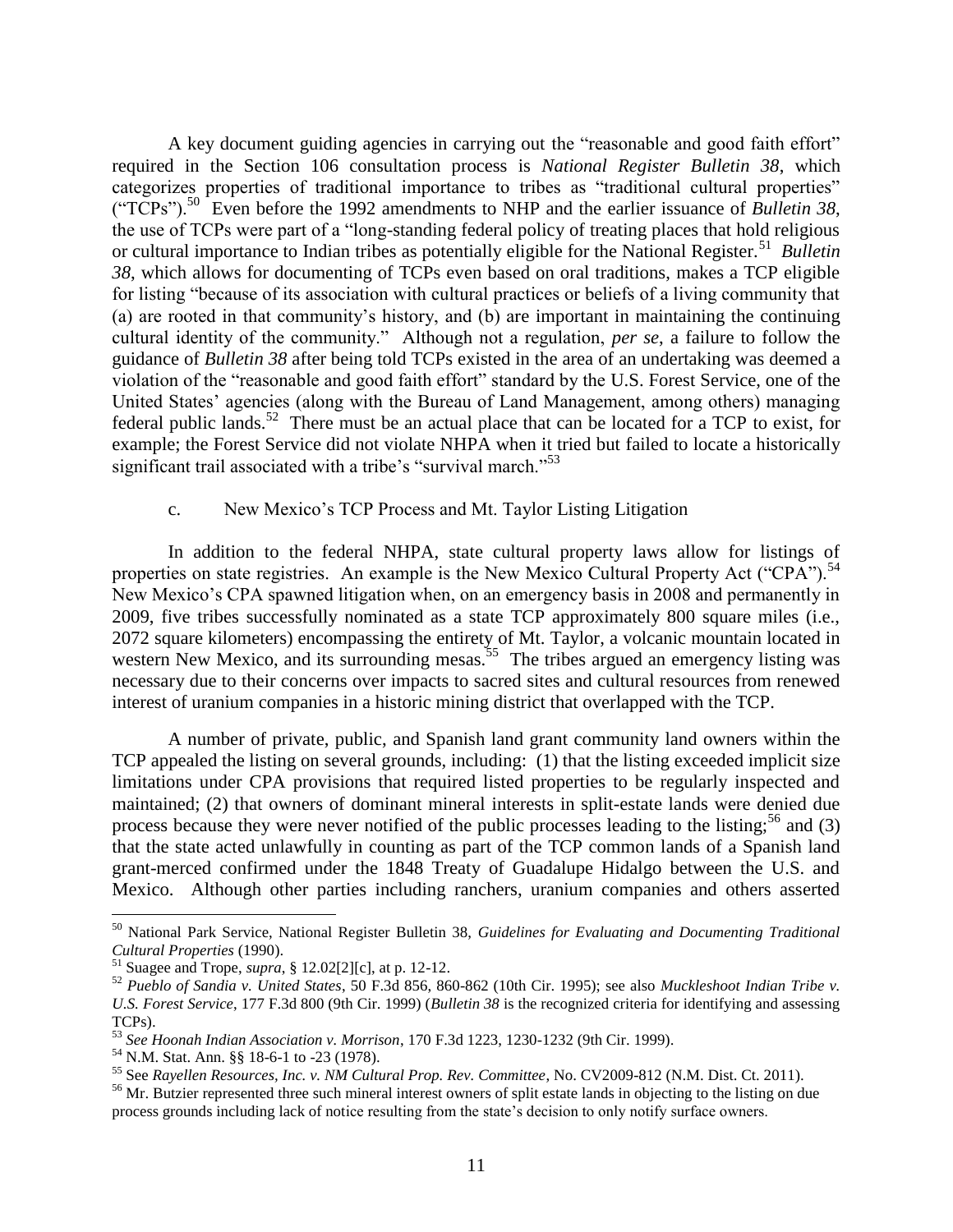further grounds, on the basis of all three of these grounds the state trial court reversed the state's listing.<sup>57</sup> The State agency involved appealed to the New Mexico Court of Appeals, which certified the appeal as raising important issues for decision by the New Mexico Supreme Court, where the case remains pending as of this writing. $58$ 

d. Religious Freedom Restoration Act

Congress adopted the Religious Freedom Restoration Act ("RFRA")<sup>59</sup> in 1993 to attempt to reestablish the "compelling governmental interest" test discussed above under the Establishment Clause. The U.S. Supreme Court has held RFRA unconstitutional as applied to the states under the Fourteenth Amendment, $60$  but it has yet to determine its constitutionality as applied to the federal government in the sacred sites context under the Establishment Clause of the First Amendment, or exactly how it might be reconciled with existing case law thereunder.<sup>61</sup> Meanwhile, cases have proceeded under RFRA in the lower courts. For example, the Ninth Circuit Court of Appeals analyzed RFRA in the course of rejecting a claim that the statute was violated by a ski resort's proposed use of treated, but still contaminated, wastewater to make artificial snow.<sup>62</sup> The court applied a two-part test to determine, first, whether the activities burdened by the government were an exercise of religion, and if so, whether there was a substantial burden to that exercise.<sup>63</sup> The court held that the tribes' activities did constitute the exercise of religion, but rejected the RFRA claim because the deposition of snow made out of the partially treated wastewater did not constitute a substantial burden on the tribe's exercises of religion. According to the court, since no plants, springs, shrines or other items of religious significance would be "physically affected" by the artificial snow depositions, the sole effect is on the tribe's "subjective spiritual experience," and the fact that it was offensive to their religion was not enough to state a RFRA violation.<sup>64</sup>

# e. American Indian Religious Freedom Act

The American Indian Religious Freedom Act of 1994 ("AIRFA") states an official "policy" of the United States "to protect and preserve for American Indians [and Eskimo, Aluet and Native Hawaiians] their inherent right of freedom to believe, express, and exercise [their] traditional religions . . ., including but not limited to access to site, use and possession of sacred objects, and the freedom to worship through ceremonial and religious rites."<sup>65</sup> The U.S. Supreme Court has relegated AIRFA to relatively little significance beyond a policy statement, as a result of two aspects of the log road case discussed above involving the Helkau District of Six Rivers National Forest. First, the Court held that AIRFA essentially adds no procedural or

 $\overline{a}$ <sup>57</sup> *Id*.

<sup>&</sup>lt;sup>58</sup> Oral arguments were heard in the case in late October 2012, and a ruling is expected soon.

<sup>59</sup> 42 U.S.C. § 2000bb to 2000bb-4.

<sup>60</sup> *See City of Boerne v. Flores*, 521 U.S. 507, 536 (1997).

<sup>61</sup> For a good discussion of these issues, *see* Sara Brucker, *Navajo Nation v. United States Forest Service: Defining the Scope of Native American Freedom of Religious Exercise on Public Lands*, 31 Environs: Envtl. L. and Policy J.  $(2007)$ .

<sup>62</sup> *Navajo Nation v. United States Forest Service*, 535 F.3d 1058 (9th Cir. 2008) (*en banc*).

<sup>63</sup> *Id.* at 1068.

<sup>64</sup> *Id.* at 1063-1064 and 1070.

<sup>65</sup> 42 U.S.C. §1996.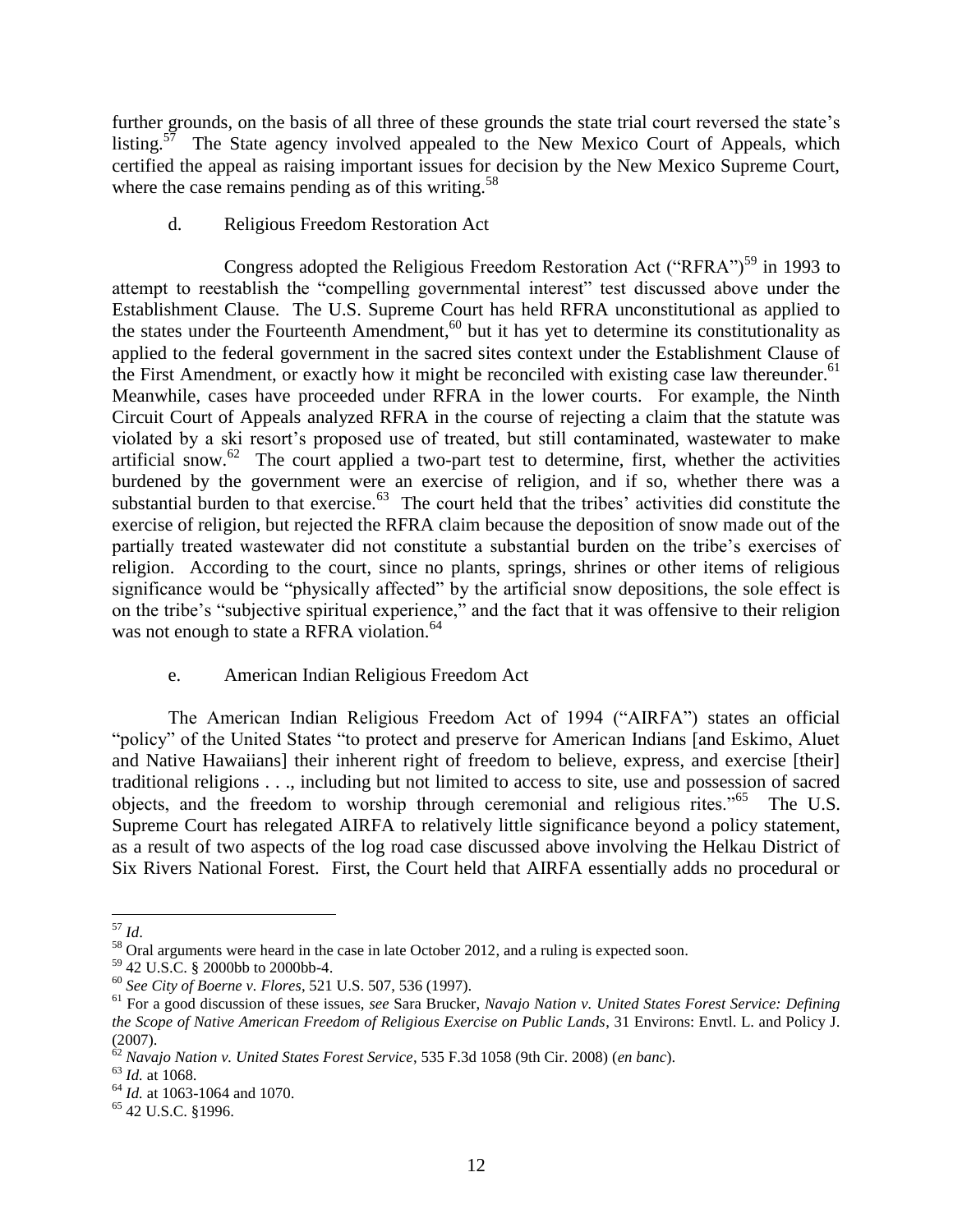substantive rights beyond the rights afforded by the Free Exercise Clause and NEPA.<sup>66</sup> Second, the Court stated that "[n]owhere in the statute is there so much as a hint of any intent to create a cause of action or any judicially enforceable rights."<sup>67</sup>

In a challenge by the Havasupai tribe to the Forest Service's modification of a plan of operations for a uranium mining company's project on National Forest Lands in Arizona, however, a federal district court interpreted AIRFA as requiring federal agencies to evaluate their policies and consult with tribes on such issues as access to sacred lands for the performance of religious ceremonies.<sup>68</sup> Under the circumstances of the particular case, the court found that the Havasupai tribe had been provided regular opportunities to participate in the Forest Service's evaluation of the plan modification but was not forthcoming on its religion-based issues of concern and did not identify any sites of religious significance.

f. Executive Order No. 13007 on Indian Sacred Sites

In 1996, then-President Clinton issued an Executive Order "to protect and preserve Indian religious practices."<sup>69</sup> Among the definitions in the order is a definition of "sacred site":

any specific, discrete, narrowly delineated location on Federal land that is identified by an Indian tribe, or Indian individual determined to be an appropriately authoritative representative on an Indian religion, as sacred by virtue of its established religious significance to, or ceremonial use by, an Indian religion; provided that the tribe or appropriately authoritative representative of an Indian religion has informed the agency of the existence of such a site.<sup>70</sup>

Executive Order 13007 imposed on federal land management agencies two basic obligations to be undertaken "to the extent practicable, permitted by law, and not clearly inconsistent with essential agency functions." The obligations are "(1) accommodate access to and ceremonial use of Indian sacred sites by Indian Religious practitioners and (2) avoid adversely affecting the physical integrity of such sacred sites."<sup>71</sup> The Order also contains procedures and timelines for effectuating the obligations.<sup>72</sup>

# g. 2012 Interagency Memorandum of Understanding and 2013 Action Plan

As recently as December of 2012, the Secretaries of four U.S. Departments, the Departments of the Interior, Agriculture, Energy and Defense, together with the Chairman of the Advisory Council on Historic Preservation, entered into a Memorandum of Understanding ("MOU") "Regarding Interagency Coordination and Collaboration for the Protection of Indian

<sup>66</sup> *Ling*, 485 U.S. at 455.

 $^{67}$  *Id.* 

<sup>68</sup> *Havasupai Tribe v. United States*, 752 F. Supp. 1471, 1488 (D. Ariz. 1990).

<sup>&</sup>lt;sup>69</sup> Executive Order No. 13007 (May 24, 1996), is codified in the U.S. Code Annotated with AIFRA, 42 U.S.C. §1996.

 $70$  *Id.*, § 1(b).

 $^{71}$  *Id.*, § 1(a).

<sup>72</sup> *Id*., § 2.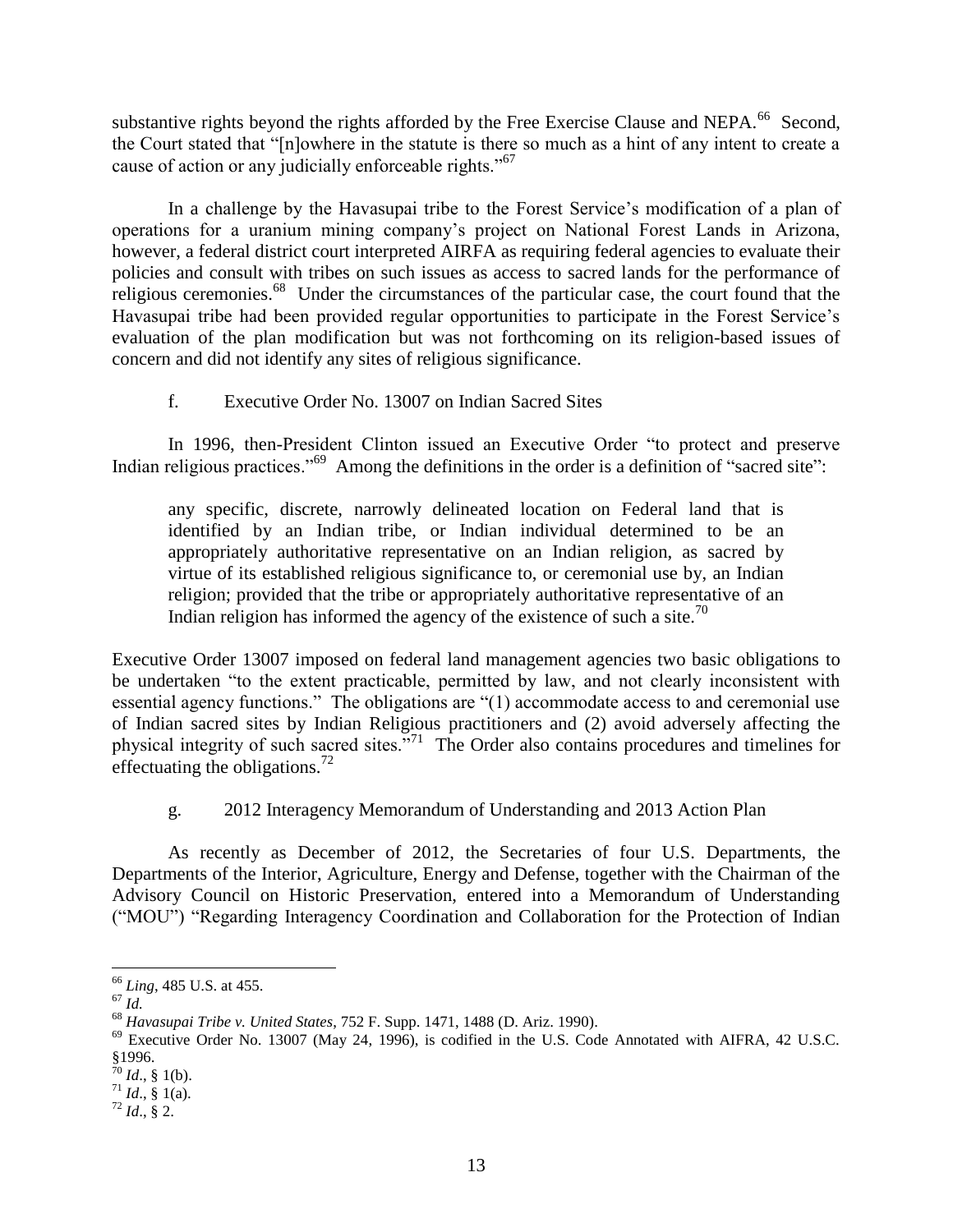Sacred Sites."<sup>73</sup> The MOU recites that federal land management agencies "hold in public trust a great diversity of landscapes and sites, including many culturally important sites held sacred by Indian Tribes," and acknowledges that "[a]ll Federal agencies are responsible for assessing the potential effects of undertakings they carry out, fund, or permit on historic properties of traditional cultural and religious importance to tribes."

The 2012 Interagency MOU relies on the definition of "sacred site" in Executive Order 13007. Of particular note, however, the MOU much more expansively observes:

Sacred sites often occur within a larger landform or are connected through features or ceremonies to other sites or a larger sacred landscape. Agencies should consider these broader areas and connections to better understand the context and significance of sacred sites. Sacred sites may include, but are not limited to geological features, bodies of water, archeological sites, burial locations, traditional cultural properties, and stone and earth structures.<sup>74</sup>

The MOU requires the participating agencies to review the same U.S. authorities discussed in this paper to determine their relevance to sacred sites and to determine whether any interagency measures "may be warranted to better protect sacred sites."<sup>75</sup> It sets forth various agreements among the participating agencies to take certain actions including training, development of guidelines, creation of a facilitating website, public outreach, consideration of confidentiality improvements and impediments to protecting sacred sites, exploration of collaborative stewardships of sites, and certain activities designed to improve the effectiveness of, and the tribes' capacities to participate in, consultation processes discussed in a later section of this paper.

On March 5, 2013, the agencies participating in the MOU announced an Action Plan for the MOU.<sup>76</sup> The Action Plan repeats certain definitions in the MOU and establishes points of contact for each department and two inter-departmental working groups, an Executive Working Group consisting of agency executives, and a Core Working Group consisting of departmental staff who may identify subject matter experts from their respective agencies.<sup>77</sup> It remains to be seen at the time of this paper how effectively these working groups will carry out the stated mission of the Action Plan and objectives of the MOU, whether and when members of the public will be invited to participate, and what the ultimate product(s) will be of the efforts.

<sup>&</sup>lt;sup>73</sup> Memorandum of Understanding Regarding Interagency Coordination and Collaboration for the Protection of Indian Sacred Sites (Effective December 4, 2012. The MOU remains in effect until December 31, 2017, although it may be extended by the written consent of the concurring agencies. An agency participating in the MOU also may opt out by providing a 60-day written notice to the other signatories.

*Id.*, § II, p. 1.

 $^{75}$  *Id.*,  $\frac{8}{9}$  III, p. 2.

<sup>&</sup>lt;sup>76</sup> Action Plan to Implement the MOU Regarding Interagency Coordination and Collaboration for the Protection of Sacred Sites (March 5, 2013).

<sup>77</sup> *Id*., pp. 2-5.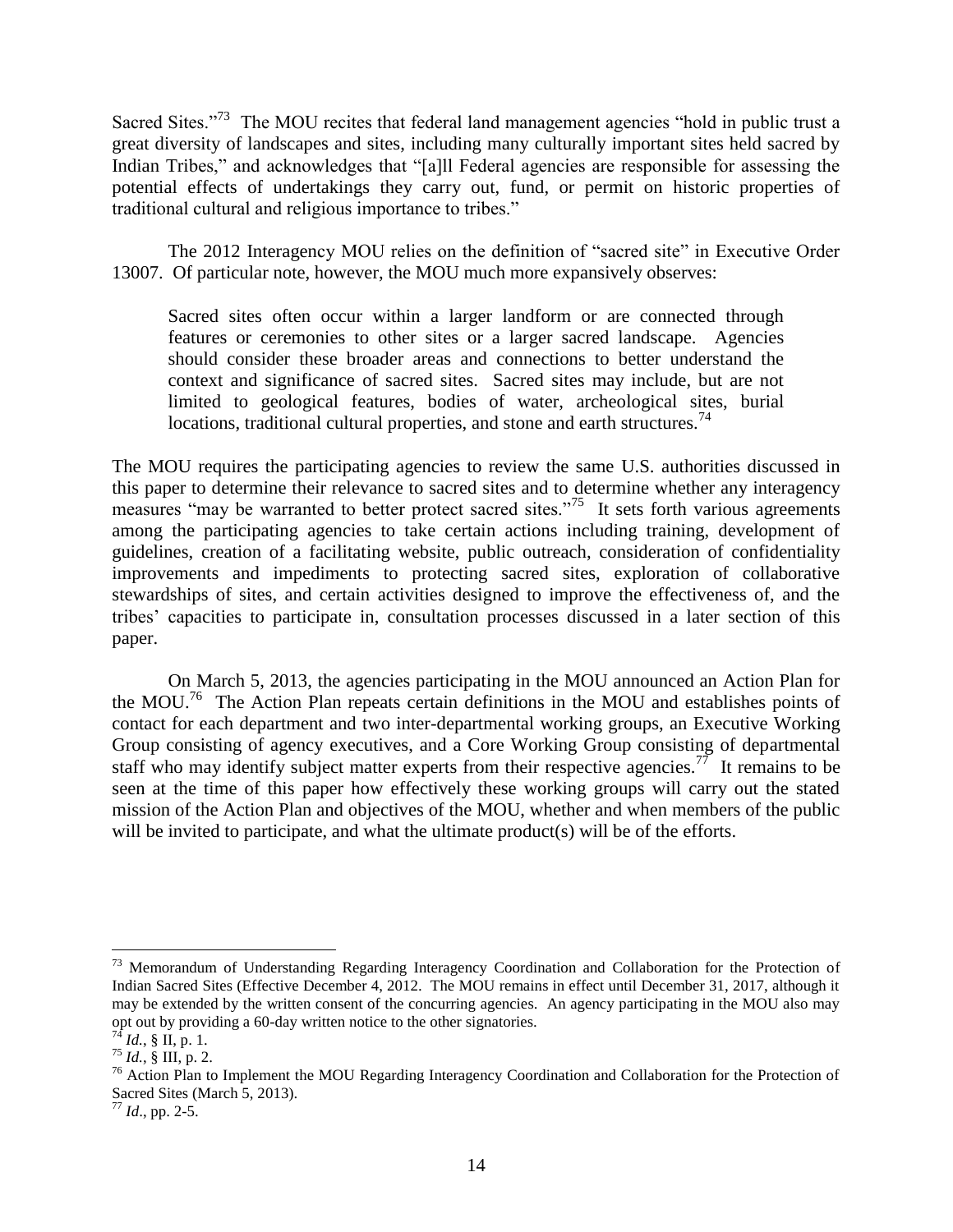#### D. Other Examples of State Laws

State laws specifically recognizing sacred sites are not numerous, but it is likely the number will increase in coming years. For example, in New Zealand, Maori sacred sites are protected by the treaty with the Maori, the Treaty of Waitangi.<sup>78</sup> The Treaty guarantees Maori control over their taonga, or treasures, which includes cultural resources and sacred sites. The Liberian Community Rights Law with Respect to the Forest Lands Act requires commercial contracts for projects on community forest lands to protect "cultural norms and practices, such as sacred sites, medicinal plant sites, and animal sanctuaries . . . . .<sup>79</sup> Vanuatu law requires protection of sacred sites prior to granting timber concessions.<sup>80</sup> The Republic of Congo's Indigenous Rights Law protects sacred sites and cultural and spiritual objects.<sup>81</sup>

### E. Industry Guidelines

A number of industry standards address corporate respect of indigenous rights to sacred sites. The World Bank's Operational Manual, policies governing the World Bank's operations used to review World Bank financed projects, includes an Operational Procedure ("OP") on physical cultural resources, impacts on which must be assessed in an environmental assessment conducted prior to receiving Bank financing, and must include public consultations with projectaffected groups.<sup>82</sup> When a project is likely to have adverse impacts on a cultural property, the EA must include "appropriate measures for avoiding or mitigating these impacts," which "may range from full site protection to selective mitigation, including salvage and documentation, in cases where a portion or all of the physical cultural resources may be lost." Potential impacts are to be considered as early as possible, as they "may not be known or visible." The International Finance Corporation's Performance Standards on Environmental and Social Sustainability ("Performance Standards") apply to all of the IFC's investment and advisory clients for the purpose of avoiding and managing environmental and social risks development projects.<sup>83</sup> When proposed projects will be located on lands used for "cultural, ceremonial, and spiritual purposes," the Performance Standards require certain steps to minimize or mitigate the detrimental effect of the project.

## F. The Right to Sacred Sites and TCPs as Customary International Law

The sources discussed in the preceding sections recognize the right of indigenous peoples to their sacred sites, but none are universally applicable. This section explores whether the right to sacred sites has evolved into a norm of customary international law, thereby making it binding on a far greater number of actors.

Customary international law is not a constant, but evolves with international political and policy changes. It is one source of law listed in Article 38 of the Statute of the International

<sup>78</sup> Treaty of Waitangi, U.K.-Maori, Feb. 6, 1840; *see also* Claire Charters, *Do Maori Rights Racially Discriminate Against Non-Maori?*, 40 Victoria U. Wellington L. Rev. 649, 650 (2009-2010).

An Act to Establish Community Rights Law of 2008 with Respect to Forest Lands (2009), § 6.6.

<sup>80</sup> Forestry Act [Cap 276] (2006).

 $81$  Law No. 5-2011 on the Promotion and protection of the rights of indigenous peoples (2011), § 16.

<sup>&</sup>lt;sup>82</sup> World Bank Operating Procedure 4.11,  $\P$  3, 4, 6, 11.

<sup>&</sup>lt;sup>83</sup> International Finance Corporation, Performance Standards on Environmental and Social Sustainability (2012).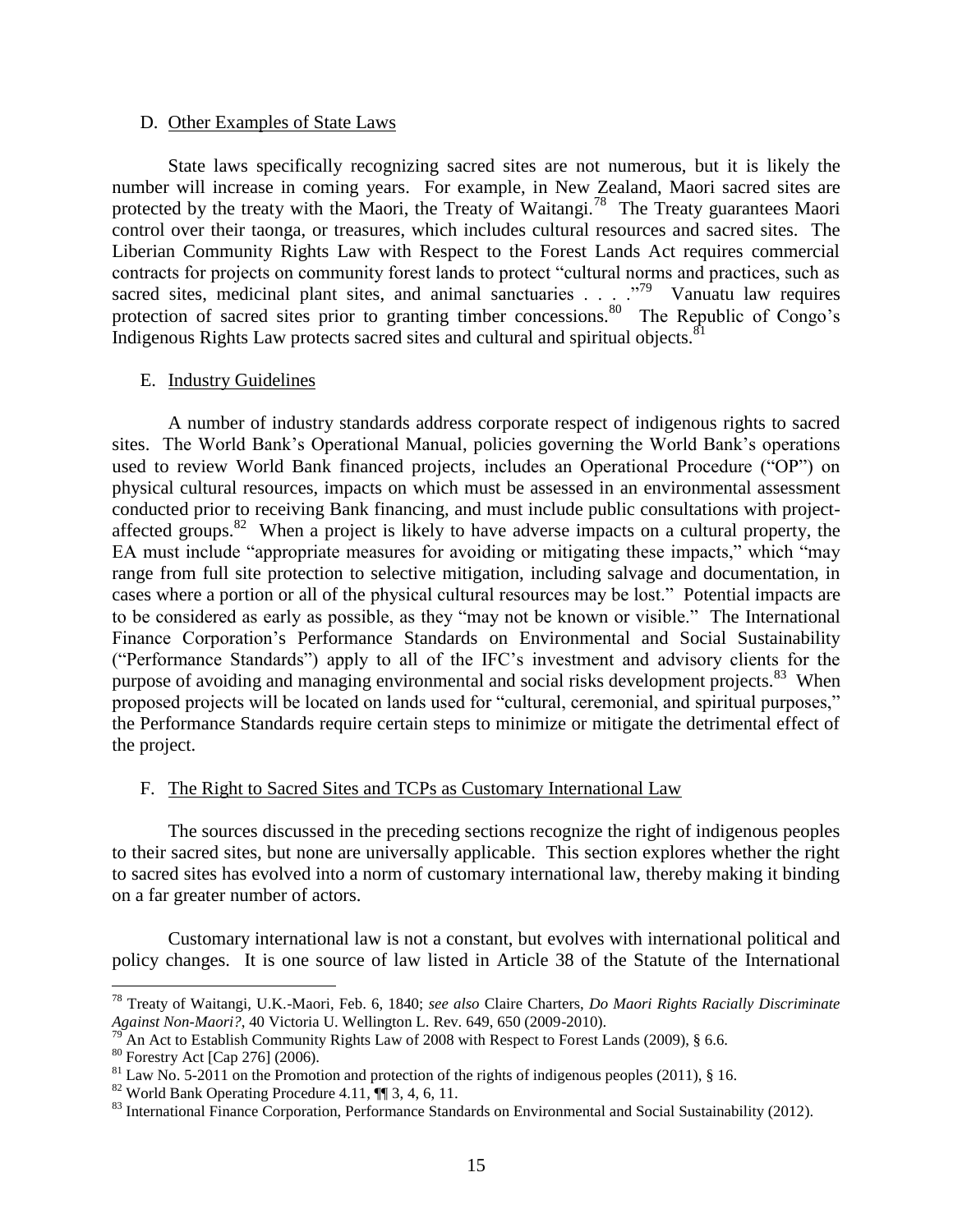Court of Justice, which sets forth sources of international law, which may be consulted when determining whether an international norm exists:

(a) international conventions, whether general or particular, establishing rules expressly recognized by the contesting states;

(b) international custom, as evidence of a general practice accepted as law;

(c) the general principles of law recognized by civilized nations;

(d) . . . judicial decisions and the teachings of the most highly qualified publicists

of the various nations, as subsidiary means for the determination of rules of law.<sup>84</sup>

A norm of customary international law is developed when widespread state practice and *opinion*  juris, a sense of legal obligation, exist.<sup>85</sup> While international declarations or widespread industry standards are not necessarily statements of international law, they are considered evidence of *opinion juris* based on their formation, application, and interpretation by States.<sup>86</sup>

Customary international law recognizes a right to State protection of lands traditionally owned and occupied by indigenous peoples.<sup>87</sup> Indigenous rights to use, control, and occupy their traditional lands has been identified as a human right, rooted in broader principles of rights to property, culture, and non-discrimination.<sup>88</sup> Indigenous peoples' right to land is recognized as connected to the right to engage in traditional cultural and spiritual practices that necessarily occur or are based upon specific geographic locations or landscapes.<sup>89</sup> The International Law Association ("ILA"), in a comprehensive report on the rights of indigenous peoples, defines the land right recognized in customary international law "as a prerogative with a primarily spiritual, *i.e.* cultural purpose.... [T]he right in point is functional to the safeguarding—through ensuring the maintenance of the special link between indigenous peoples and their traditional lands—of the very distinct cultural identity of indigenous peoples as well as of their survival and flourishing as *different* human communities." The ILA defines the content of the indigenous right to traditional lands as including a prohibition on deprivation of traditional use or relocation without FPIC and compensation, the right to enjoy traditional land rights, including a prohibition on interference by non-State actors "to the extent that such interferences may prejudice the spiritual relationship of indigenous peoples with their traditional lands," and the requirement that land illegally taken be returned. <sup>90</sup>

<sup>84</sup> Statute of the International Court of Justice, art. 38(1), June 26, 1945, 59 Stat. 1055, 1060, T.S. No. 993; *see also The Paquete Habana*, 175 U.S. 677, 700 (1900) ("International law is part of our law . . . where there is no treaty and no controlling executive or legislative act or judicial decision, resort must be had to the customs and usages of civilized nations; and, as evidence of these, to the works of jurists and commentators . . . .").

<sup>85</sup> Wiessner, *supra*, at 130; Restatement (3d) of Foreign Relations Law of the United States § 102; *see also* Vadi, *supra*, at 845 (discussing the persistent objector doctrine as a defense to the application of customary international law).

<sup>86</sup> Jonathan I. Charney, *Universal International Law*, 87 Am. J. Int'l L. 529, 543 (1993).

<sup>87</sup> *See generally* Tiernan Mennen & Cynthia Morel, *From* M'Intosh *to* Endorois*: Creation of an International Indigenous Right to Land*, 21 Tulane J. Int'l & Comp. L. 37 (2012).

<sup>88</sup> International Law Association, Sofia Conference, *Rights of Indigenous Peoples*, Final Report (2012), 23; Sarah M. Stevenson, *Indigenous Land Rights and the Declaration on the Rights of Indigenous Peoples: Implications for Maori Land Claims in New Zealand*, 32 Fordham Int'l L.J. 298, 319-23 (2008) (citing authorities). <sup>89</sup> *See* Wiessner, *supra*, at 129.

<sup>90</sup> International Law Association, *supra*, at 27-28; *see also id.* at 23 (discussing indigenous peoples' right to cultural heritage as recognized in customary international law).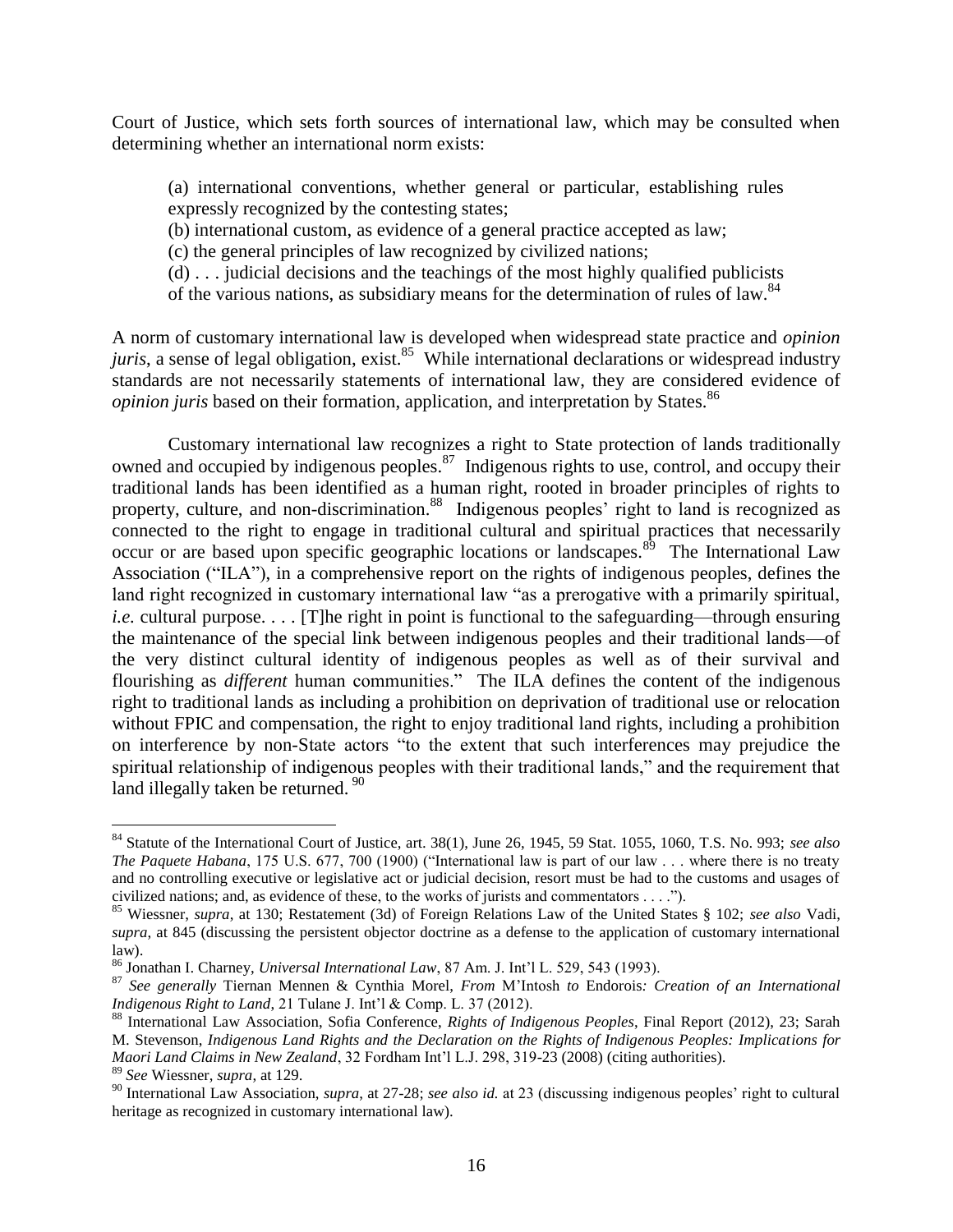A specific right to sacred sites, although not explicitly protected to the same extent as is the right to lands or territories, should be recognized as a customary international law right.<sup>91</sup> Customary international law norms are not static, and are expanding to protect indigenous cultural heritage, including sacred sites.<sup>92</sup> The protection of sacred sites provided by State laws, the binding and non-binding international and regional instruments, as well as voluntary adherence to industry guidelines and CSR policies by MNEs, demonstrates a growing acceptance and recognition of a legal right to sacred sites. It is important to note, however, that the right recognized is generally undefined, and concepts of other rights must be consulted to demonstrate its confines. For example, the right to land includes traditional access and use; where the sacred site is a geographic location or cultural landscape, the right to sacred sites should include the identical limitations. As will be discussed below, while this right may be established in international law, the question of whether indigenous peoples have a remedy for violation of that right is not settled law. $93$ 

## **III. Requirements to Consult and Gain FPIC when Rights to a Sacred Site or TCP May be Affected by an Extractive Project**

Sources requiring or encouraging consultation with indigenous populations, as well as with officials charged with preservation of historic and cultural properties, have proliferated at all levels of government in the United States and in the laws, treaties, declarations, and other instruments applicable on voluntary or mandatory bases to mining and oil and gas development projects around the globe.<sup>94</sup> This section reviews consultation and FPIC with special attention to the duties and rights of the extractive industry.

Consultation and FPIC are duties imposed on States and/or non-State actors, and may be considered procedural rights, the significance of which is derived from the protection of the substantive rights of indigenous peoples, such as sacred sites. Consultation and FPIC increasingly are mandated by international and domestic law to occur prior to and during development projects by extractive industries when rights of indigenous peoples are, will, or may be affected.<sup>95</sup> Professor Anaya, in his most recent annual report as Special Rapportuer, states that "the specific requirement of the duty to consult and the objective of obtaining consent, in any given situation in which extractive operations are proposed, are a function of the rights implicated and the potential impacts upon them."<sup>96</sup> This understanding is consistent with the definition of consultation in ILO 169, Art. 6(2): "[t]he consultations carried out in application of

<sup>91</sup> *See* Weissner, *supra*, at 134 ("Equally crucial to the effective protection of indigenous peoples' cultures is the safe-guarding of their land.").

<sup>92</sup> Vadi, *supra*, at 859.

<sup>&</sup>lt;sup>93</sup> This raises the concept of *ubi jus ibi remedium*: may there be a right without a remedy?

<sup>&</sup>lt;sup>94</sup> An interesting question that is outside the scope of this paper is the question of the applicability to indigenous peoples' government. For discussion, *see* Wenoma T. Singel, *Indian Tribes and Human Rights Accountability*, 44 San Diego L. Rev. 567 (2012).

<sup>95</sup> *See* United Nations Declaration on the Rights of Indigenous Peoples, A Business Reference Guide, Exposure Draft 24 (Dec. 10, 2012) ("FPIC is required whenever there is a risk of impact to any right that is essential to the relevant indigenous peoples' survival.").

<sup>96</sup> Anaya 2012, *supra*, ¶ 64.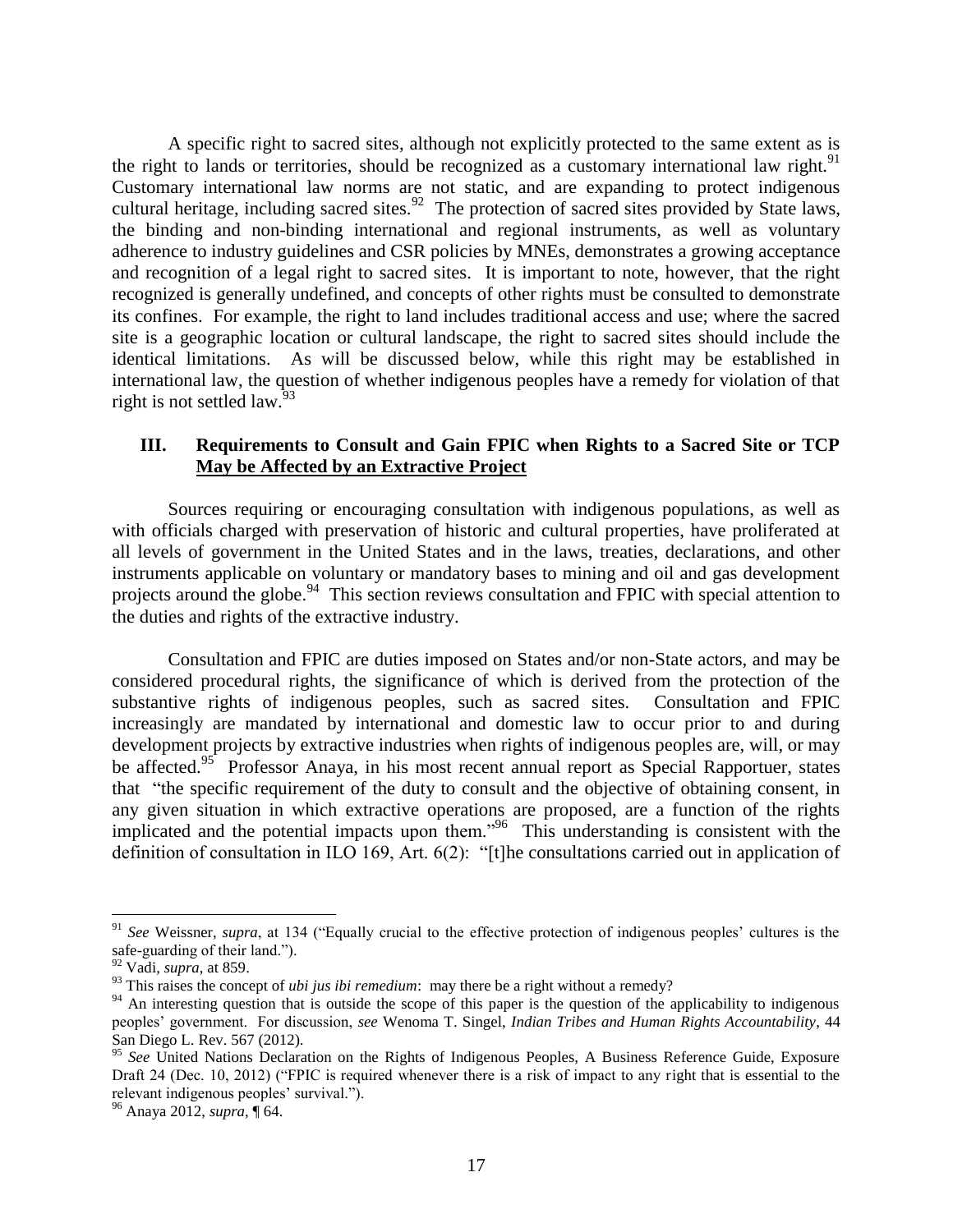this Convention shall be undertaken, in good faith and in a form appropriate to the circumstances, with the objective of achieving agreement or consent to the proposed measures."

There is no uniform definition of consultation or consent, as is explored in the following sections. Companies and indigenous peoples often have different perceptions of the actions that constitute adequate consultation or FPIC.<sup>97</sup> Generally, consultation is the process in which the State and/or corporation discusses a development project with affected indigenous peoples. Professor Hershey advocates a consultative process that begins with initial contact between a corporation and indigenous peoples, and the "establish[ment] of a formal protocol that identifies the community's needs and its political, social, and religious characteristics relevant to future contact and relations," and identifying the proper authorities with whom to conduct the consultation.<sup>98</sup> The United Nation's Expert Mechanism on the Rights of Indigenous Peoples defines FPIC as a State duty that "entitles indigenous peoples to effectively determine the outcome of decision-making that affects them, not merely a right to be involved in the process."<sup>99</sup> Consultation must be culturally appropriate, and consent should include agreed-upon terms.<sup>100</sup> Consent is the agreement by the affected peoples to permit a project to continue. Good faith and mutual respect are essential.<sup>101</sup>

#### A. International Law

Sources of international law recognize a State duty to conduct consultation and obtain FPIC (although the "C" may be consent *or* consultation, depending on the source). UNDRIP addresses the concept of consultation and consent in various articles related to indigenous peoples' rights to land and territory. UNDRIP expressly refers to FPIC with respect to the following rights: relocation, Art. 10; taking cultural, intellectual, religious and spiritual property, Art. 11; adoption or implementation of legislative or administrative measures that may affect indigenous peoples, Art. 19; confiscation, taking, occupation, use, or damage of lands or territories, Art. 28; storage or disposal of hazardous waste materials on indigenous peoples' lands, Art. 29; and "prior to the approval of any project affecting their lands or territories and other resources, particularly in connection with the development, utilization or exploitation of mineral, water or other resources," Art. 32. Additionally, consultation is required to establish a process "to recognize and adjudicate the rights of indigenous peoples pertaining to their lands, territories and resources, including those which were traditionally owned or otherwise occupied or used. Indigenous peoples shall have a right to participate in the process," Art. 27; to establish mechanisms to access or repatriate ceremonial objects and human remains, Art. 12.

<sup>97</sup> Robert Alan Hershey, *Globalization and Its Special and Significant Impacts on Indigenous Communities*, Arizona Legal Studies, Discussion Paper No. 12-19, 34 (May 2012) ("Industry and government initiatives to consult with Indigenous communities often result from economic and legal necessity, involve tight timelines, and tend to be issue-specific; in contrast, Indigenous representatives often express a desire to establish longer-term partnerships that address specific issues but within broader historical contexts.").

<sup>98</sup> *Id.* at 41.

<sup>99</sup> Expert Mechanism on Rights of Indigenous Peoples, Advice No. 2 (2011), *Indigenous Peoples and the right to participate in decision making*, A/HRC/18/42, ¶ 21.

<sup>100</sup> Anaya 2012, *supra*, ¶¶ 66-68.

<sup>101</sup> *Id.* ¶ 23.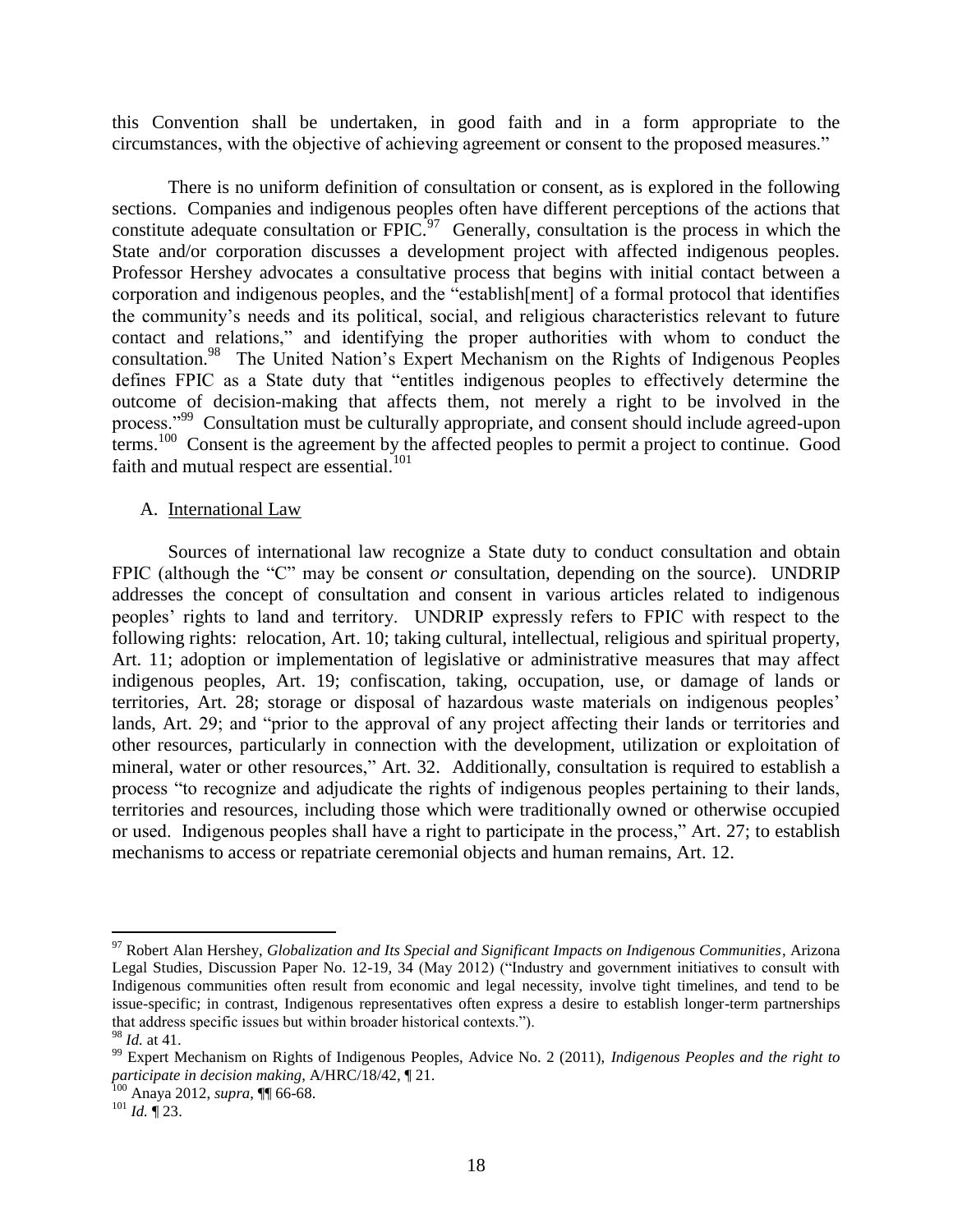ILO 169 requires consultation prior to legislative or administrative decisions affecting indigenous peoples, Art.  $6(1)(a)$ , and prior to exploitation of mineral resources, Art. 15(2). FPIC is required prior to removal. Art. 16. Other procedural requirements include pre-development studies, Art. 7(3), cooperation to "protect and preserve the environment," Art. 7(4), and the right "to participate in the use, management and conservation of [the] resources," Art. 15(1).

The American Convention, in Article 21(2), prohibits depriving individuals of their property "except upon payment of just compensation, for reasons of public utility or social interest, and in the cases and according to the forms established by law." The Inter-American Court of Human Rights, in *Saramaka People v. Suriname*,<sup>102</sup> ruled that Article 21's right to property, with regards to the construction of a dam, was violated by the State, and that the State was required to "delimit, demarcate, and grant collective title over the territory of the Saramaka people, in accordance with their customary laws, and through previous, effective, and fully informed consultations." The State and third parties were prohibited from "affect[ing] the existence, value, use or enjoyment of the territory to which the members of the Saramaka people are entitled, unless the State obtains the free, informed and prior consent."

The rights to consultation and FPIC, as related to rights established in ILO 169, the American Convention, and UNDRIP, recently have been analyzed by the Inter-American Court of Human Rights in the case of the *Kichiwa Indigenous People of Sarayaku v. Ecuador*, a case challenging the government's grant of concessions to a foreign oil company without first conducting consultation or gaining the consent of the indigenous peoples on whose traditional lands the concessions were granted.<sup>103</sup> The court concluded that "[r]espect for the right to consultation of indigenous and tribal communities and peoples is precisely recognition of their rights to their own culture or cultural identity . . ."<sup>104</sup> Consultation that complies with international human rights standards and international law must include the "effective participation" of the State, indigenous peoples, and representatives of developers or investors, and requires the following:

[T]he State has the obligation to consult the said community in an active and informed manner, in accordance with its customs and traditions, within the framework of continuing communication between the parties. Furthermore, the consultations must be undertaken in good faith, using culturally-appropriate procedures and must be aimed at reaching an agreement. In addition, the people or community must be consulted in accordance with their own traditions, during the early stages of the development or investment plan, and not only when it is necessary to obtain the community's approval, if appropriate. The State must also ensure that the members of the people or the community are aware of the potential benefits and risks so they can decide whether to accept the proposed development or investment plan. Finally, the consultation must take into account the traditional decision-making practices of the people or community. Failure to comply with this obligation, or engaging in consultation without observing their essential characteristics, entails the State's international responsibility.

<sup>&</sup>lt;sup>102</sup> Judgment, IACtHR, Nov. 28, 2007.

 $^{103}$  Inter-Am. Ct. H.R. (June 27, 2012).

<sup>104</sup> *Id.* ¶ 159.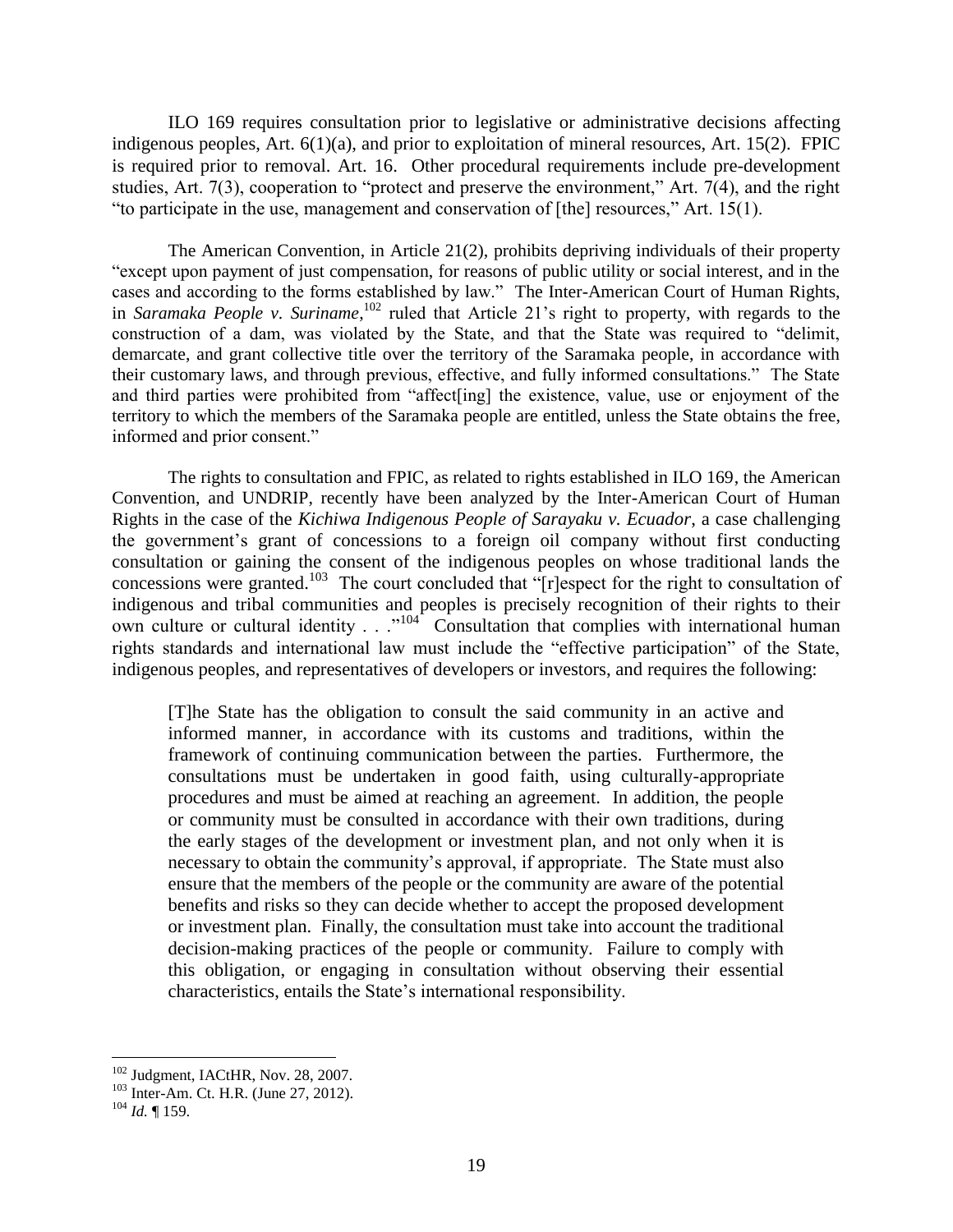The Draft American Declaration would require FPIC (consent) with respect to dispossession of cultural heritage, Art. XII(2); acts affecting the environment, Art. XVIII(3); adoption or implementation of administrative or legislative measures affecting indigenous peoples, Art. XXII(2); relocation, Art. XXV; measures to recognize and protect cultural heritage and intellectual property, Art. XXVIII(3); and decisions "referring to any plan, program, or project that affect the rights or living conditions of indigenous peoples," Art. XXIX(5).

#### B. United States Laws

- 1. Sources of Consultation and Consent Requirements in United States Authorities
	- a. National Historic Preservation Act

Under Section 106 of NHPA, federal agencies having direct or indirect jurisdiction over a proposed "undertaking" are required, before granting a license or permit, to "take into account the effect of the undertaking on any district, site, building, structure or object that is included in or eligible for inclusion in the National Registry."<sup>105</sup> The Advisory Council on Historic Preservation, which is the agency charged with implementing the Section 106 process, states in its regulations that agency officials must make "reasonable and good faith efforts" to identify Indian tribes to be consulted in the Section 106 process, and that consultation "should commence early in the planning process."<sup>106</sup> The regulations also state that when Indian tribes "attach religious and cultural significance to historic properties off tribal lands," the agency officials must consult with the tribes with an awareness that "frequently historic properties of religious and cultural significance are located on ancestral, aboriginal, or ceded lands of Indian tribes" and "should consider that when complying" with their consultation obligations.<sup>107</sup>

b. National Environmental Policy Act

Another federal statute that requires tribal consultation and consideration of cultural resources, like NHPA, is the National Environmental Policy Act ("NEPA").<sup>108</sup> Although NEPA's primary focus of reviewing and assessing project alternatives and environmental impacts of federal actions, regulations and agency guidance materials associated with NEPA place a responsibility on lead review agencies to conduct tribal consultations.<sup>109</sup> It should be noted both that NEPA and NHPA may be applied simultaneously,  $110$  but that meeting the tribal consultation requirements of one of the statutes does not necessarily satisfy the similar requirements of the other.<sup>111</sup> The Council on Environmental Quality has adopted regulations implementing NEPA, and one regulation places an obligation on the federal agency leading the NEPA review to seek comments from Indian tribes once an Environmental Impact Statement

<sup>105</sup> 16 U.S.C. § 470f.

 $106$  36 C.F.R. §800.2(c)(2)(A).

<sup>107</sup> 36 C.F.R. § 800.2(c)(2)(D).

<sup>108</sup> *See* 42 U.S.C. §4321, *et seq.*

<sup>109</sup> For a good and practical NEPA compliance overview article, *see* Joan E. Drake, *The NEPA Process: What Do We Need to Do and When?*, 43 Rocky Mountain Mineral Law Foundation Journal 117 (2006).

<sup>110</sup> *Morris County Trust for Historic Preservation v. Pierce*, 714 F.2d 271, 282 (3d Cir. 1983).

<sup>111</sup> For a fuller discussion of this point, *see* Stern, *supra*, p. 7.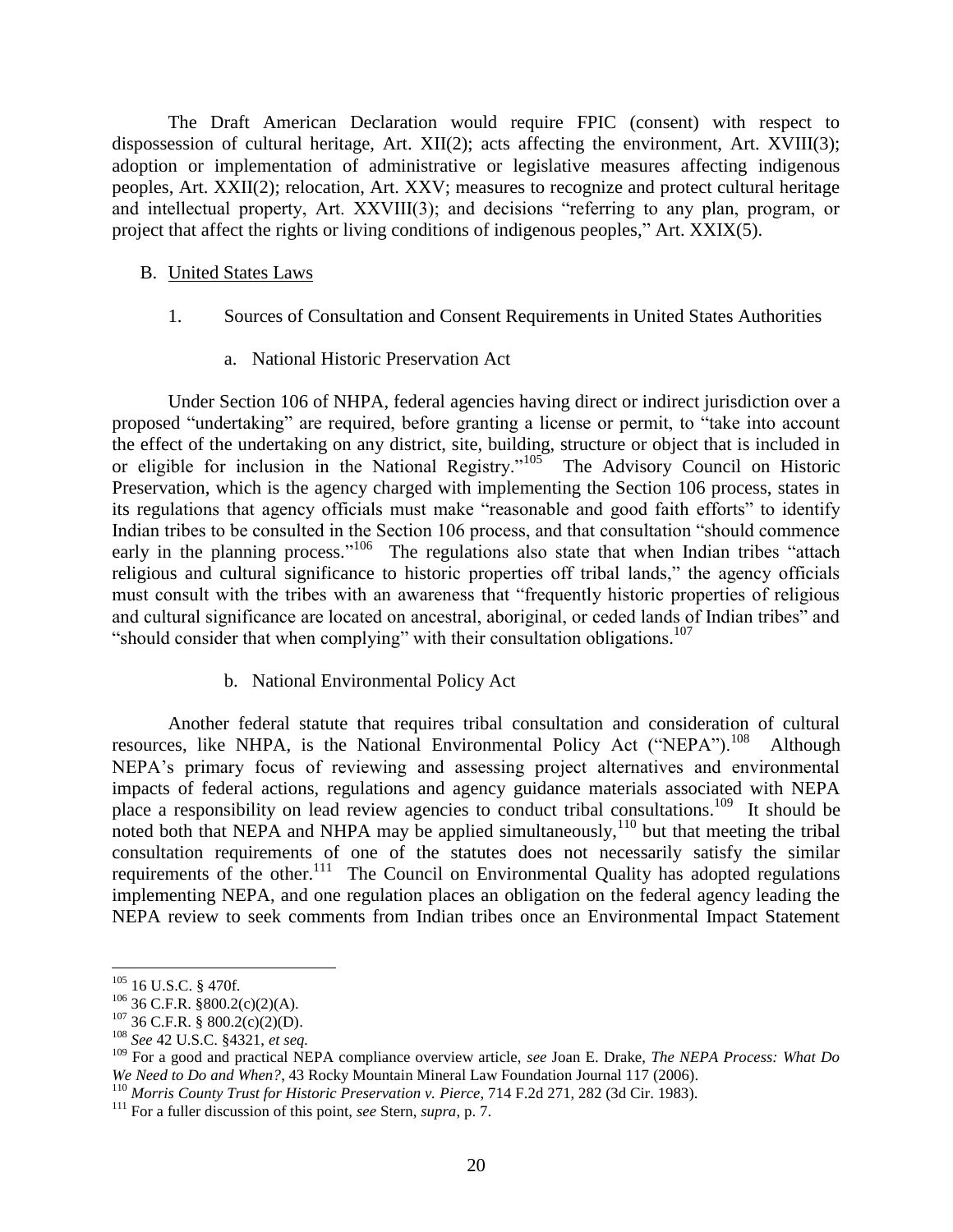("EIS") has been prepared in draft "when the *effects* may be on an Indian reservation."<sup>112</sup> Additionally, agency guidance material have encouraged tribal consultation at other phases of NEPA review, including during earlier scoping processes.<sup>113</sup>

An important case addressing compliance with NEPA's tribal consultation requirements involved a tribal challenge to a Final EIS assessing snowmaking facilities that would use recycled wastewater at a proposed expansion of a ski area at San Francisco Peaks in Arizona.<sup>114</sup> The tribal plaintiffs contended that the proposed facility would "spiritually contaminate the entire mountain and devalue their religious exercises."<sup>115</sup> The Ninth Circuit found it was "difficult to be precise in the analysis of the impact . . . on the cultural and religious systems on the Peaks, as much of the information stems from oral histories and a deep, underlying belief system of the indigenous peoples involved." The Court upheld the impact analysis of the Forest Service because it drew on "existing literature and extensive consultation with the affected tribes," and described "at length the religious beliefs and practices of the Hopi and the Navajo and the 'irretrievable impact' the proposal would likely have on those beliefs and practices."<sup>116</sup>

While the San Francisco Peaks example may demonstrate the extent of a federal agency's tribal consultation and consideration that will survive a NEPA challenge, it has been noted that the real goal should be "meaningful consultation with tribal interests to identify interests and concerns, and determine whether those concerns can be addressed in some fashion as project planning proceeds."<sup>117</sup> Another commentator similarly characterizes the United States' general standard for indigenous participation in extractive industries as "meaningful consultation," exemplified by Executive Orders issued, respectively, Presidents Clinton and Obama, but views it as a "minimal international standard" that falls short of "an emerging international understanding that different levels of consultation are appropriate or different types of projects affecting indigenous peoples."<sup>118</sup>

## c. Native American Graves Protection and Repatriation Act

Another federal statute giving rise to tribal consultation obligations, the Native American Graves Protection and Repatriation Act ("NAGPRA") differs considerably from NHPA and NEPA in that it applies specifically to four classes of Native American cultural items associated with graves and defined in the statute: "human remains," "funerary objects," "sacred objects," and "objects of cultural patrimony."<sup>119</sup> NAGPRA's provisions include the means by which a federal agency must determine the "ownership or control" of any such items that are excavated

<sup>112</sup> 40 C.F.R. §1503.1(a)(2) (emphasis added). This regulation is not limited to *activities* on reservations; *effects* may result from off-reservation activities.

<sup>113</sup> *See*, *e.g*., BLM Manual Handbook H-1790-1, §6.3.2.

<sup>114</sup> *Navajo Nation v. United States Forest Service*, 479 F.3d 1024 (9th Cir. 2007).

<sup>115</sup> *Id*. at 1063.

<sup>116</sup> *Id.* at 1059.

<sup>117</sup> Stern, *supra*, p. 3.

<sup>118</sup> Akila Jenga Kinnison, *Indigenous Consent: Rethinking U.S. Consultation Policies In Light of the U.N. Declaration on the Rights of Indigenous Peoples*, 53 Ariz. L. Rev. 1301, 1304-1305 (2011) (citing President Clinton's 2000 Executive Order 13,175 entitled "Consultation and Coordination with Indian Tribal Governments" (at 65 Fed. Reg. 67,249, and President Obama's November 2009 Memorandum on Tribal Consultation implementing E.O. 13,175, available at http://www.epa.gov/tp/pdf/tribal-consultation-memorandum-09.pdf).  $^{119}$  25 U.S.C. §3001(3)(A)–(D).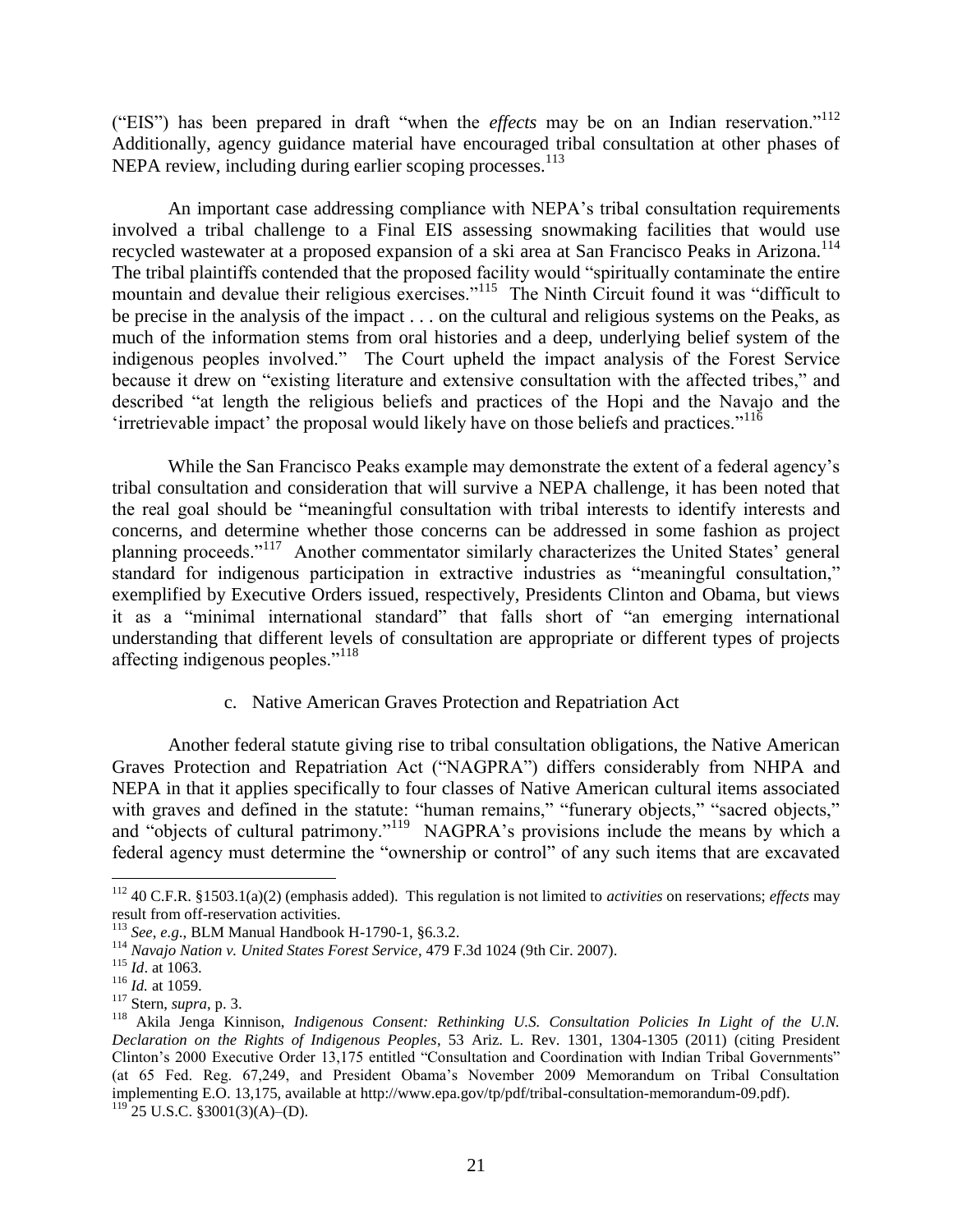or discovered, whether inadvertently or intentionally, on federal or tribal lands.<sup>120</sup> The items may only be excavated or removed "after consultation with or, in the case of tribal lands, consent of the appropriate (if any) Indian tribe or Native Hawaiian organization."<sup>121</sup> Further, "proof of consultation or consent . . . must be shown."<sup>122</sup>

## d. Executive Order on Tribal Consultation

In 2000, President Clinton issued an Executive Order "in order to establish regular and meaningful consultation and collaboration with tribal officials in the development of Federal policies that have tribal implications."<sup>123</sup> Although the Order does not mention sacred sites or TCPs, it does provide that the U.S. recognizes the right of Indian tribes to self-government and supports tribal sovereignty and self-determination." $124$  Moreover, in a statement accompanying the Order, President Clinton acknowledged that "Indian nations and tribes ceded lands, water, and mineral rights in exchange for peace, security, health care, and education. The Federal Government did not always live up to its bargain. That was wrong . . . .<sup>125</sup> Nine years later, President Obama re-affirmed Executive Order 13175 and further acknowledged that "[h]istory has shown that failure to include the voices of tribal officials in formulating policy affecting their communities has all too often led to undesirable and, at times, devastating and tragic results. By contrast, meaningful dialogue between Federal officials and tribal officials has greatly improved Federal policy toward Indian tribes. Consultation is a critical ingredient.  $\ldots$ <sup>126</sup> Both President Clinton's Executive Order and President Obama's Memorandum state that their statements are not intended to create substantive or procedural rights enforceable against the U.S.

#### C. Other Examples of State Laws

A growing number of State laws require consultation, accommodation, or FPIC for legislation, administration, and projects that affect indigenous peoples or their lands. Peruvian law requires consultation with indigenous peoples prior to development projects commencing on their territories, but the consultations are not binding, and the Peruvian government retains the final say.<sup>127</sup> The Bolivian Constitution requires the State to consult prior to taking administrative or legislative measures that affect indigenous peoples, and respect and guarantee the right to consultation with respect to exploitation of non-renewable natural resources in their territory.<sup>128</sup> Mexico's National Commission for Development of Indigenous Peoples establishes a

<sup>&</sup>lt;sup>120</sup> 25 U.S.C. §3002.

 $121$  25 U.S.C. §3002(c)(2).

 $122$  25 U.S.C. §3002(c)(4).

<sup>123</sup> Executive Order 13175—*Consultation and Coordination With Indian Tribal Governments* (Nov. 6, 2000).

 $124$  *Id.*, § 2(c).

<sup>&</sup>lt;sup>125</sup> Statement on Signing the Executive Order on Consultation and Coordination With Indian Tribal Governments (Nov. 6, 2000).

<sup>&</sup>lt;sup>126</sup> Memorandum for the Heads of Executive Departments and Agencies Regarding Tribal Consultation (Nov. 5, 2009).

<sup>127</sup> Ley 29785 del Derecho a la Consulta Previa a los Pueblos Indígenas y Originiarios Reconocido en el Convenio 169 de la Organización Internacional del Trabajo (OIT) of Aug. 8, 2011; *see also* Peru Const. Art. 89 (stating that "rural and native communities . . . are autonomous in their . . . usage and free disposal of their lands") (translation by author).

 $128$  Bolivia Const. Art. 30(15) (2009).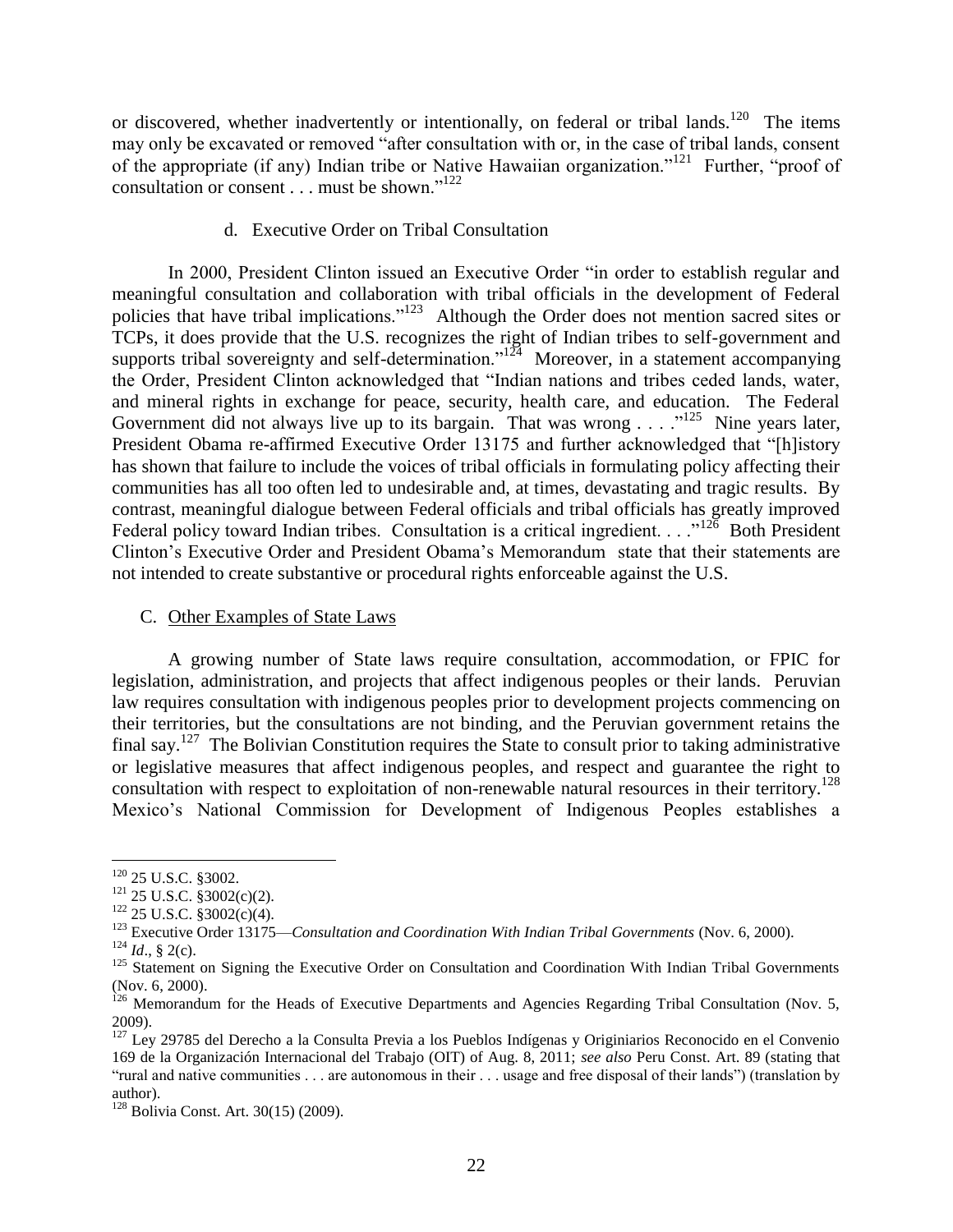consultation system, but does not incorporate  $FPIC<sup>129</sup>$  Papua New Guinea's Motu Koita Assembly Act requires prior and informed consent before a license may be granted to conduct projects on indigenous lands, and further authorizes the creation of a registry of consultants to assist villages and landowners to participate in consultation process.<sup>130</sup> In New Zealand, consultation and consent requirements imposed on the government derive from the Treaty of Waitangi.<sup>131</sup> The Treaty establishes a partnership between the government and the Maori, which is enforced through consultation and consent before any State action is taken which affect the Maori. Ecuador, on the other hand, failed to pass a draft Law on Consultation and Participation.<sup>132</sup>

In the Philippines, the Indigenous Peoples Rights  $Act^{133}$  contains FPIC language and defines "indigenous peoples" in terms of groups that have continuously occupied communal lands under claims of ownership since time immemorial.<sup>134</sup> The State's Mining Act requires the State to promote mineral development in a way to protect the rights of affected communities, and implementing rules promote "community based and community oriented development consistent with the principles of people empowerment and grassroots development."<sup>135</sup>

Colombia's Constitutional Court has ruled that consultation with indigenous peoples is a fundamental right that must be complied with prior to conducting development projects on indigenous lands, and suspended projects commenced in the absence of consultation.<sup>136</sup> The Court faulted the Ministry of Transportation for failing to conduct consultation or obtain the required environmental study prior to permitting road construction; a corporation for entering indigenous lands without consent; and halted a mining project that had commenced in the absence of consultation, reversing a lower court decision that "progress" outweighed consultation requirements.

Australia's Native Title Act, passed after the High Court recognized the concept of native title,<sup>137</sup> established the Native Title Tribunal, vested the Australian federal courts with authority to consider native title claims, and requires, for acts affecting indigenous, an Indigenous Land Use Agreement ("ILUA"). ILUAs may be entered into between native title holders, or individuals asserting native title that has not been determined, and parties intending to conduct

<sup>129</sup> *See* CERD/C/MEX/Q/16-17 (2012), ¶ 17.

 $130$  Motu Koita Assembly Act 2007,  $\P$  50-51.

<sup>&</sup>lt;sup>131</sup> Treaty of Waitangi, U.K.-Maori, Feb. 6, 1840.

<sup>132</sup> *See* CERD/ECU/CO/20-22 (2012), ¶ 17.

<sup>133</sup> Indigenous Peoples Rights Act, Republic Act No. 8371 (Oct. 29, 1997); *cited in* James F. Cress and Ma. Cecilia G. Dalupan, *Sustainable Development and Mining Laws: Is a "Mine Veto" Needed*, Nat. Res. & Env. (Winter 2003).

<sup>134</sup> *See* Cress and Dalupan, *supra*, at 167.

<sup>&</sup>lt;sup>135</sup> *Id.* at 202-204 ("T]here is a growing recognition of the importance of partnership with communities for the development of the area in which they are commonly situated. Open communication lines, greater transparency, and access to information contribute to a company's acceptability in an area, and consequently to its continued operations and sustainability.").

<sup>136</sup> *Oscar Carupia Domicó et al. v. Minister of Transportation et al.*, T-129/11(2011); *see also* Cultural Survival, *Colombian Court Confirms Indigenous Peoples' Right to Free, Prior, and Informed Consent* (May 10, 2011), available at http://www.culturalsurvival.org/news/colombia/colombian-court-confirms-indigenous-peoples-rightfree-prior-and-informed-consent.

<sup>137</sup> Native Title Act of 1993, as amended C2012C00780; *Mabo v. Queensland (No. 2)*, 1992 HCA 23.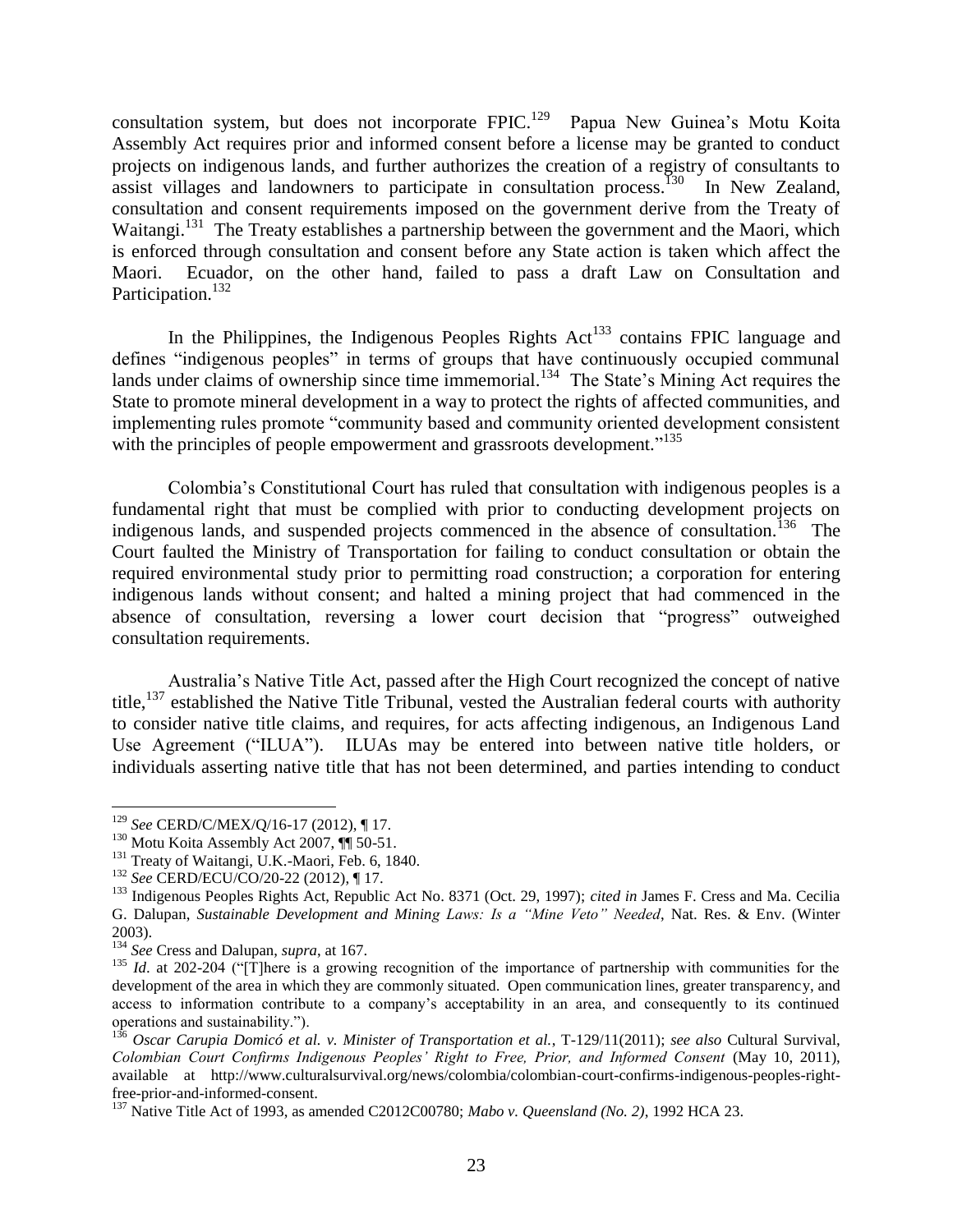business or development. ILUAs are registered with the National Native Title Tribunal. While the Native Title Act requires ILUAs only of government actors, "any party" may be party to an ILUA. Companies in the extractive industries are entering into ILUAs with Native title holders to lands where development projects will be conducted; terms of ILUAs, negotiated between parties prior to the commencement of a project, address financial benefits, environmental issues, and "long-term outcomes for indigenous communities through creation of employment and training opportunities, business development and promotion of social well-being."<sup>138</sup>

Canadian laws affecting indigenous (First Nation) lands have undergone recent change. The Indian Act was changed to permit approval of surrender of land based on the majority of members voting in a meeting (not the majority of members of affected peoples).<sup>139</sup> The Navigable Waters Protection Act, renamed the Navigation Protection Act, increased the amount of development permitted on and around waterways.<sup>140</sup> The Environmental Assessment Act,<sup>141</sup> which decreases the amount of time in which environmental assessments must be conducted, imposes no requirement to conduct consultation with indigenous peoples. Protests in Canada against these legislative changes, as well as other government acts such as the Keystone Pipeline, concern in part the lack of consultation that occurred before they were enacted, and the fact that consultation is not required by the changes to the law.<sup>142</sup>

While Canada's legislative branch arguably diminished procedural requirements to conduct consultation or seek consent with affected indigenous peoples, the judicial branch is more protective of these rights. The Canada Supreme Court has concluded that the government has a legal duty to conduct consultations with indigenous peoples prior to making decisions that affect land to which they claim title, even if that title has not been adjudicated.<sup>143</sup> "Good faith" consultation may in turn lead to an obligation to accommodate[,]" and the consultation "must be meaningful[,]" but "[t]here is no duty to reach an agreement." Furthermore, the duties cannot be delegated to the company who seeks to conduct activities on indigenous lands. The common law duty to conduct consultation is "grounded in the honour of the Crown."<sup>144</sup> The duty to consult "arises when the Crown has knowledge, real or constructive, of the potential existence of the Aboriginal right or title and contemplates conduct that might adversely affect it." The content of consultation required under Canadian law depends on the circumstances, though it must always be in good faith. The Supreme Court has stated that consent may be required, such as when hunting or fishing regulations are enacted governing indigenous lands.<sup>145</sup> Generally, however, "there is no duty to agree; rather, the commitment is to a meaningful process of consultation." While recognizing that consent may be proper at times, in general the consultation process is one

<sup>138</sup> <sup>138</sup> Foster, *supra*, at 646; *see also* Register of Indigenous Land Use Agreements, available at www.nntt.gov.au/Indigenous-Land-Use-Agreements/Search-Registered-ILUAs/Pages/Search.aspx.

<sup>139</sup> C-45, § 206 *et seq.* (2012).

<sup>140</sup> *Id.* § 316 *et seq.*

<sup>141</sup> C-38, § 52 *et seq.* (2012).

<sup>&</sup>lt;sup>142</sup> See Kent McNeil, "Idle No More Deserves Our Thanks," Canadian Legal Ease (Jan. 17, 2013), available at http://canadianlegalease.com/2013/01/17/idle-no-more/. Also of interest is the International Treaty to Protect the Sacred from the Tar Sands and Keystone XL, drafted and signed by indigenous representatives and allies at a gathering in South Dakota in January 2013.

<sup>143</sup> *Council of the Haida Nation and Guujaaw v. Minister of Forests and Attorney General of British Colombia*, 2004 3 R.C.S. 511, 520.

<sup>&</sup>lt;sup>144</sup> *Id.* at 522, 526 (stating that the honor of the Crown requires consultation whether a treaty exists or not).

<sup>145</sup> *Id.* at 531 (citing *Delgamuukw v. British Colombia*, 1997 3 S.C.R. 1010).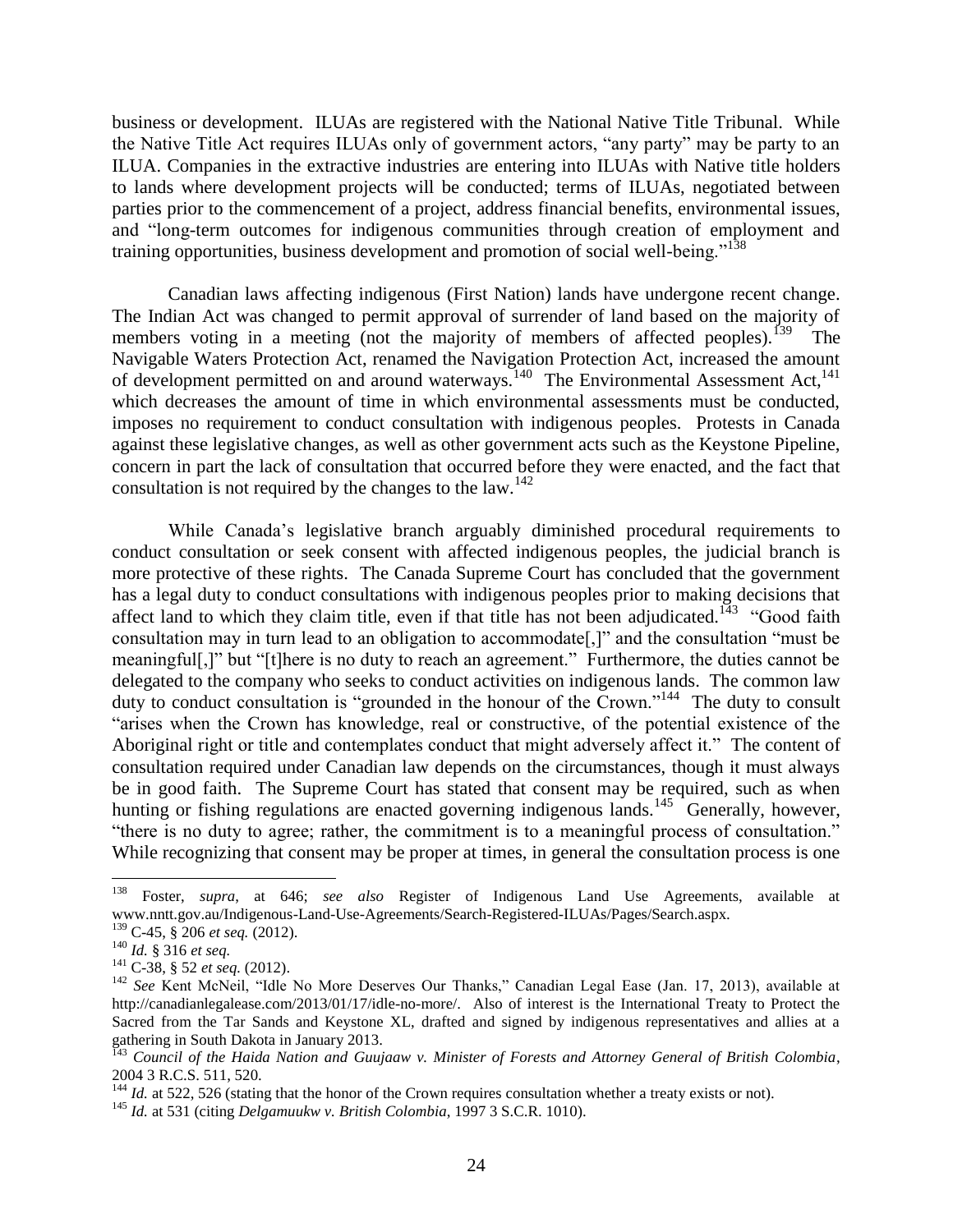of balancing. In order to be meaningful, consultation must take place before an action is taken. Only the government is required to conduct consultation, and is response for the consultative process; but third parties may be delegated certain aspects as related to specific development projects.<sup>146</sup>

In Canada, where no law expressly requires their use, a number of extractive industries projects are operated pursuant to an Impact and Benefit Agreement ("IBA") between companies and indigenous peoples, a contract that sets forth the rights and relationship of the parties.<sup>147</sup> Developers enter into IBAs with indigenous peoples affected by proposed projects as part of the process to obtain the necessary regulatory approvals (recalling that Canadian law requires the government to conduct consultation), as well as a business practice that results in a decreased chance of litigation alleging violations of indigenous rights, and a good business practice.<sup>148</sup>

#### D. International Guidelines and Industry Standards

 $\overline{a}$ 

Numerous sets of guidelines regarding consultation and FPIC have been developed under the auspices of the United Nations, which reflect an understanding of legal requirements required by the legal documents discussed above. Professor Anaya currently is developing standards for consultation to guide States, corporations, and indigenous peoples affected by development.<sup>149</sup> While additional standards on this point from Professor Anaya likely will add a certain level of clarification, as the standards would not be binding on States, corporations, or indigenous peoples, they may simply add to the difficulty in determining what standards apply.

The United Nations' Guiding Principles on Business and Human Rights,<sup>150</sup> developed under the Protect, Respect, and Remedy framework, recognizes the duties of States to protect human rights, of corporations to respect human rights, and the right of victims of human rights violations to a remedy. The Guiding Principles provide that businesses "should respect human rights. This means they should avoid infringing on the human rights of others and should address adverse human rights impacts with which they are involved." To meet this standard, the Guiding Principles recommend a corporation have a corporate policy commitment, conduct due diligence regarding human rights, and develop a process to address and remediate any adverse human rights impacts. The Guiding Principles state corporations should conduct "meaningful consultation with potentially affected groups and other relevant stakeholders" as part of due

<sup>146</sup> *Id.* at 537; *see also Mikisew Cree First Nation v. Minister of Canadian Heritage*, 2005 SCC 69 (concluding a plan to build a road through land that affects indigenous hunting, fishing, and trapping rights requires consultation, but not necessarily accommodation as the rights affected were minor). For further suggestions, see Guidelines for Environmental Assessments with Indigenous Peoples (1997), by the World Council of Indigenous People and the Centre for Traditional Knowledge, funded by the Canadian government, available at http://www.kivu.com/?page\_id=370.

 $147$  For more information, see IBA Research Network, http://www.impactandbenefit.com/home/.

<sup>148</sup> *See generally* Sandra Gogal, Richard Riegert, and JoAnn Jamieson, *Aboriginal Impact and Benefit Agreements: Practical Considerations*, 43 Atla. L. Rev. 129 (2005-2006).

<sup>149</sup> Report of the Special Rapporteur (2012), *supra*, ¶ 86; *see* Hershey, *supra*, at 38 ("At present there exists a lack of minimum common ground for understanding the key issues by all actors, and there remains ample examples of the eruption and escalation of conflicts and a continued radicalization of positions.").

<sup>&</sup>lt;sup>150</sup> HR/PUB/11/04; originally attached to Final Report of the Special Representative of the Secretary General on the issue of human rights and transnational corporations and other business enterprises, John Ruggie, A/HRC/17/31 (Mar. 21, 2011), endorsed by the Human Rights Committee, Res. 17/4 (2011).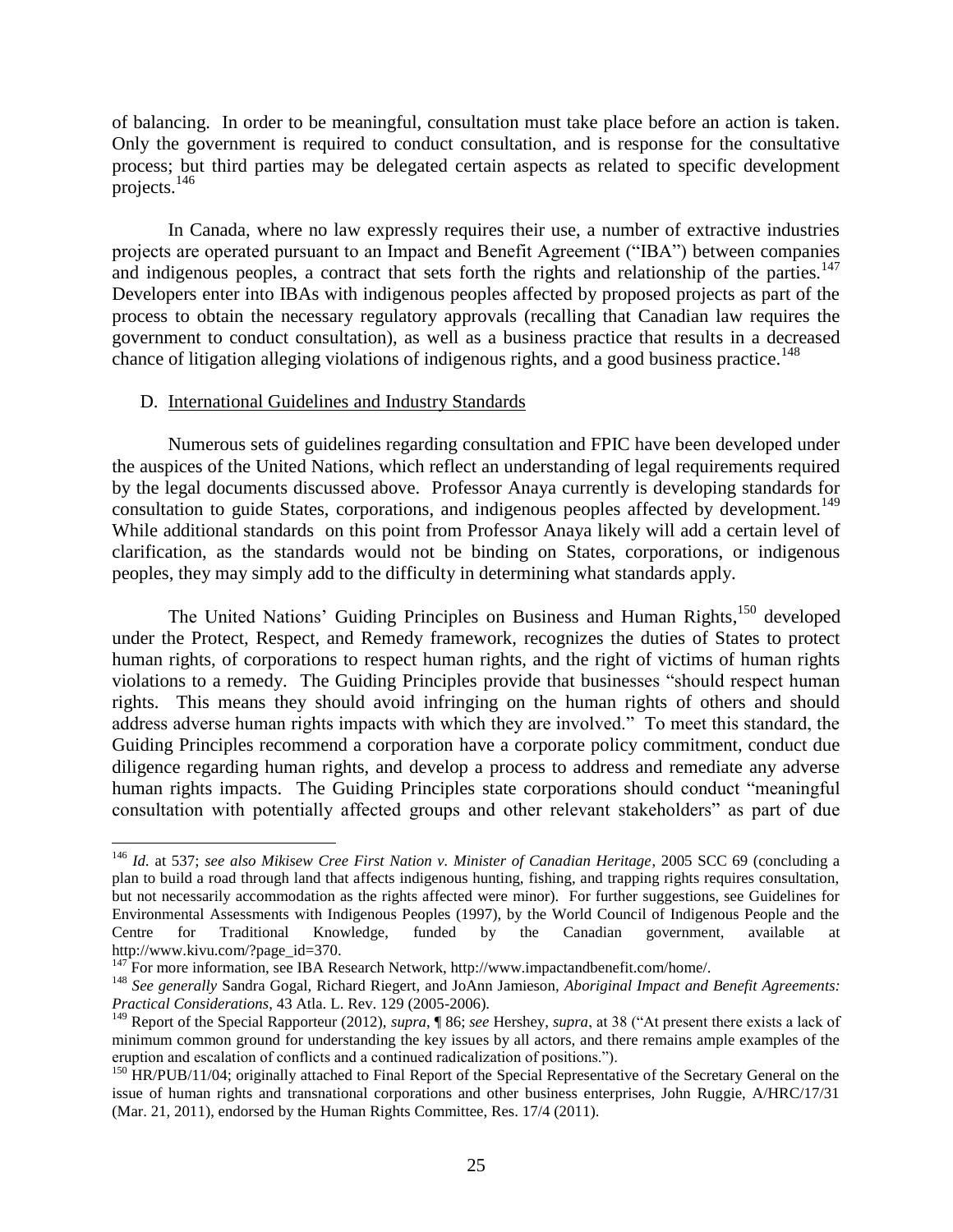diligence. The commentary recommends human rights due diligence be conducted prior to and during a project, and that consultations be culturally appropriate. The Guiding Principles do not require consultation, however, and the commentary considers outside experts may serve as a "reasonable alternative[]."

In draft form at this time, the UNDRIP "Business Reference Guide" expands on the UNDRIP and the Guiding Principles and provides direction for compliance therewith.<sup>151</sup> The Guide defines the elements of FPIC, and specifically states that consent must be granted, and may be revoked in the event of a breach of an agreement. With respect to cultural resources, the Guide underscores the importance of consultation, stating, "[i]t will be indigenous peoples themselves who can provide guidance on what activities may or may not impact this right, and their views in this regard should be sought and incorporated into impact assessments and project planning."

The UN Global Compact, to which over 10,000 corporations have indicated support, serves as a framework for the development of specific principles applicable to indigenous rights vis à vis corporations. Principles 1 and 2 of the Global Compact address human rights, stating that "[b]usinesses should support and respect the protection of internationally proclaimed human rights; and make sure that they are not complicit in human rights abuses." Agenda 21, a product of the United Nations Conference on Environment and Development in 1992, addresses indigenous rights within the context of stated sustainable development goals.<sup>152</sup> Chapter 26 recognizes the importance of participation by indigenous peoples in sustainable development activities on their traditional lands, and encourages governments to incorporate indigenous peoples' interests and input into the formulation of sustainable development policies.

International and regional banks have promulgated guidelines that require consultation and FPIC. The Asian Development Bank requires the development of an "indigenous peoples plan" for projects that will have significant or limited impacts on indigenous peoples. The Bank's Safeguard Policy Statement ("SPS")<sup>153</sup> requires "meaningful consultations," and consent in the following circumstances: "(i) commercial development of the cultural resources and knowledge of Indigenous Peoples; (ii) physical displacement from traditional or customary lands; and (iii) commercial development of natural resources within customary lands under use that would impact the livelihoods or the cultural, ceremonial, or spiritual uses that define the identity and community of Indigenous Peoples."<sup>154</sup> Consent is defined as "broad community support."

The Inter-American Development Bank has an Operational Policy on Indigenous Peoples and Strategy for Indigenous Development.<sup>155</sup> The Policy includes a commitment to strengthening governmental processes for good faith consultation processes that "take into account the general

<sup>&</sup>lt;sup>151</sup> Exposure draft (Dec. 10, 2012), available at http://www.unglobalcompact.org/Issues/human\_rights/ indigenous\_peoples\_rights.html.

 $^{152}$  Agenda 21: The U.N. Program of Action From Rio, U.N. Sales No. E.93.I-11 (1993).

<sup>&</sup>lt;sup>153</sup> Asian Development Bank Policy Paper, Safeguard Policy Statement (June 2009).

<sup>&</sup>lt;sup>154</sup> *Id.* at 18; *id.* at 20 (defining meaningful consultation as early and ongoing, disclosing adequate information to an inclusive group, in a free atmosphere).

<sup>&</sup>lt;sup>155</sup> Inter-American Development Bank (July 2006).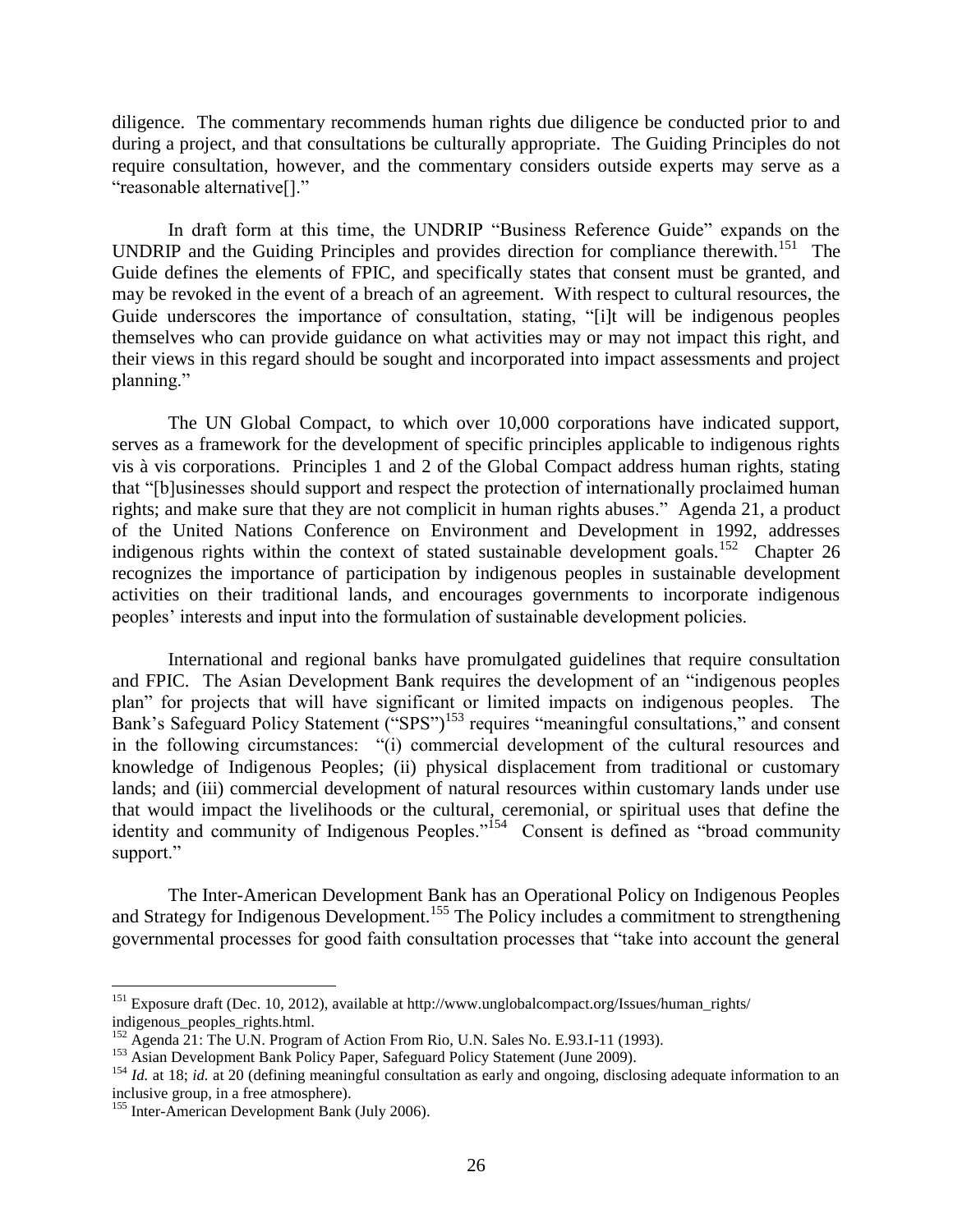principle" of FPIC.<sup>156</sup> The mechanisms for operations that *target* indigenous beneficiaries, the Bank requires consent or an agreement with the affected population; but consent is not necessarily required for all projects that *impact* indigenous peoples.<sup>157</sup> The Bank's Operating Guidelines for the Indigenous Peoples Policy state that consultation should be conducted "with a view to reaching agreement or obtaining consent."<sup>158</sup> Additionally, the Bank requires development of a local grievance mechanism "scaled to the risks and impacts of the project," and permits affected peoples to make complaints to the Bank's Accountability Mechanism. The Bank encourages use of Country Safeguard Systems, including administrative and legal forums when possible.

The European Bank for Reconstruction and Development likewise has developed a policy on indigenous peoples, and Performance Requirement 7 specifically addresses the need for private sector projects to respect indigenous peoples' rights.<sup>159</sup> Citing the UNDRIP, it requires FPIC for activities including projects with impacts on traditional or customary lands.

The World Bank's Operational Policy with regard to indigenous peoples requires free, prior and informed *consultation*, not consent, for Bank-financed projects that affect indigenous peoples.<sup>160</sup> If a proposed project will affect an indigenous population, a social assessment is required, which includes engaging the affected indigenous peoples in free, prior and informed consultation. If the consultation process demonstrates "broad support" by the indigenous community, the developer must prepare a report that includes measures to address adverse effects, the "culturally appropriate project benefits" that will be provided, recommendations for ongoing consultation, and any formal agreements; if the Bank is unable to ascertain that broad indigenous support exists, it "does not proceed further with project processing." When the assessment is considering lands or natural resources, the developer must consider, among other factors, "the cultural and spiritual values that the Indigenous Peoples attribute to such lands and resources." The developer is to prepare an Indigenous Peoples Plan to set forth the developer's intended actions with regard to the affected indigenous peoples.

The IFC Performance Standards require due diligence to ensure that human rights issues can be addressed. A corporation must develop an Environmental and Social Assessment and Management System, after engagement with relevant stakeholders, including representatives of communities to be affected by a proposed project. When the affected community is indigenous, a process of informed consent and participation, and the company must "incorporat[e] into their decision-making process the views of the Affected Communities on matters that affect them

<sup>156</sup> *Id.* at 34.

<sup>157</sup> *Id.* at 43; *see also* Operational Policy on Indigenous Peoples (IPP) – Operating guidelines, Inter-American Development Bank (Jan. 2007), 33 ("In the IPP, this concept [consent] only applies directly in the context of independent projects for the indigenous peoples[.]").

<sup>&</sup>lt;sup>158</sup> Operational Policy on Indigenous Peoples (IPP) – Operating guidelines, Inter-American Development Bank (Jan. 2007), 14, 18 (requiring an agreement or consent for "projects with particularly significant potentially adverse impacts on indigenous peoples or groups").

<sup>&</sup>lt;sup>159</sup> European Bank for Reconstruction and Development, Environmental and Social Policy (2008), at 50.

<sup>&</sup>lt;sup>160</sup> World Bank, Operational Policy 4.10, ¶ 10. According to a World Bank review, in a three-year period from 2005 to 2008, 12% (132 projects) of World Bank projects were required to apply OP 4.10; only 3%, or 4 projects, were in the energy and mining sector. OPCS Working Paper, Implementation of the World Bank's Indigenous Peoples Policy, A Learning Review (FY 2006-2008), ¶¶ 3, 30 (Aug. 2011).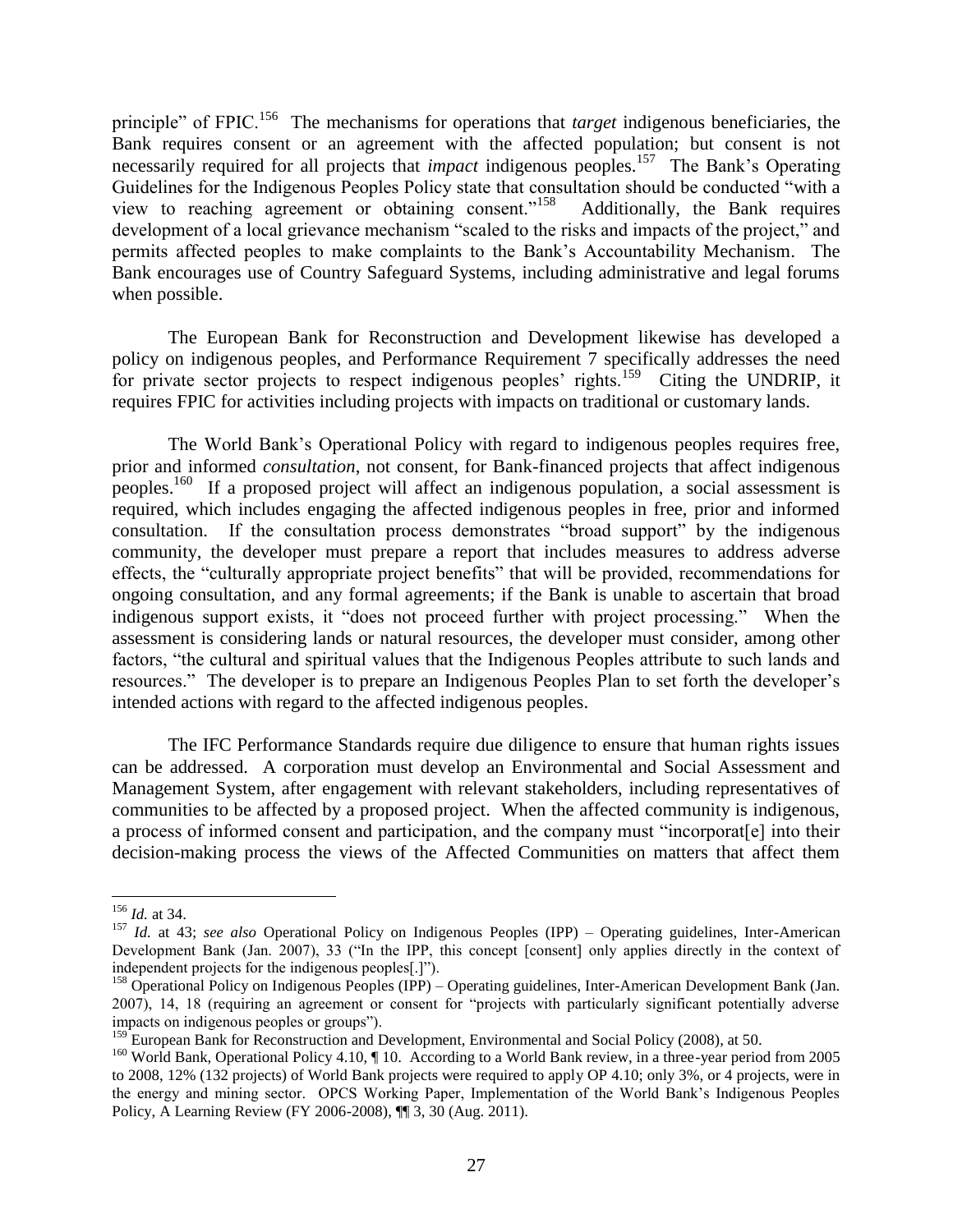directly[.]" Performance Standard 7 specifically addresses indigenous peoples, and requires the disclosure of information about the project and consultation for all projects affecting indigenous peoples. FPIC, which is a "mutually accepted process" that "does not necessarily require unanimity," is required in certain circumstances: when the project will be located on or develop "lands traditionally owned by, or under the customary use of, Indigenous Peoples, and adverse impacts can be expected[.]" FPIC can be satisfied by compensation if continued use and access of traditional lands is not feasible based on the circumstances of the development project. FPIC is also required "[w]here a project may significantly impact on critical cultural heritage." Performance Standard 8 requires consultation where cultural heritage will be affected by a project, and requires access to cultural sites by traditional or alternative routes, though "subject to overriding health, safety, and security considerations." Good faith negotiations are required for all consultations.<sup>161</sup>

The OECD Guidelines for Multinational Enterprises, updated in 2011 ("OECD Guidelines"),  $162$  "provide non-binding principles and standards for responsible business conduct in a global context consistent with applicable laws and internationally recognised standards." Section IV addresses human rights generally, and directs MNEs to respect human rights, including preventing or mitigating human rights violations. While not requiring FPIC, the OECD Guidelines request MNEs to conduct human rights due diligence, and to "[p]rovide for or co-operate through legitimate processes in the remediation of adverse human rights impacts where they identify that they have caused or contributed to these impacts." Such process may include judicial or non-judicial forums, and may include "operational-level grievance mechanisms"; at a minimum, the process should be "based on dialogue and engagement with a view to seeking agreed solutions." Section VI suggests providing public information about the effects of projects on the environment. The Guidelines establish a National Contact Point ("NCP") in each party country, to which requests for review may be made. For example, a request was submitted to the Canadian NCP regarding Barrick Gold Corp.'s operation of the Porgera Joint Venture Mine in Papua New Guinea; the NCP's review is pending.<sup>163</sup>

The International Bar Association's Model Mining Development Agreement  $('MMDA")^{164}$  requires a Social Impact Assessment and Action Plan, which addresses the effect of a mining project on surrounding communities, and includes provisions that address indigenous peoples who live on or own the land in question, and requires consultation in the case of displacement. The MMDA requires all parties to commit to protecting human rights as recognized in the UDHR, ICCPR, ICESCR, as well as "applicable law." It also requires the creation of a Community Development Agreement, developed in conjunction with the affected community, and for the corporation to submit to local jurisdiction for dispute resolution.

The Equator Principles, industry benchmarks for project finance voluntarily adopted by financial institutions, require borrowers to consult with "project affected communities in a

<sup>&</sup>lt;sup>161</sup> IFC Performance Standard Guidance Note 7, GN 25, 38.

<sup>&</sup>lt;sup>162</sup> The OECD Guidelines are part of the OECD Declaration on International Investment and Multinational Enterprises. OECD (2011), OECD Guidelines for Multinational Enterprises, OECD Publishing.

<sup>&</sup>lt;sup>163</sup> Report of the National Contact Points to the Investment Committee (2012), available at http://www.international.gc.ca/trade-agreements-accords-commerciaux/ncp-pcn/report2012-

rapport2012.aspx?lang=eng&view=d.

<sup>&</sup>lt;sup>164</sup> Available at www.mmdaproject.org.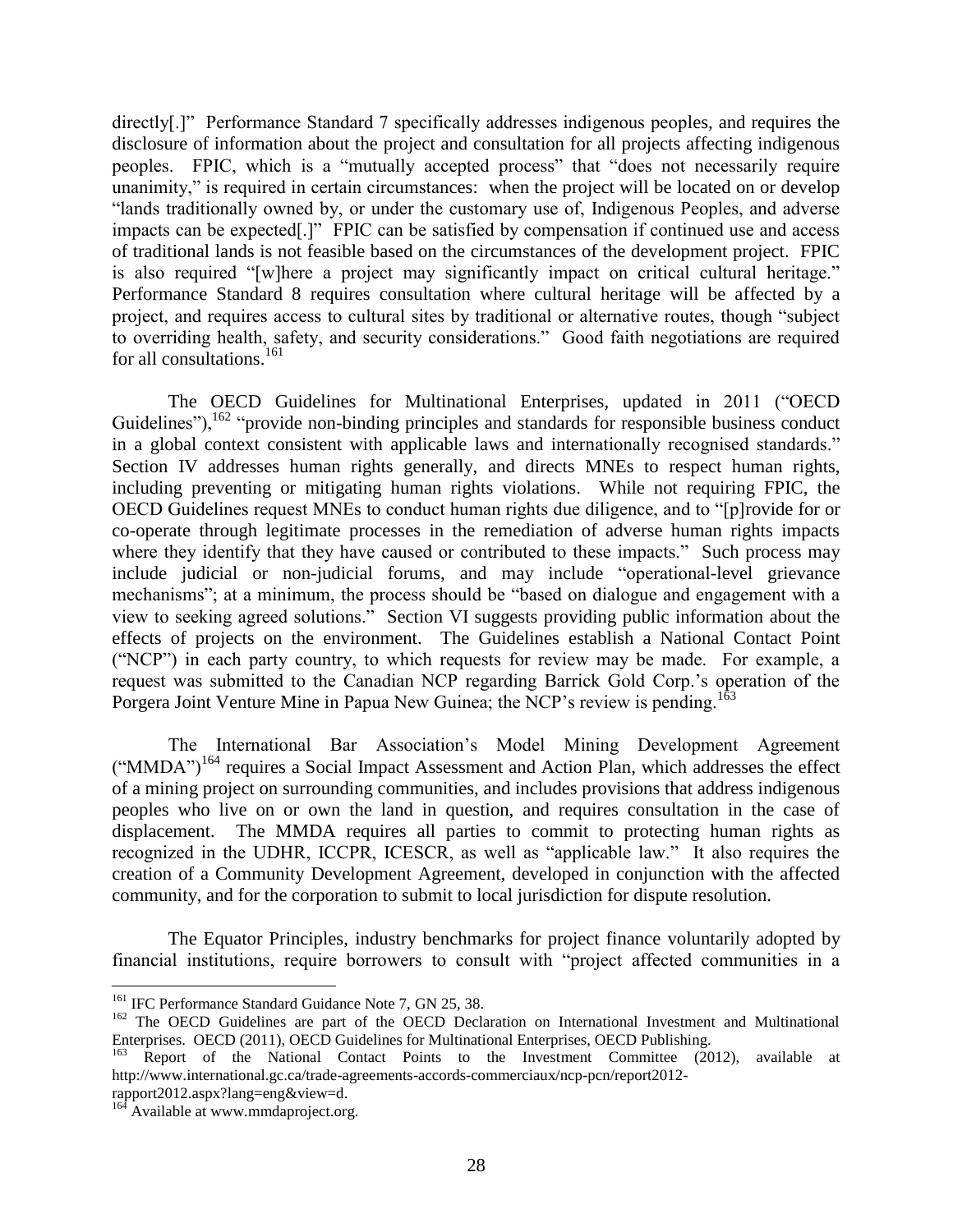structured and culturally appropriate manner." Where the impact on the community will be significant and adverse, free, prior, and informed consultation, and informed participation, are required, and projects must "adequately incorporate<sup>[]"</sup> the communities' concerns.<sup>165</sup> The terms free, prior, and informed, however, have more agreed-upon definitions. The Equator Principles—which require consultation, not consent—define "free" as "free of external manipulation, interference or coercion, and intimidation," "prior" as "timely disclosure of information," and "informed" as "relevant, understandable and accessible information," and entails a process that continues for the duration of the project.<sup>166</sup> Certain of the IFC's Performance Standards are considered applicable to the Equator Principles, including those on indigenous peoples and cultural heritage.

The International Council on Mining and Metals ("ICMM") has developed a Good Practice Guide on Indigenous Peoples and Mining, which recommends mining companies enter into negotiated agreements with indigenous communities in the areas in which mines will be operated.<sup>167</sup> The ICCM recommends negotiated agreements based on both developing legal requirements to form agreements, and to avoid litigation.

Additionally, common amongst MNEs are corporate social responsibility ("CSR") codes. CSR codes permit corporations to self-regulate their treatment of human rights, and such selfregulation—particularly when doing so results in project-specific agreements with affected indigenous peoples—reduces transaction costs while encouraging greater realization of human rights. CSR policies provide the basis for MNEs to promote, respect, and protect human rights within a "sphere of influence," including its supply chain and local partners.<sup>168</sup> CSR and other initiatives are risk management tools for businesses: they can limit the damage of bad press or boycotts, and can serve as a barrier to legal action and further regulation. While CSR policies currently are voluntary, this may not hold true in the future. For example, the European Commission has published a CSR policy to promote the use of CSR policies for a number of purposes, and its agenda includes developing and promoting market rewards for CSR.<sup>169</sup>

Two sets of guidelines that discuss indigenous peoples have been issued under the Convention on Biological Diversity. The Akwé: Kon Guidelines are intended as a tool for governments and non-governmental actors to utilize when conducting impact assessments for development projects on indigenous lands. The Guidelines recommend a multi-stage assessment process, with consultation, development of mechanisms and a process for participation of indigenous peoples in the assessment process, development of an agreement between the developer and the community, and establishment of a review process. The Tkarihawié: ri Code of Ethical Conduct to Ensure Respect for the Cultural and Intellectual Heritage of Indigenous and Local Communities Relevant to the Conservation and Sustainable Use of Biological Diversity,<sup>170</sup> sets forth ethical principles "intended to promote respect for the rights of indigenous

<sup>&</sup>lt;sup>165</sup> Equator Principles, Principle 5.

<sup>&</sup>lt;sup>166</sup> Equator Principles, Principle 5 n.5.

<sup>&</sup>lt;sup>167</sup> Available at http://www.icmm.com/library/indigenouspeoplesguide.

<sup>168</sup> Karin Buhmann, *A Poverty Perspective on Human Rights and Business*, in Casting the Net Wider: Human Rights, Development and New Duty-Bearers, 245-263, 252 (Solomon, Tostensen and Vandenhole, eds., 2007).

<sup>&</sup>lt;sup>169</sup> European Commission, A renewed EU strategy for 2011-14 for Corporate Social Responsibility, COM(2011) 681 (Brussels, Oct. 25, 2011).

 $170$  Available at http://www.cbd.int/traditional/code/ethicalconduct-brochure-en.pdf; (2011).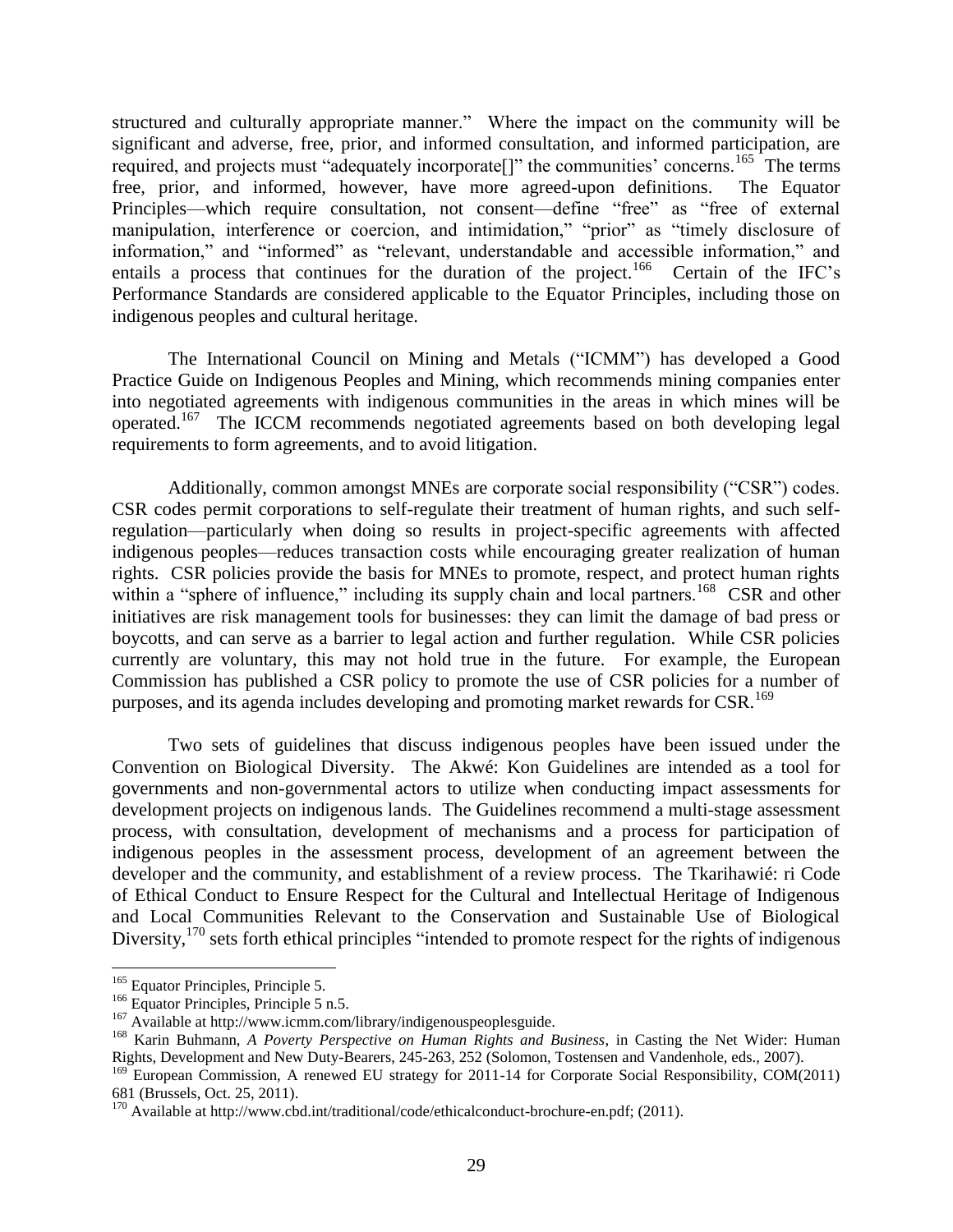and local communities to enjoy, protect, and pass on to future generations, their cultural and intellectual heritage . . . ." The ethical principles, to be followed by researchers and others working with indigenous communities, include respect for existing settlements, nondiscrimination, advance disclosure to indigenous communities "about the nature, scope and purpose" of proposed activities that may involve indigenous knowledge and practices related to biodiversity, "occurring on or likely to impact on, sacred sites and on lands and water traditionally occupied or used[.]" FPIC "and/or approval and involvement" is required prior to activities on sacred sites or indigenous lands.

### E. Laws and guidelines promulgated by Indigenous Peoples

An increasing number of indigenous peoples, through their governments or community organizations, have promulgated guidelines for consultation, particularly with regard to the extractive industries. Examples include the Navajo Nation's Cultural Properties Act, Policy to Protect Traditional Cultural Properties, and Guidelines for the Treatment of Historic, Modern, and Contemporary Abandoned Sites;<sup>171</sup> and the Nunavut Impact Review Board's Proponent's Guide to Conducting Public Consultation for the NIRB Environmental Assessment Process.<sup>172</sup>

## F. Is Consultation or FPIC by non-state actors required by law?

While sources discussed herein, under international and domestic law, require consultation and/or FPIC before development projects begin and while they are ongoing, the legal duty to consult is on States. UNDRIP, while it does state that indigenous peoples have the right, in certain circumstances, to FPIC or consultation, applies to States; it is not binding on private actors, nor does it create a vested right in indigenous peoples.<sup>173</sup> Certain ideas have been proposed for making the rights stated in UNDRIP legally binding on States and non-State actors. It is unlikely that UNDRIP will be made into a binding convention, although Professor Foster has noted that States could adopt an international convention that incorporated the UNDRIP principles and "require contracting states to enact legislation making those principles binding on private actors subject to their jurisdiction," and develop a forum, such as an arbitral tribunal or human rights body, to adjudicate and protect those rights.<sup>174</sup>

Although requirements to consult and obtain FPIC are not, as of this time, expressly binding on States or non-State actors, consultation and consent are developing into precepts of international common law, which may be binding on non-State actors. The Inter-American Court, in the *Sarayaku v. Ecuador* decision, recognized "the obligation to consult [as] a general principal of international law." 175 The duty to conduct consultation identified in *Sarayaku* exists

 $\overline{a}$ <sup>171</sup> Navajo Code CMY-19-88.

<sup>&</sup>lt;sup>172</sup> Available at http://ftp.nirb.ca/04-GUIDES/NIRB-F-Guide%206b-A%20Proponents%20Guide%

<sup>20</sup>to%20Conducting%20Public%20Consultation%20for%20the%20NIRB%20EA%20Process-OT3E.pdf.

<sup>&</sup>lt;sup>173</sup>George K. Foster, *Foreign Investment and Indigenous Peoples: Options for Promoting Equilibrium between Economic Development and Indigenous Rights*, 33 Mich. J. Int'l L. 627, 668 (2012) ("[T]he relevant provisions do not purport to give indigenous peoples a special power that they can lord over other groups within society; rather, they call on states to use restraint and good faith in their dealings with indigenous peoples, in light of the acute losses states have inflicted on such peoples in the past and the unique risks that extractive projects pose to them.").

<sup>174</sup> *See* Foster, *supra*, at 670, 674-75.

<sup>175</sup> Inter-Am. Ct. H.R. (June 27, 2012) ¶ 164.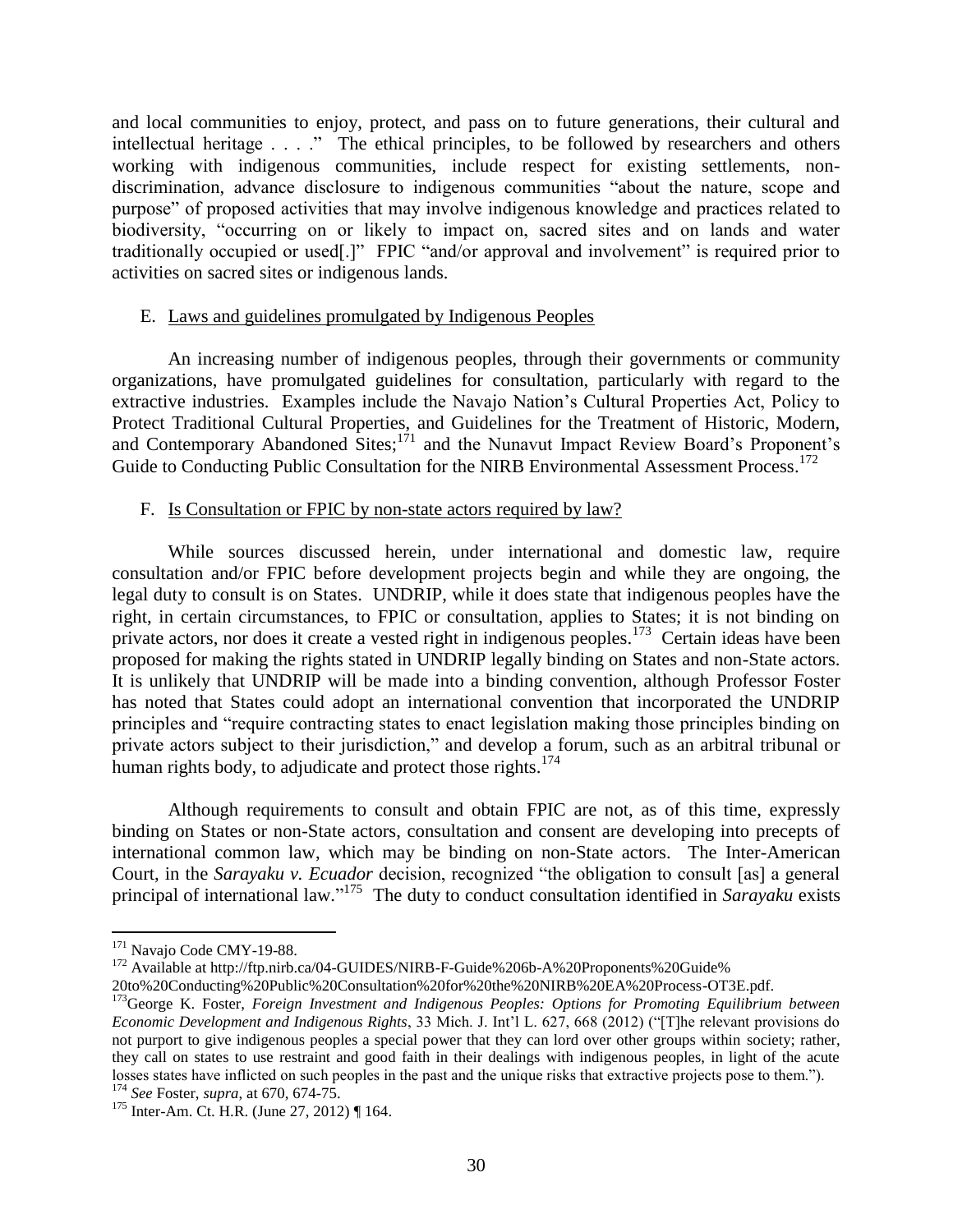"from the first stages of planning or preparation."<sup>176</sup> While the OAS Draft Declaration will not be binding law, the rights included therein are reflective of a growing body of international common law regarding indigenous rights.

Whether consultation or FPIC may be considered a customary international law norm or not, its content is undoubtedly a process whose contours are dependent on the specific right it is intended to protect. As stated by Professor Anaya, "a focus on the rights implicated . . . is an indispensable starting point for devising appropriate consultation and consent procedures. The particular indigenous peoples or communities that are to be consulted are those that are the bearers of the potentially affected rights, the consultation procedures are to be devised to identify and address the potential impacts on the rights, and consent is to be sought for those impacts under terms that are protective and respectful of the rights."<sup>177</sup> Indigenous peoples' rights to their sacred sites and cultural resources, particularly when such are their traditional lands or territory, the level of consultation or FPIC required is significant.

Even where the duty is not imposed on MNEs, coordinating and cooperating with relevant State actors should prevent subsequent challenges based on a lack of consultation. As discussed in the following section, even if the corporation has no *legal* duty to conduct consultation or gain FPIC with an affected indigenous group, the failure to do so may disrupt an ongoing project or result in liability based on a violation of an indigenous right to sacred sites.

## **IV. Forums to Assert Violations of Rights to Sacred Sites**

When indigenous peoples' rights to sacred sites are violated by the failure of a State or corporation to conduct consultation or garner FPIC, indigenous peoples may seek to remedy that violation. International law requires States to provide remedies for human rights violations.<sup>178</sup> To assert violations of substantive rights, indigenous peoples may assert a claim against a State, and, increasingly, against corporations or officers. This section reviews the forums in which such rights may be asserted against States, State actors, and MNEs. It is significant to note that, while some claims may only be viable against States, the result of a ruling or order against a State may be the withdrawal or loss of a MNE's right to proceed with development activities.

The Guiding Principles direct States to ensure access to forums to address human rights abuses by corporations. The forums include domestic judicial mechanisms,<sup>179</sup> State-based nonjudicial grievance mechanisms,<sup>180</sup> non-State based grievance mechanisms, such as corporation, industry, or stakeholder-administered mechanisms, and human rights bodies,  $^{181}$  and operationallevel mechanisms for affected individuals and communities.<sup>182</sup> The number of potential forums

 $\overline{a}$ <sup>176</sup> *Id.* ¶ 167.

<sup>177</sup> Anaya 2012, *supra*, ¶ 64; *id.* ¶ 65 (noting that other safeguards such as necessity, proportionality, and public purpose requirements provide protection even where consent is not required).

 $178$  ICCPR, Art. 2(3).

<sup>179</sup> Guiding Principles, *supra*, Principle 26.

<sup>180</sup> *Id.* Principle 27.

<sup>181</sup> *Id.* Principle 28.

<sup>&</sup>lt;sup>182</sup> *Id.* Principle 29; see also id. Principle 31 (stating that non-judicial grievance mechanisms should be legitimate, accessible, predictable, equitable, transparent, rights-compatible, flexible, and that operational-level mechanisms should also be developed and conducted in consultation with affected stakeholders).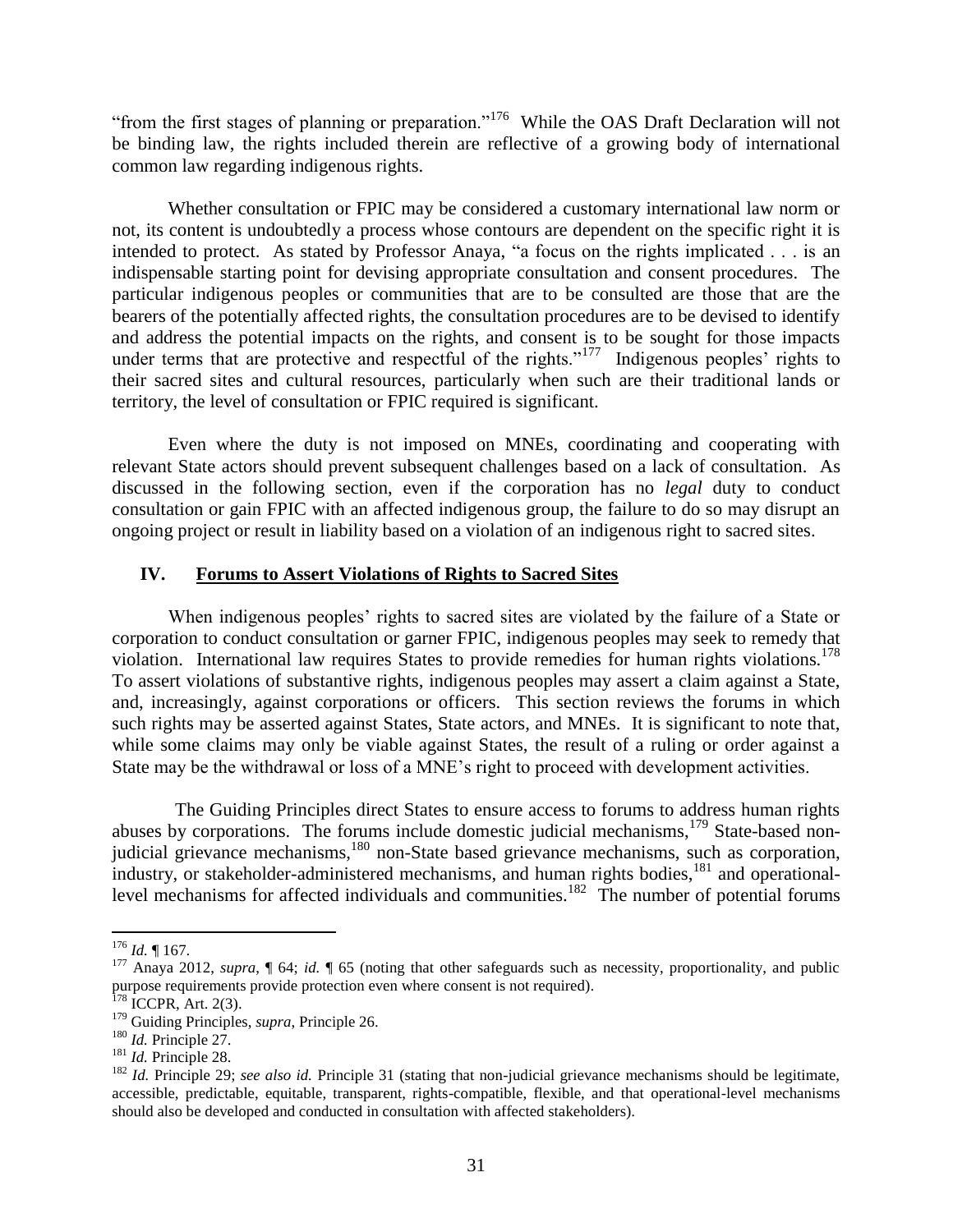has been criticized because they appear able to "be invoked simultaneously or one after another, in the absence of any coordination among them, this situation might result in multiplicity of proceedings against companies and consequent uncertainty."<sup>183</sup>

#### A. International and Regional Forums

No treaty body exists to consider complaints made by indigenous peoples against corporations for violation of indigenous rights, human rights, or environmental rights law. There are various forums, however, that exist under international and regional human rights bodies that can consider complaints of rights violations. Under the U.N., a number of mechanisms or processes exist including the Special Rapporteur on the Rights of Indigenous Peoples, the Permanent Forum on Indigenous Issues, the Human Rights Council, the Expert Mechanism of the Rights of Indigenous Peoples, the Universal Periodic Review process, the Working Group on Indigenous Populations, and bodies established to consider compliance with varies treaties, such as Committee on the Elimination of Racial Discrimination.

Regional human rights bodies provide forums for consideration of indigenous rights. The American Declaration established two bodies to protect human rights in signatory states: the Inter-American Commission on Human Rights, and the Inter-American Court on Human Rights. The Inter-American Commission has the authority to entertain petitions from "[a]ny person or group of persons, or any nongovernmental entity legally recognized in one or more member states . . . containing denunciations or complaints of violation of this Convention by a State Party."<sup>184</sup> The Commission then seeks to negotiate a settlement between the parties, or issues a report with recommendations to remedy the dispute.<sup>185</sup> Once a dispute has been considered by the Commission, it may be appealed—by a State or the Commission only—to the Inter-American Court.<sup>186</sup>

A recent decision of the Inter-American Court, *Sarayaku v. Ecuador*, <sup>187</sup> held that Ecuador violated indigenous rights of communal property and cultural identity in the absence of FPIC, guaranteed by the American Declaration. *Sarayaku* relied on UNDRIP and ILO 169, as well as Ecuador's domestic law, to conclude that Ecuador violated myriad rights of the indigenous Sarayaku peoples by authorizing a corporation to conduct oil exploration and exploitation activities in the Sarayaku's territory "without previously consulting them and without obtaining their consent." Ecuador entered into a contract with CGC, and granted CGC property that was undisputedly inhabited by the Sarayaku (as well as other indigenous groups). The court concluded that consultation is a right that is directly related to other human rights protected by international law, and "the State had the obligation to guarantee the right to prior consultation of the Sarayaku People, in relation to their right to communal property and cultural identity, in order to ensure the implementation of said concession would not harm their ancestral territory, or their subsistence and survival as an indigenous people." The court concluded that the rights of

<sup>183</sup> Surya Deva, *Guiding Principles on Business and Human Rights: Implications for Companies*, European Company Law 9, no. 2 101, 108 (2012).

 $184$  American Convention, Art.  $44 - 51$ .

<sup>&</sup>lt;sup>185</sup> *Id.* Art. 50

<sup>&</sup>lt;sup>186</sup> *Id.* Art. 61(1) ("Only the State Parties and the Commission shall have the right to submit a case to the Court.").

 $187$  Inter-Am. Court H.R. No \_\_\_ (June 27, 2012).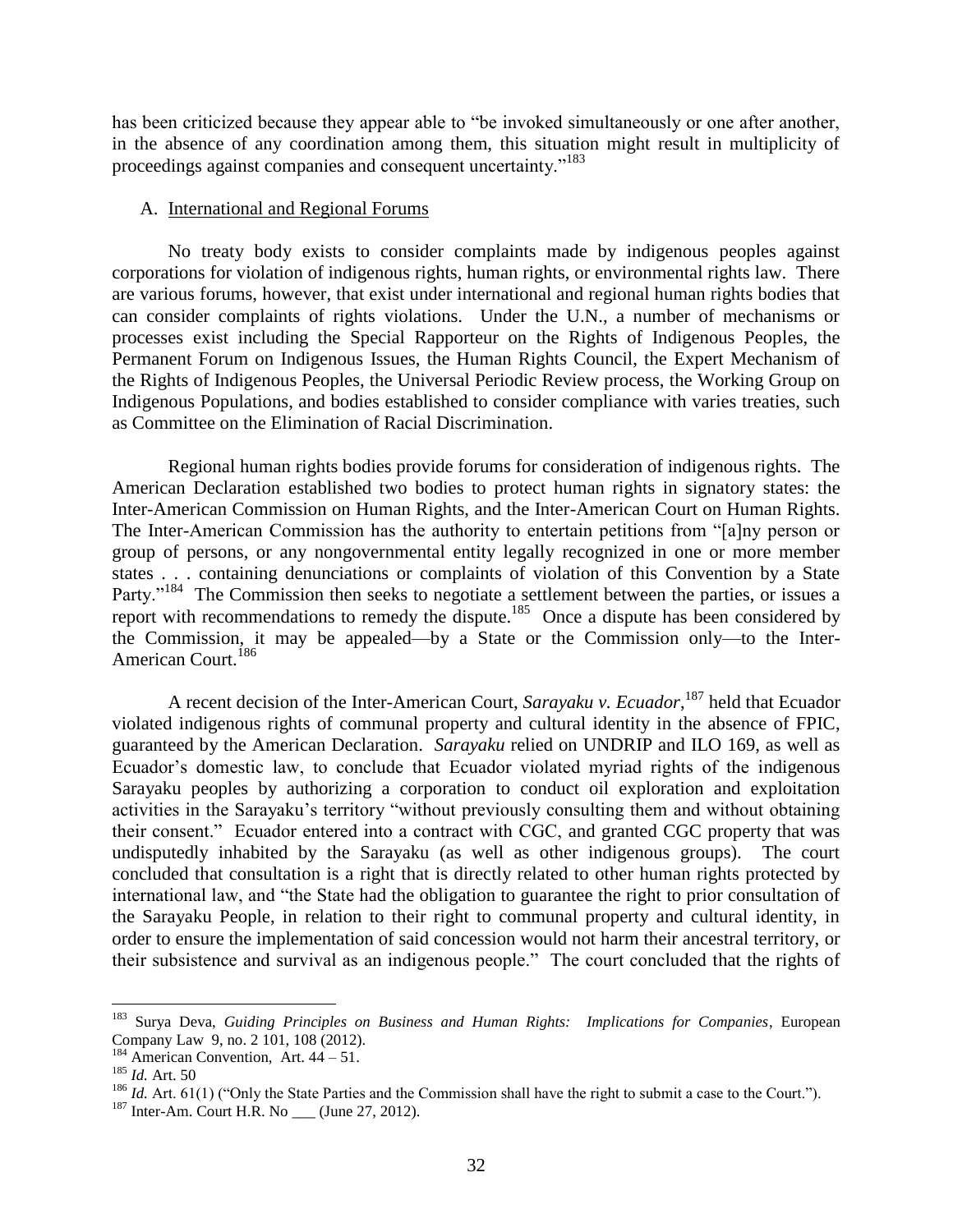the Sarayaku were violated by the lack of prior consultation, the fact that the State "partially and inappropriately delegated its obligation to consult to a private company" thus failing to conduct good-faith consultations, and "discouraged a climate of respect" between indigenous communities and the oil company, failure to use culturally appropriate procedures, approval of an environmental impact plan that was not subject to State monitoring and "did not take into account the social, spiritual and cultural impact that the planned development activities might have on the Sarayaku People," and the information provided by the company was insufficient to permit the Sarayaku to make an informed decision.

The *Sarayaku* Court also reviewed the right to consultation in regards to cultural identity. Finding that "the right to cultural identity is a fundamental right," the Court concluded that "States have an obligation to ensure that indigenous peoples are properly consulted on matters that affect or could affect their cultural and social life." Because the Sarayaku were not consulted before their sacred sites and other places of cultural significance were destroyed, the Court concluded "that the failure to consult the Sarayaku People affected their cultural identity." The State was ultimately ordered to pay \$90,000 in pecuniary damages and \$1.25M in punitive damages to the Sarayaku, as well repair, to the extent possible, the damage caused by the oil company, and ordered to conduct consultation for future projects.

The African Commission on Human and Peoples' Rights receives complaints for violations of rights protected by the African (Banjul) Charter. In *Centre for Minority Rights Development (Kenya) and Minority Rights Group (on behalf of Endorois Welfare Council) v. Kenya*, the Commission considered a complaint, filed by non-governmental organizatinos ("NGO") that the indigenous Endorois community had been displaced from their ancestral and sacred lands after a mining company was granted a concession, violating their rights to religion and culture.<sup>188</sup> The Commission concluded the forced eviction violated the right to practice religion, because "the sacred grounds" were "essential to the practice of their religion." It also concluded that cultural rights were violated based on denial of access to cultural sites. Stating that "protecting human rights goes beyond the duty not to destroy or deliberately weaken minority groups, but requires respect for, and protection of, their religious and cultural heritage essential to their group identity," the Commission found that the right to culture had been denied by removal from their indigenous lands.

## B. United States Courts

 $\overline{a}$ 

Courts in the United States are often looked to as forums to remedy human rights violations that occur in other countries. Although rights to sacred sites in foreign countries do not appear to have been litigated in U.S. courts, those rights within U.S. law, particularly as relevant to Native Americans, are a subject of much litigation. This section reviews both international law and U.S. law claims.

<sup>188</sup> No. 276/003, ¶ 1; *see* Mennen & Morel, *supra*, at 38 (discussing a case in which the African Commission considered the Endorois' claims for violation of their right to land based on evictions for tourism purposes).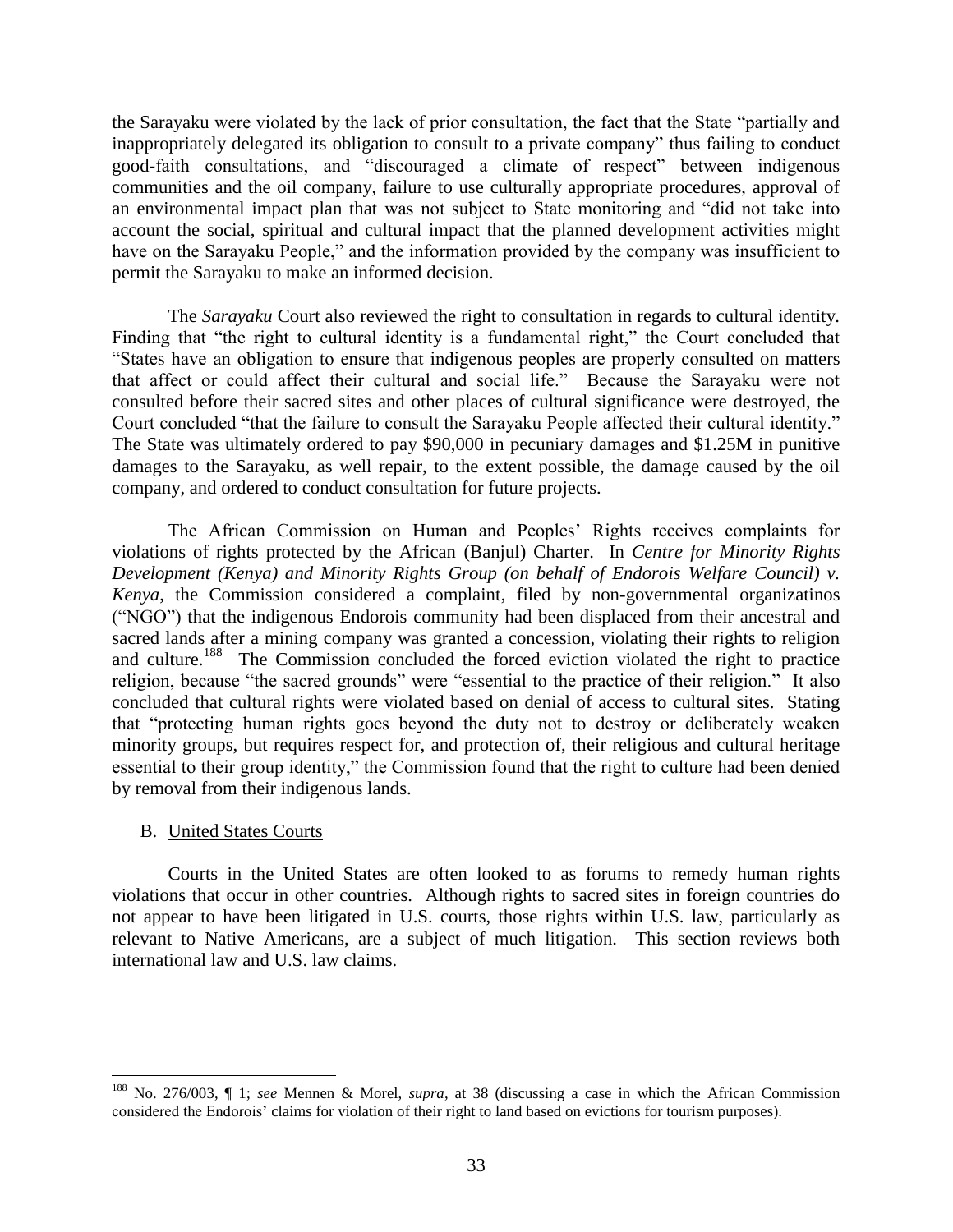#### 1. International Human Rights in U.S. Courts

The rights articulated in United Nations declarations are not enforceable in U.S. courts, because declarations "do not impose obligations as a matter of international law."<sup>189</sup> UNDRIP and other international instruments protecting rights to sacred sites and cultural resources do not provide a private right of action that can be enforced in courts in the U.S.<sup>190</sup> Rights guaranteed by international common law, however, are U.S. law, and may be enforced in U.S. courts.<sup>191</sup> The Alien Tort Statute ("ATS")<sup>192</sup> provides United States federal courts with jurisdiction over common law causes of action under international law.<sup>193</sup> Claims brought under the ATS, however, are limited to those that "rest on a norm of international character accepted by the civilized world and defined with a specificity comparable to the features of the 18th-century paradigms," piracy, violating rights of ambassadors, and safe conduct.<sup>194</sup> Determining whether an international norm exists requires analysis of the "current state of international law," as well as the authorities identified in *The Paquete Habana*, and must consider the foreign policy implications of their rulings.

Customary international law norms that may be asserted under the ATS include torture,<sup>195</sup> genocide,<sup>196</sup> war crimes,<sup>197</sup> extrajudicial killing, prolonged arbitrary detention,<sup>198</sup> and medical experimentation on human subjects without their consent.<sup>199</sup> Aiding and abetting liability—including by a corporation—is recognized by customary international law, although federal appellate courts do not agree on the standard.<sup>200</sup> Claims rejected as insufficient include the rights to health and life, and against pollution,<sup>201</sup> environmental abuses,<sup>202</sup> and cultural genocide.<sup>203</sup> It is important to recall that customary international law is not static, and as norms develop, claims formerly not available may be viable under the ATS. Of note in considering whether violation of rights related to the indigenous lands and the environment may be asserted

<sup>189</sup> *Sosa v. Alvarez-Machain*, 542 U.S. 692, 734 (2004); *see also*, *e.g.*, *Sei Fujii v. State*, 242 P.2d 617, 622 ( Cal. 1952) (finding no private right of action under the United Nations Charter).

<sup>&</sup>lt;sup>190</sup> See Prophet v. United States, 106 Fed. Cl. 456, 464 (Fed. Cl. 2012) (concluding no subject matter jurisdiction existed over a cause of action alleging violation of UNDRIP because it is not an "act[] of the United States Congress . . . and, therefore, the United States has not waived sovereign immunity" for suit in federal court); *Joyner-El v. Giammarella*, 09 CIV. 3731 (NRB), 2010 WL 1685957, \*3 n.4 (S.D.N.Y. Apr. 15, 2010) (concluding the UNDRIP does not create a federal cause of action).

<sup>191</sup> *The Paquete Habana*, 175 U.S. at 700 ("International law is part of our law.").

<sup>192</sup> 28 U.S.C. § 1350.

<sup>193</sup> *Sosa*, 542 U.S. at 724.

<sup>194</sup> *Id.* at 725.

<sup>195</sup> *Filartiga v. Pena-Irala*, 630 F.2d 876, 890 (2d Cir. 1980).

<sup>196</sup> *Sarei v. Rio Tinto, PLC*, 671 F.3d 736, 760 (9th Cir. 2011).

<sup>197</sup> *Id.* at 765.

<sup>198</sup> *Doe v. Exxon Mobile Corp.*, 654 F.3d 11 (D.C. Cir. 2011).

<sup>199</sup> *Abdullahi v. Pfizer, Inc.*, 562 F.3d 163, 187 (2d Cir. 2009).

<sup>200</sup> *Compare Presbyterian Church of Sudan v. Talisman Energy, Inc.*, 582 F.3d 244, 259 (2d Cir. 2009) (in the context of a claim brought against a corporation, concluding aiding and abetting liability for the purposeful aid and abet of a violation of international law exists); *Aziz v. Alcolac, Inc.*, 648 F.3d 388, 398 (4th Cir. 2011); *with Doe v. Exxon Mobile Corp.*, 654 F/3d 11, 32 (D.C. Cir. 2011) (determining a knowledge *mens rea* standard is consistent with customary international law).

<sup>201</sup> *Flores v. S. Peru Copper Corp.*, 414 F.3d 233 (2d Cir. 2003).

<sup>202</sup> *Beanal v. Freeport-McMoran, Inc.*, 197 F.3d 161, 167 (5th Cir. 1999).

<sup>203</sup> *Id.* at 168.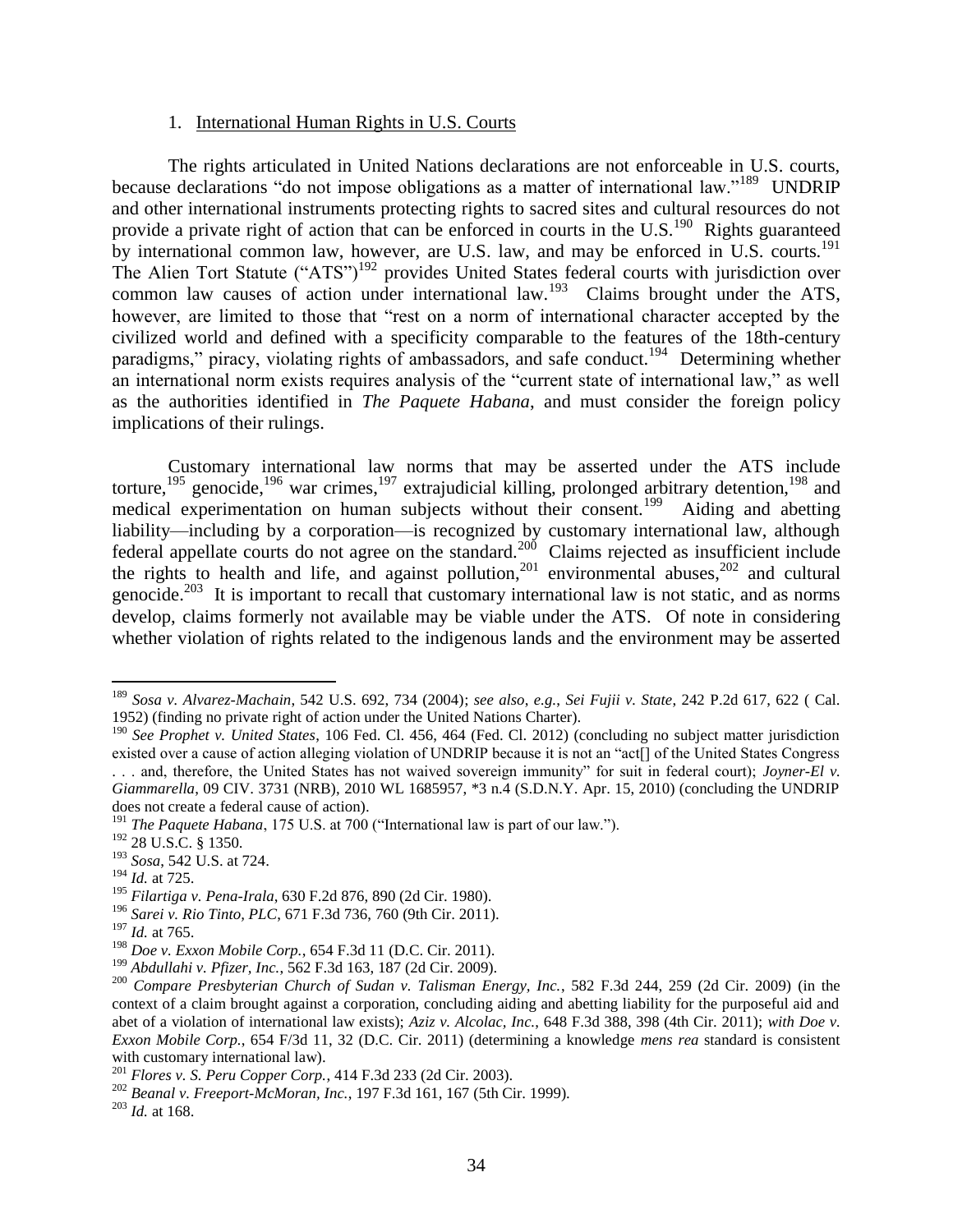under the ATS is the recent \$18 million dollar verdict against Chevron in Ecuador. The plaintiffs currently are seeking to enforce the verdict against Chevron, for environmental harm in violation of Ecuadorian law, in the United States and other countries.<sup>204</sup> Although the claim was not brought under the ATS, the willingness of U.S. courts to enforce the judgment may demonstrate developing recognition of a legal right. Currently before the Supreme Court is a petition to determine whether corporations can be held liable for money damages to indigenous peoples for environmental harm; again, although this claim is not brought under international law, if the Court were to recognize such a claim, it may be more willing to recognize international law norms regarding indigenous peoples' rights to land generally.<sup>205</sup>

ATS claims may be brought against non-state actors. The United States Supreme Court has said that "certain forms of conduct violate the law of nations whether undertaken by those acting under the auspices of a state or only as private individuals."<sup>206</sup> Claims of torture, genocide, and war crimes (including murder, rape, torture, and arbitrary detention of civilians, committed during war) may be brought against non-state actors under the  $ATS$ .<sup>207</sup> Whether a corporation can be held liable for violations of customary international law (the law of nations) is a question currently before the U.S. Supreme Court.<sup>208</sup> The *Kiobel* case, while a case that only tangentially includes environmental and indigenous lands claims, is significant to this discussion due to the question of corporate liability for extraterritorial human rights violations in U.S. courts. Historically, corporations have been held liable when aiding, supporting, or participating in human rights violations,  $209$  and may be held liable for criminal violations under U.S. law.  $210$ The Supreme Court's ruling is expected by June 2013.

Most U.S. appellate courts to have considered the issue have concluded that corporations may be held liable for claims brought under the ATS. In *Sarei v. Rio Tinto, PLC*, the Ninth Circuit Court of Appeals held that corporations may be liable for genocide "because the prohibition is universal," and war crimes, as well as aiding and abetting liability for violations of

<sup>204</sup> *See generally Chevron Corp. v. Naranjo*, 667 F.3d 232 (2d Cir. 2012), *cert. denied*, 133 S. Ct. 423 (U.S. 2012); *see also* N.Y. Times, Mixed Decision for Shell in Nigeria Oil Spill Suits (Jan. 20, 2013) (reporting that a Dutch court concluded Shell could be liable for some oil spills in Nigeria caused by Shell's foreign subsidiary, but was not liable for spills caused by third-party criminal acts).

<sup>205</sup> Petition for Certiorari, *Native Village of Kivalina and City of Kivalina v. ExxonMobil Corp. et al.*, No, 12-1072 (filed Feb. 25, 2013).

<sup>206</sup> *Kadic v. Karadzic*, 70 F.3d 232, 239 (2d Cir. 1995); *see* Restatement (Third) of Foreign Relations Law § 404 (1987) ("A state has jurisdiction to define and prescribe punishment for certain offenses recognized by the community of nations as of universal concern, such as piracy, slave trade, attacks on or hijacking of aircraft, genocide, war crimes, and perhaps certain acts of terrorism . . . .").

<sup>207</sup> *Kadic*, 70 F.3d at 242; *see also* Restatement (Third) of Foreign Relations § 702 ("A state violates international law if, as a matter of state policy, it practices, encourages, or condones: (a) genocide, (b) slavery or slave trade, (c) the murder or causing the disappearance of individuals, (d) torture or other cruel, inhuman, or degrading treatment or punishment, (e) prolonged arbitrary detention, (f) systematic racial discrimination, or (g) a consistent pattern of gross violations of internationally recognized human rights.").

<sup>208</sup> *Kiobel v. Royal Dutch Petroleum*, No. 10-1491 (argued Oct. 1, 2012).

<sup>209</sup> *See United States v. Krauch*, 8 CCL No. 10 Trials, at 1081, 1140 (1952) (Nuremberg trials) (finding industrialists liable for crimes against peace, war crimes, and crimes against humanity); *see also* Geneva conventions Relative to the Laws of War, art. 3, 6 U.S.T. 3316, 75 U.N.T.S. 135 (Common Article 3 binds non-state actor to certain laws of war).

<sup>210</sup> *See* U.S. Racketeer Influenced Corrupt Organizations Act, 50 U.S.C. §§ 1-2.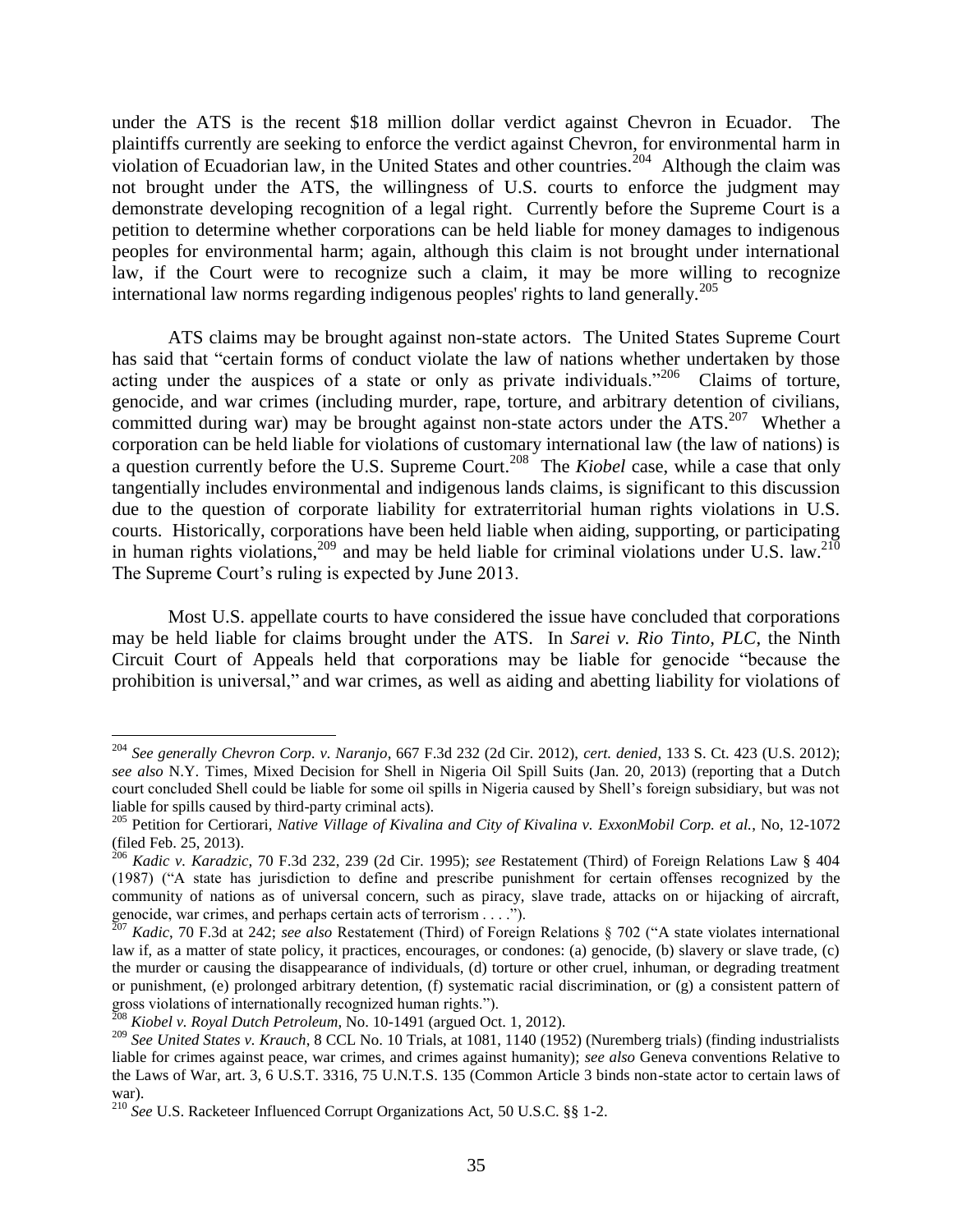customary international law.<sup>211</sup> *Sarei* rejected, however, the argument that a food and medical blockade or racial discrimination violated customary international law. Regarding racial discrimination, the court concluded that "there is a universally recognized prohibition against systemic racial discrimination," but the plaintiff had not demonstrated that "the prohibition was sufficiently specific and obligatory."<sup>212</sup> In *Doe v. Exxon Mobile Corp.*, the D.C. Circuit concluded that corporate liability for claims under the ATS (in that case, extrajudicial killing, torture, prolonged arbitrary detention) existed based on U.S. common law's recognition of corporate and agency liability.<sup>213</sup>

In *Kiobel*, the case currently before the Supreme Court, the Second Circuit Court of Appeals reached an opposite conclusion.<sup>214</sup> In that case, the plaintiffs, Nigerian residents, alleged claims against oil corporations for aiding and abetting the Nigerian government in violating the law of nations. Concluding that "customary international law has steadfastly rejected the notion of corporate liability for international crimes, and no international tribunal has ever held a corporation liable for a violation of the law of nations," *Kiobel* held that the ATS does not provide jurisdiction for claims against corporations for violation of the law of nations, considering claims of aiding and abetting extrajudicial killing, crimes against humanity, torture, cruel, inhuman, and degrading treatment, arbitrary arrest and detention, violation of rights to life, liberty, security, and association, forced exile, and property destruction.

*Kiobel*'s holding, if affirmed by the Supreme Court, does not prevent individual corporate actors from being liable under international law. As the Second Circuit stated, "nothing in this opinion limits or forecloses suits under the ATS against the individual perpetrators of violations of customary international law—including the employees, managers, officers, and directors of a corporation—as well as anyone who purposefully aids and abets a violation of customary international law. Nor does anything in this opinion limit or foreclose criminal, administrative, or civil actions against *any* corporation under a body of law *other than customary international law*—for example, the domestic laws of any State. And, of course, nothing in this opinion limits or forecloses legislative action by Congress."215

In addition to the barriers imposed by ATS jurisdiction, for a claim to succeed in a U.S. federal court, a plaintiff must establish personal jurisdiction, venue, statute of limitations, the *Sosa* analysis of whether an international common law claim exists upon which a U.S. court can grant relief, and prove the claim.<sup>216</sup> A *forum non conveniens* defense, which requires dismissal of a case when a different forum is more appropriate, may be asserted in an ATS case, though

<sup>211</sup> 671 F.3d 736, 760 (9th Cir. 2011); *see also Flomo v. Firestone Nat. Rubber Co., LLC*, 643 F.3d 1013, 1018-19 (7th Cir. 2011) ("If a corporation complicit in Nazi war crimes could be punished criminally for violating customary international law, as we believe it could be, then *a fortiori* if the board of directors of a corporation directs the corporation's managers to commit war crimes, engage in piracy, abuse ambassadors, or use slave labor, the corporation can be civilly liable.").

 $^{212}$  *Id.* at 769 (but stating that a "claim premised on apartheid may be cognizable under the ATS").

<sup>213</sup> 654 F.3d 11, 57 (D.C. Cir. 2011).

<sup>214</sup> 621 F.3d 111, 117 (2d Cir. 2010).

<sup>215</sup> 621 F.3d at 122.

<sup>216</sup> *See generally* Koh, *supra*; *cf. Mohamad v. Palestinian Authority*, \_\_ U.S. \_\_, 132 S. Ct. 1702, 1705 (2012) (holding the Torture Victims Protection Act's, 106 Stat. 73, note following 28 U.S.C. § 1350 (1992), imposition of liability on "individuals" did not extend to non-natural persons such as corporations).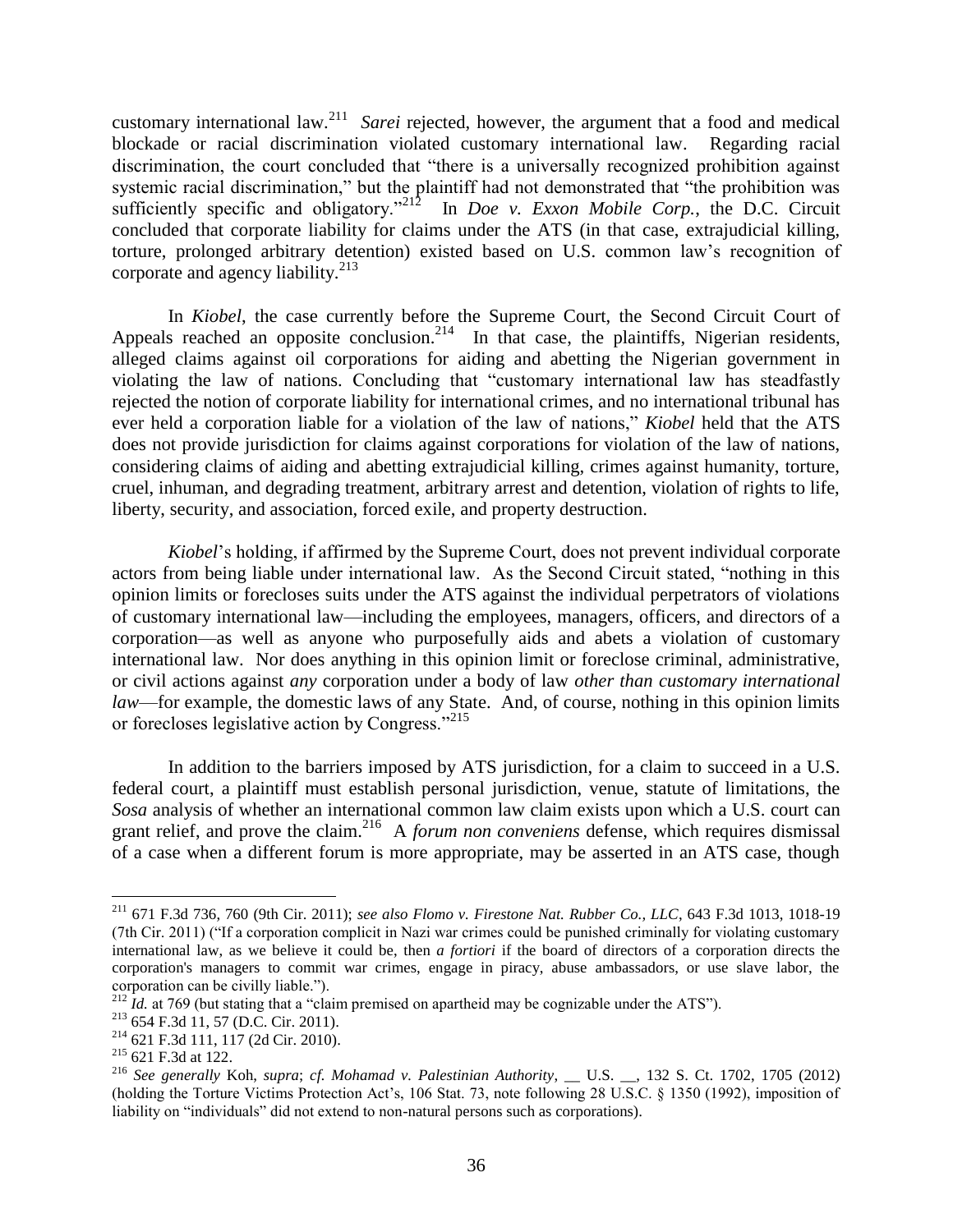courts have discerned a policy, at least in torture cases, favoring exercising jurisdiction over ATS cases.<sup>217</sup> Additionally, courts are considering whether parties seeking to assert a claim under the ATS must exhaust domestic or administrative remedies prior to bringing a claim.<sup>218</sup> It should be noted that, where an agreement between the parties to arbitrate exists, exhaustion of arbitration requirements would be required before litigation could proceed.<sup>219</sup>

While most suits alleging violation of international human rights filed in the U.S. are brought in federal court, plaintiffs may also bring suit in the courts of the fifty states. For example, plaintiffs in *Alomang v. Freeport-McMoran, Inc.*<sup>220</sup> alleged violations of international human rights, but the action was dismissed on grounds that the defendant was not liable for the actions of its subsidiary. Most state court suits, however, address rights of the myriad Native American peoples of the U.S.

### 2. Domestic U.S. claims regarding sacred sites

Indigenous peoples in the U.S. may seek relief for violations of their rights to sacred sites and TCPs in a number of forums, including administrative agencies, federal court review of agency action, state courts, and tribal courts. Typically, the claim would be brought against the governmental agency that had failed to satisfy its duty to conduct consultation with the affected indigenous peoples, as demonstrated in the case involving the Mt. Taylor TCP, discussed above. Cases against the federal government may proceed under the Administrative Procedures Act, which permits court review of agency action, $2^{21}$  or under the Federal Tort Claims Act, which permits claims directly against the government.<sup>222</sup> Because U.S. law imposes consultation requirements on governments, government bodies are typically the primary defendant in cases asserting violation of rights to sacred sites; corporations, however, may be added as parties. Additionally, many tribes have tribal courts in which claims for violation of tribal law may be brought. $^{223}$ 

## C. State Forums

 $\overline{a}$ 

Courts in countries around the world consider, and to varying degrees protect, the rights of their indigenous populations. This section discusses specific examples as a starting-point.

Canadian courts will review claims asserted against the State for failure to conduct consultation. Because Canadian law does not impose a duty on corporations to conduct

<sup>217</sup> *See Wiwa v. Royal Dutch Petroleum Co.*, 226 F.3d 88, 106 (2d Cir. 2000).

<sup>218</sup> *See Sarei*, 671 F.3d at 754 (prudential exhaustion analysis to be applied when nexus to US courts weak, and particularly to claims that are not of "universal concern"); *Flomo v. Firestone Nat. Rubber Co., LLC*, 643 F.3d 1013, 1025 (7th Cir. 2011) (exhaustion not required when home country not able to remedy violation).

<sup>219</sup> *See Sarei v. Rio Tinto, PLC*, 487 F.3d 1193, 1236 (9th Cir. 2007), *on reh'g en banc*, 550 F.3d 822 (9th Cir. 2008) (discussing arbitration as a remedy that must be exhausted when an exhaustion requirement is imposed).

 $220$  811 So. 2d 98 (Ct. App. La. 2002).

<sup>221</sup> *See Access Fund v. U.S. Dept. of Agric.*, 499 F.3d 1036 (9th Cir. 2007).

<sup>222</sup> *See Quechan Indian Tribe v. United States*, 535 F. Supp. 2d 1072 (S.D. Cal. 2008).

<sup>&</sup>lt;sup>223</sup> The complicated and evolving question of tribal court jurisdiction is outside the scope of this paper. For more information, refer to, *e.g.*, Neil G. Westesen, *From* Montana *to* Plains Commerce Bank *and Beyond: The Supreme Court's View of Tribal Jurisdiction Over Non-Members*, RMMLF (Mar. 2011).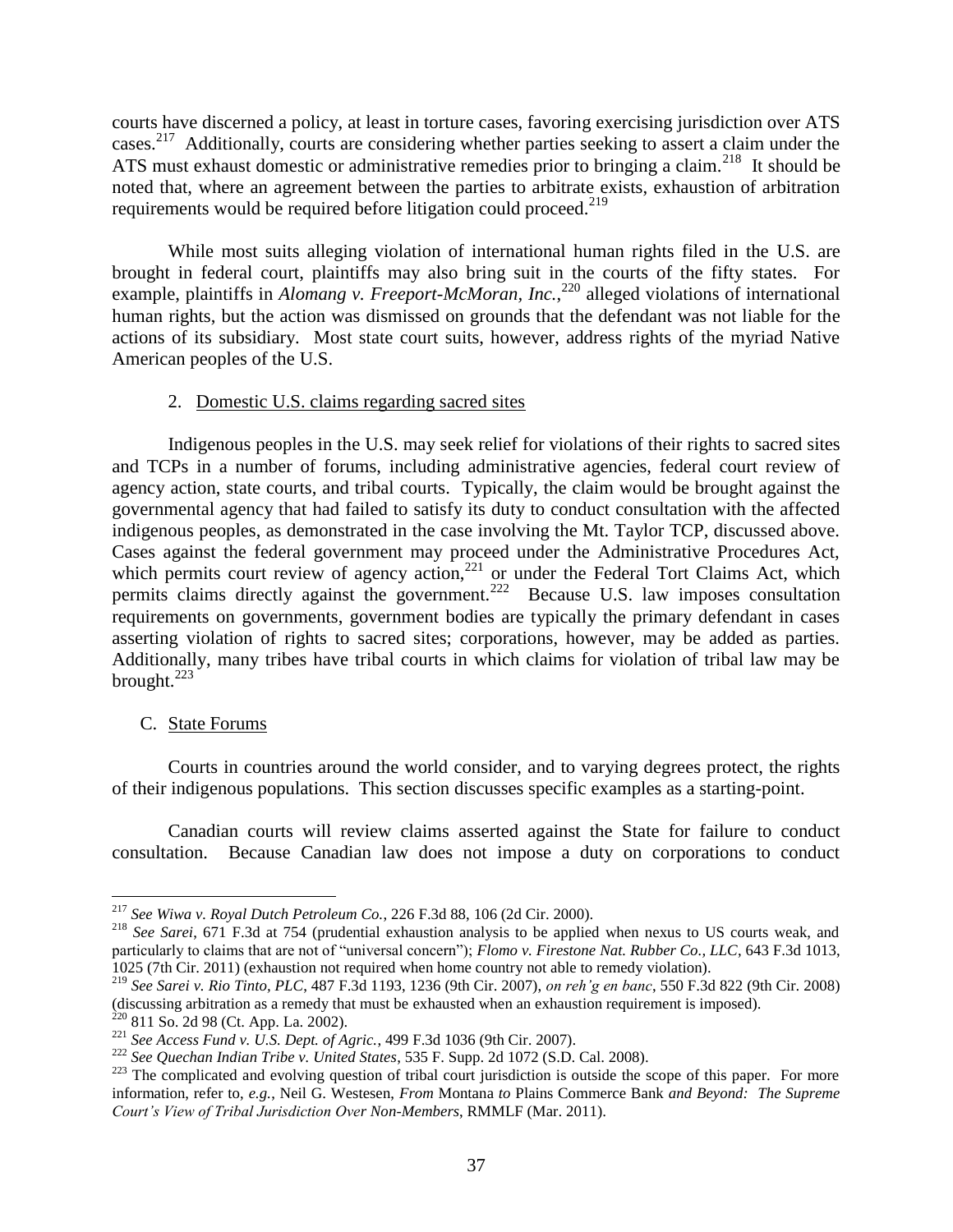consultation with indigenous peoples, they cannot be sued for such in Canadian courts; but corporations may be "legally liable" for negligence, breach of contract, or dishonest dealing based on their relationship with indigenous peoples and their rights.<sup>224</sup> Canada's judiciary takes a restrictive view to claims for human rights abuses committed abroad, requiring a "real and substantial connection" of the parties and action to Canada. $^{225}$  In a recent case, a claim brought by the family members of individuals killed in the Democratic Republic of Congo ("DRC") by the army against Anvil Mining Limited was dismissed. The Quebec Court of Appeals concluded that Anvil, an Australian company, conducted no business in Canada related to the claims arising out of the DRC, and therefore the Canadian courts could not exercise jurisdiction over Anvil.<sup>226</sup> It has been noted, however, that this test appears to permit claims in Canadian courts for legal violations by Canadian companies committed abroad, although the extent to which human rights claims are viable remains to be seen.<sup>227</sup>

New Zealand courts consider and apply international law, and are required to construe domestic law to be consistent with international law.<sup>228</sup> In the recent case of *Greenpeace of New*  Zealand, Inc. v. Minister of Energy and Resources,<sup>229</sup> the High Court of New Zealand affirmed the decision of the Minister of Energy and Resources to grant an oil exploration permit to Petrobras International Braspetro BV to explore an offshore basin. On appeal, it was argued that the Minister failed to consult with Maori, and to consider the effect of the permit upon Maori culture and resource use. Additionally, it was argued that UNDRIP was violated because "indigenous peoples have the right to the conservation and protection of the environment and the productive capacity of their lands or territories or resources and the State shall consult and cooperate in good faith with them on such issues." The court defined "meaningful consultation" as requiring to "be made available to the other party sufficient information to enable it to be adequately informed so as to be able to make intelligent and useful responses." Although the Minister had not consulted at the permit stage, the court concluded that consultation had occurred when the law permitting offshore exploration was developed, and when the request for permits was made. Significantly, the court found it important that the Maori groups affected by the drilling had a duty to inform the Minister of specific concerns, so that the Minister could take them into account.<sup>230</sup> The court did not reverse the issuance of the permits. Petrobras, however, has returned the permits voluntarily in a withdrawal from New Zealand.

The Chilean Supreme Court has issued a number of opinions recently in cases brought by the Hulliche-Mapuche peoples, challenging the violation of their rights to sacred sites without consultation as required by ILO 169. In March 2012, the court halted Ecopower from building

<sup>224</sup> *Council of the Haida Nation and Guujaaw v. Minister of Forests and Attorney General of British Colombia*, 2004 3 R.C.S. 511, 539.

<sup>225</sup> *Club Resorts Ltd. v. Van Breda*, 2012 SCC 17.

<sup>226</sup> *Anvil Mining Ltd. c. Association canadienne contre l'impunité*, 2012 QCCA 117 (CanLII); appeal dismissed, [2012] 1 S.C.R. 572.

<sup>227</sup> *See* Bruce Broomhall, *Extraterritorial Civil Jurisdiction: Obstacles and Openings in Canada* (May 1, 2012), available at http://www.ejiltalk.org/extraterritorial-civil-jurisdiction-obstacles-and-openings-in-canada/.

<sup>228</sup> *See N.Z. Maori Council v. Attorney General*, [1989] 2 N.Z.L.R. 142 (CA) ¶ 142; Stevenson, *supra*, at 330-31.

<sup>229</sup> [2012] N.Z.H.C. 1422.

<sup>&</sup>lt;sup>230</sup> *Id.*  $\parallel$  139; *id.*  $\parallel$  141 (rejecting the argument that the UNDRIP required the Minister to consider Maori environmental concerns without being informed of such concerns, because UNDRIP "does not create binding legal obligations").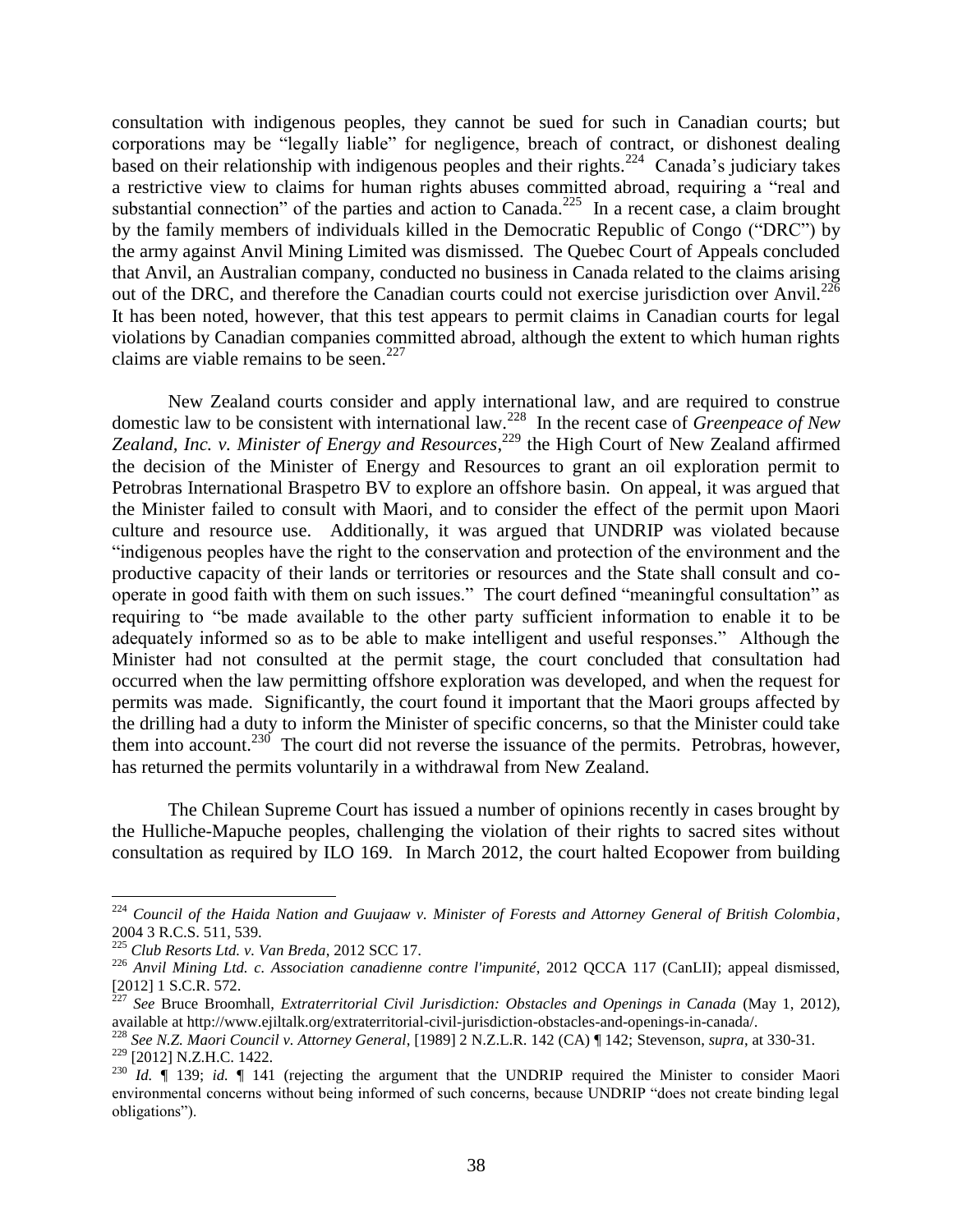wind turbines in a protected national park, after the Hulliche community argued that ceremonial sites would be affected and the Regional Environmental Commission (Corema) had not conducted consultation. The court ordered an environmental impact assessment be conducted, with consultation with the affected community as required in  $ILO$  169.<sup>231</sup> Months later, the court ruled against the Hulliche-Mapuche, and held that there was no right to access sacred sites when located on private property (on which a hydroelectric project was being constructed).<sup>232</sup> Citing ILO 169 Art. 5, the court noted the importance of religious and cultural rights, but concluded no right to access private property existed.

An ongoing case in Belize concerns the government's grant of mining concessions and corporate mining activities on indigenous lands. A lawsuit was initially filed in the Belize courts, but was never heard. The indigenous population then petitioned the Inter-American Commission on Human Rights, which issued a ruling on the merits, which the Belize government challenged. Members of the affected community then filed a second suit in Belize's courts. In *Cal v. Attorney General of Belize,* the Supreme Court of Belize was the first high court to rely on UNDRIP in ordering the government to recognize the rights of the Mayan peoples to certain traditional lands, to demarcate their titles, and to cease granting concessions or leases to those lands in the absence of Mayan consent.<sup>233</sup> Significantly, the land at issue included multiple sacred sites. The Belize government did not implement the Court's ruling in *Cal*, although it was called upon to do so by the U.N. Human Rights Council. The Mayans filed a second lawsuit, in which the holding in *Cal* was affirmed and applied to all Mayan villages in the Toledo District of Belize.<sup>234</sup>

Throughout the various challenges by the indigenous population, development including petroleum exploration—has been ongoing, by US Capital Energy, Inc., and its Belizean subsidiary. On March 15, 2013, the Human Rights Committee considered Belize's actions under the ICCPR in the absence of a report by Belize. Belize did submit written replies to the Committee's list of issues, which state that indigenous populations have no rights unless they have satisfied certain criteria, and that the question of whether the Mayans satisfy that criteria is on appeal, but "as a matter of good governance," Mayans are consulted on "any major development issue in the areas where they predominately reside."<sup>235</sup> In support of the Mayans' indigenous rights, NGOs have submitted a Shadow Report relating to the examination of Belize by the Committee on March 15, 2013.<sup>236</sup> Among other charges, the Shadow Report states that Belize violated ICCPR Article 27 by granting oil concession on land traditionally owned, used, and occupied by Mayans, including land that is considered sacred, in the absence of

<sup>&</sup>lt;sup>231</sup> Ryan Seelau, "Chile's Supreme Court Halts Wind Farm Projects and Orders Consultation with Mapuche People," Indigenous News.org (Mar. 25, 2012), available at http://indigenousnews.org/2012/03/25/chiles-supreme-courthalts-wind-farm-project-and-orders-consultation-with-mapuche-people/ (last visiting Feb. 27, 2013).

<sup>&</sup>lt;sup>232</sup> Ryan Seelau, "Chilean Supreme Court Rejects Maphuche Claim to Access a Sacred Site," Indigenous News.org (Sept. 25, 2012), available at http://indigenousnews.org/2012/09/25/chilean-supreme-court-rejects-mapuche-claimto-access-a-sacred-site/ (last visited Feb. 27, 2013) (contains link to opinion).

<sup>233</sup> Claim Nos 171 and 172 of 2007, Belize Supreme Court (2007).

<sup>234</sup> *The Maya Leaders Alliance et al. v. Attorney General*, Claim No. 366 of 2008 (2010). This case is currently on appeal.

<sup>&</sup>lt;sup>235</sup> Written Replies, Country of Belize, to Human Rights Committee List of Issues prepared in the absence of the initial report of Belize, CCPR/C/BLZ/Q/1 (2012).

<sup>&</sup>lt;sup>236</sup> Submission to the 107th session of the Human Rights Committee, Shadow Report Relating to the Examination of Belize, Sarstoon Temash Institute for Indigenous Management and Minority Rights Group International (Feb. 2013).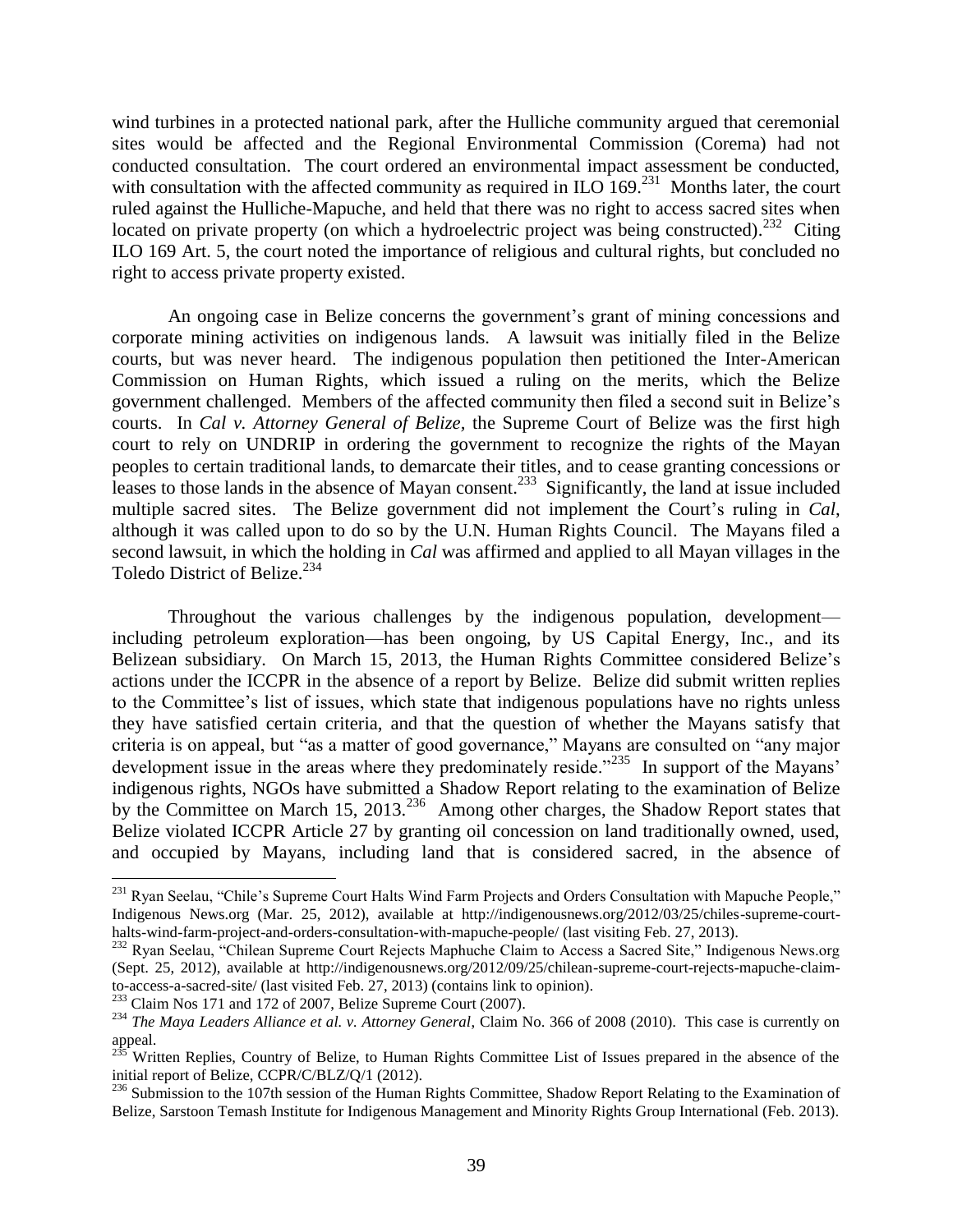consultation.<sup>237</sup> Among the activities allegedly conducted in violation of indigenous right to consultation were conducting exploratory activities without prior consultation with the population; submitting to the government an environmental report without incorporating comments from the indigenous population; conducting meetings for the stated purpose of consultation at a time and in a place that did not permit meaningful discussion. The Human Rights Committee's advance concluding observations notes regret that the State has not implemented the court rulings, and that concessions continue to be granted, and states, "[t]he State party should desist from issuing new concessions for logging, parcelling for private leasing, oil drilling, seismic surveys and road infrastructure projects in Mayan territories without the free, prior, and informed consent of the relevant Mayan community."<sup>238</sup>

In 2001, the High Court of Kenya at Mombasa enjoined Tiomin Kenya, Ltd. from titanium mining based on a claim asserting harm to the environment, including cultural and sacred sites, and insufficient consultation with affected populations.<sup>239</sup> Tiomin Kenya had not submitted the required environmental impact assessment report prior to commencing mining activities that would cause harm to the environment. The injunction was later repealed, but litigation ensued regarding forced displacement and compensation therefore. Tiomin later withdrew from the mining project and transferred its mining rights. The Kenya government, however, has cancelled a number of mining licenses while it considers reforms to its mining laws, including required local ownership.<sup>240</sup>

## D. Other Potential Forums to Remedy Violations of Rights

Requirements to consult and receive FPIC have a tremendous upshot for corporations: by entering into an agreement, based on good faith consultation, with indigenous peoples affected by a project, the corporation can create or identify the dispute resolution mechanism where claims against the corporation for human rights violations may be lodged. Such may include an internal mechanism, submission to local court jurisdiction, identification of an arbitral forum, and choice of forum and choice of law provisions.

For example, the MMDA requires companies to establish a grievance mechanism to address concerns and grievances. The grievance mechanism is to be developed in consultation with the communities affected by the mining project, and is not to be exclusive of other forums. Additionally, the MMDA requires the company to consent to local jurisdiction for claims regarding the project. Similarly, the IFC Performance Standards require companies to establish grievance mechanisms, which are not exclusive of administrative or judicial remedies. $^{241}$  The Equator Principles also require the development of a grievance mechanism "to receive and facilitate resolution of concerns and grievance about the project's social and environmental performances raised by individuals or groups from among project-affected communities."<sup>242</sup>

<sup>237</sup> *Id.* Part 4.

<sup>&</sup>lt;sup>238</sup> U.N. Hum. Rt. Comm., Advance Unedited Version, Concluding Observations, CCPR/C/AGO/CO/1 (undated).

<sup>239</sup> *Nzioka v. Tiomin Kenya, Ltd.*, Civil Case No. 97 (Kenya High Court 2001).

<sup>&</sup>lt;sup>240</sup> See John Muchira, Licenses cancelled in latest snag to hit Kenya titanium industry, Mining Weekly (Jan. 25, 2013), available at http://www.miningweekly.com/article/licences-cancelled-in-latest-snag-to-hit-kenya-titaniumproject-2013-01-25.

 $^{241}$  IFC Performance Standard 1, ¶ 35.

 $^{242}$  Equator Principles, Principle 6.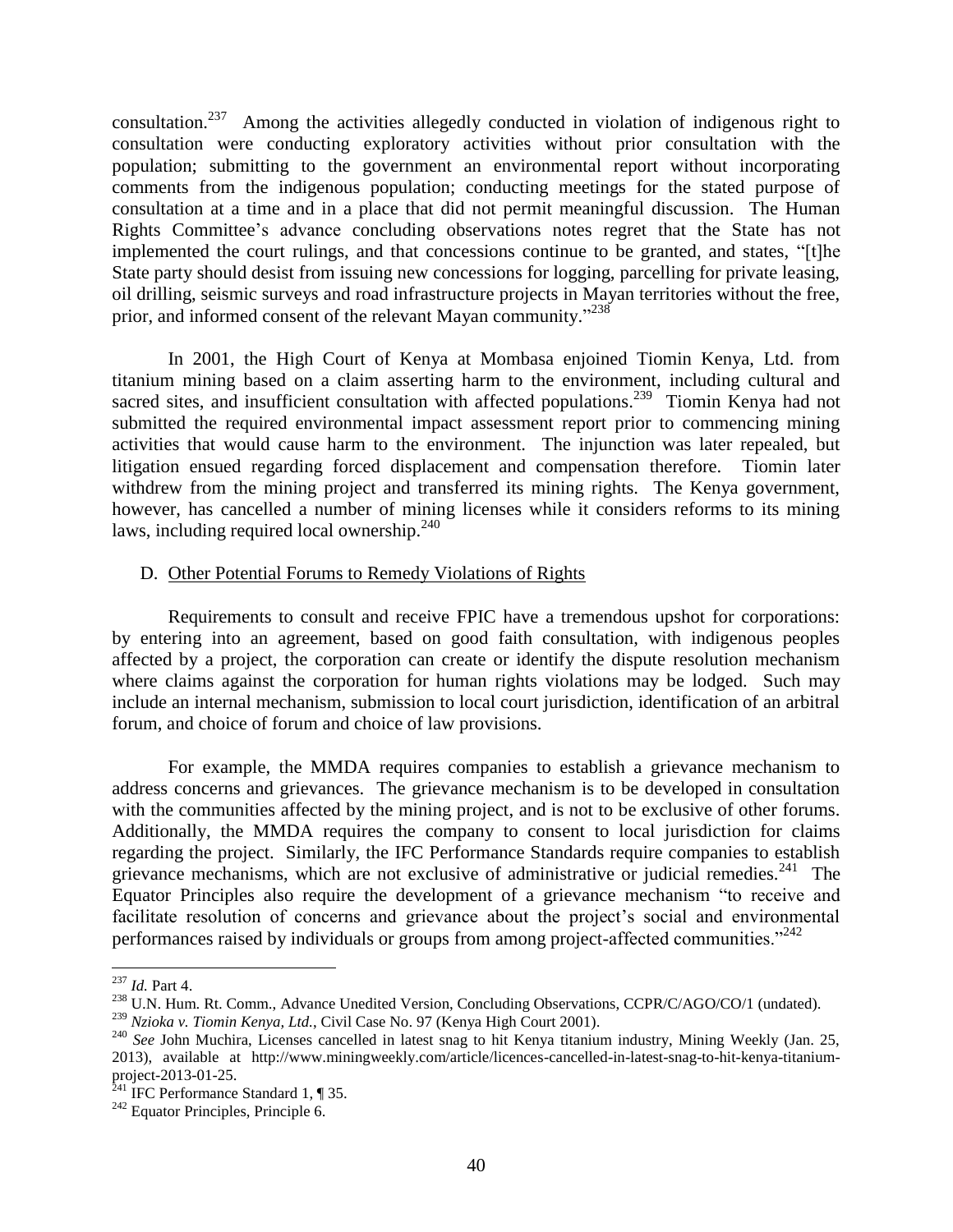Arbitration may be an available forum in certain cases. An idea that has been proposed is for governments or international financial institutions to make consent to arbitration with indigenous peoples a condition of granting mining licenses or concessions.<sup>243</sup> When a MNE challenges a State law requiring FPIC or consultation, it may be forced to arbitrate such a  $claim.$ <sup>244</sup>

Some communities have used community referenda to assert a community's right to FPIC. For example, the people of Sipacapa, in Guatemala, held a municipal referendum that resulted in a vote opposing the continued development and operation of a mine that allegedly caused contamination to the local water supply. The Constitutional Court of Guatemala held that the referendum vote, while demonstrating the community's position on the mine, was not binding on the national government, who had ultimate authority to regulate mines.<sup>245</sup> The court's decision was appealed to the Inter-American Commission on Human Rights, which granted precautionary measures requesting Guatemala to halt the mining project until such time as environmental concerns were addressed, and to remediate water contamination and negative health issues caused by the mine.<sup>246</sup> As of this writing, no opinion on the merits—including the legal effect of the referendum—has been issued.

Of potential importance in coming years, for MNEs headquartered in countries around the world, is the concept of home state regulation. Under home state regulation, MNEs' extraterritorial activities would be regulated for human rights and environmental compliance under the laws of their home state.<sup>247</sup> For example, the United Nations Committee on the Elimination of Racial Discrimination has requested Norway hold MNEs domiciled in Norway liable for extraterritorial human rights violations.<sup>248</sup> The Committee has also noted Canada's Corporate Social Responsibility Strategy does not include measures regarding MNE liability.<sup>249</sup>

## **V. Consultation and FPIC are Means to Honoring Indigenous Peoples' Rights to Sacred Sites and TCPs**

Legal requirements imposed on States and corporations to conduct consultation and seek FPIC cannot be considered in a vacuum, but must be determined in reference to the substantive right of the indigenous peoples affected by a development project. Indigenous peoples' rights to sacred sites and TCPs are recognized and respected as rights significant to their continued social and cultural existence. The primacy of these rights, connected as they are to indigenous rights to lands traditionally used, owned, and occupied, result in a heightened duty to conduct

<sup>243</sup> Foster, *supra*, at 676-77.

<sup>244</sup> *See generally* Margaret Clare Ryan, *Glamis Gold, Ltd. v. The United States and the Fair and Equitable Treatment Standard*, 56 McGill L. J. 919 (2011).

<sup>245</sup> *See* Brent McGee, *The Community Referendum: Participatory Democracy and the Right to Free, Prior and Informed Consent to Development*, 27 Berkley J. Int'l L. 570, 625-26 (2009).

 $^{246}$  Inter-Am. Comm. on H.R., PM 260-07, Communities of the Maya People (Sipakepense and Mam) of the Sipacapa and San Miguel Ixtahuacán Municipalities in the Department of San Marcos, Guatemala (May 20, 2010).

<sup>247</sup> *See generally* Sara L. Seck, *Home State Responsibility and Local Communities: The Case of Global Mining*, 11 Yale Hum. Rts. & Dev. L.J. 177 (2008).

<sup>&</sup>lt;sup>248</sup> CERD/C/NOR/CO/19-20 (2012), ¶ 17.

 $^{249}$  CERD/CAN/CO/19-20 (2012), ¶ 14.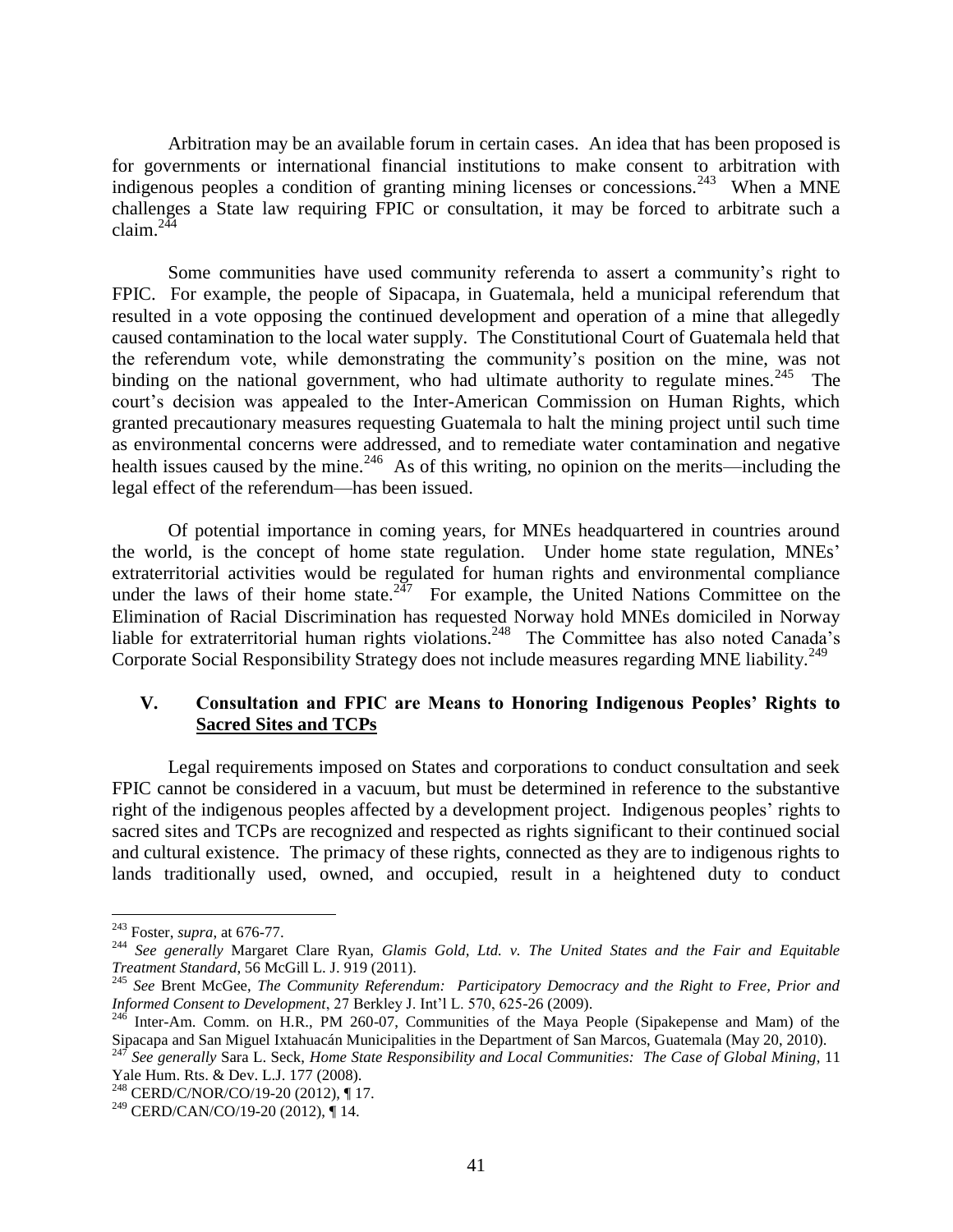consultation, accommodate indigenous peoples' concerns, and seek FPIC at each stage of the project.

The failure of corporations to respect indigenous peoples' right to access, use, and protect their sacred sites may result in legal liability, a lengthy lawsuit, loss of permits, licenses, or concessions, or a harmed reputation. Complying with duties to conduct consultation and gain FPIC prior to commencing a development project that affects the sacred site right, whether the corporation does so out of legal obligation or a good business practice, will reduce or eliminate each of these risks. The authors advocate genuine and diligent efforts to seek affected indigenous peoples' actual consent—and to the extent feasible, developing a partnership with the indigenous peoples for the project at issue—prior to conducting any activity affecting indigenous rights to sacred sites. Consultation and the FPIC process can be used to develop contracts, with mediation or arbitration provisions, or choice of law/forum provisions, that could protect legal rights of both indigenous peoples and corporations working on their lands. Doing so undoubtedly affirms a corporation's duty to respect human rights.

Conducting good faith, socially appropriate, and respectful consultation is required not only by the law, but by good business practice. Consultation, FPIC, and reaching formalized agreements result in the avoidance of protracted public litigation,<sup>250</sup> and an improved business reputation when commencing future development projects on indigenous lands.<sup>251</sup> As noted by Professor Anaya, however, consultation and FPIC alone are insufficient to fully protect indigenous peoples' rights, including rights to sacred sites and cultural resources. "[A]dditional safeguards include but are not limited to the undertaking of prior impact assessments that provide adequate attention to the full range of indigenous peoples' rights, the establishment of mitigation measures to avoid or minimize impacts on the exercise of those rights, benefit-sharing and compensation for impacts in accordance with relevant international standards."<sup>252</sup> Each of these "safeguards" and other measures (such as employment programs) are consistant with genuine motives to "protect, respect and remedy," and will improve the prospects for achieving consent if addressed by companies in agreements made with affected indigenous peoples prior to commencing development activities.

Whether international or relevant State law requires formal consultation or actual consent, corporations are advised to conduct meaningful, open, honest, fair, and timely consultation with indigenous peoples, to obtain their consent, and, if possible, to develop partnerships to minimize subsequent project costs arising from disputes—legal and political and protect the MNE's reputation. In most, if not all, cases involving indigenous rights to sacred sites or TCPs, consent is practically needed even in circumstances where it may not legally be required.

<sup>&</sup>lt;sup>250</sup> Judicial forums may be all or mostly avoided, however, by entering into a thorough agreement as part of consultation and FPIC that establishes a dispute resolution mechanism. The forums available for claims of violation of rights to sacred sites are numerous (although the U.S. Supreme Court may limit such claims against corporations—but not individual corporate actors—in *Kiobel*).

<sup>251</sup> *See generally* John W. Miller and Alistair MacDonald, *Indigenous Peoples Get Last Word on Mines*, Wall Street Journal (March 26, 2012) ("Companies successful at gaining aboriginal peoples' approval can avoid the court fights over drilling without consultation and alleged environmental degradation that have been rippling throughout Canada in the past decade—and cement reputations as community builders when bidding for future projects.").

<sup>252</sup> Report of the Special Rapporteur, *supra*, ¶ 52.